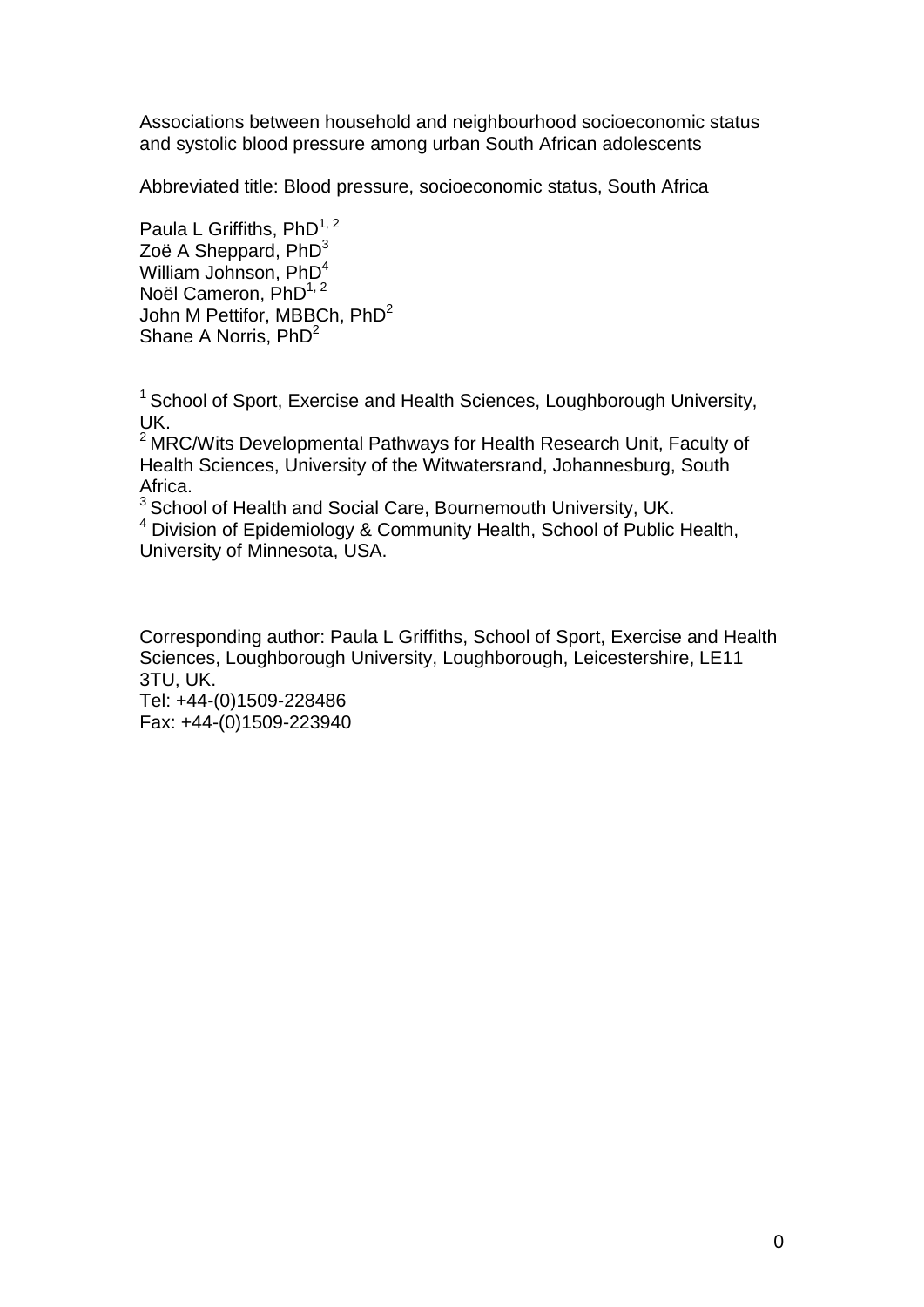#### **Summary**

Factors resulting in high risk for cardiovascular disease have been well studied in high income countries, but have been less well researched in low/middle income countries. This is despite robust theoretical evidence of environmental transitions in such countries which could result in biological adaptations that lead to increased hypertension and cardiovascular disease risk. Data from the Birth to Twenty bone health sub-sample (n= 358, 47% female) were used to model associations between household socio-economic status (SES) in infancy, household/neighborhood SES at 16 years, and systolic blood pressure (multivariate linear regression) and risk for systolic pre-hypertension (binary logistic regression). Bivariate analyses revealed household/neighbourhood SES measures that were significantly associated with increased systolic blood pressure. These significant associations included improved household sanitation in infancy/16 years, caregiver owning the house in infancy, and being in a higher tertile (higher SES) of indices measuring school problems/environment or neighbourhood services/problems/crime at 16 years of age. Multivariate analyses adjusted for sex, maternal age, birthweight, parity, smoking, term birth, height/body mass index at 16 years. In adjusted analyses, only one SES variable remained significant for females; those in the middle tertile of the crime prevention index had higher systolic blood pressure ( $\beta$  = 3.52, SE = 1.61) compared to the highest tertile (i.e. Those with the highest crime prevention). In adjusted analyses, no SES variables were significantly associated with the systolic blood pressure of boys, or with the risk of systolic pre-hypertension in either sex. The lack of association between SES and systolic blood pressure/systolic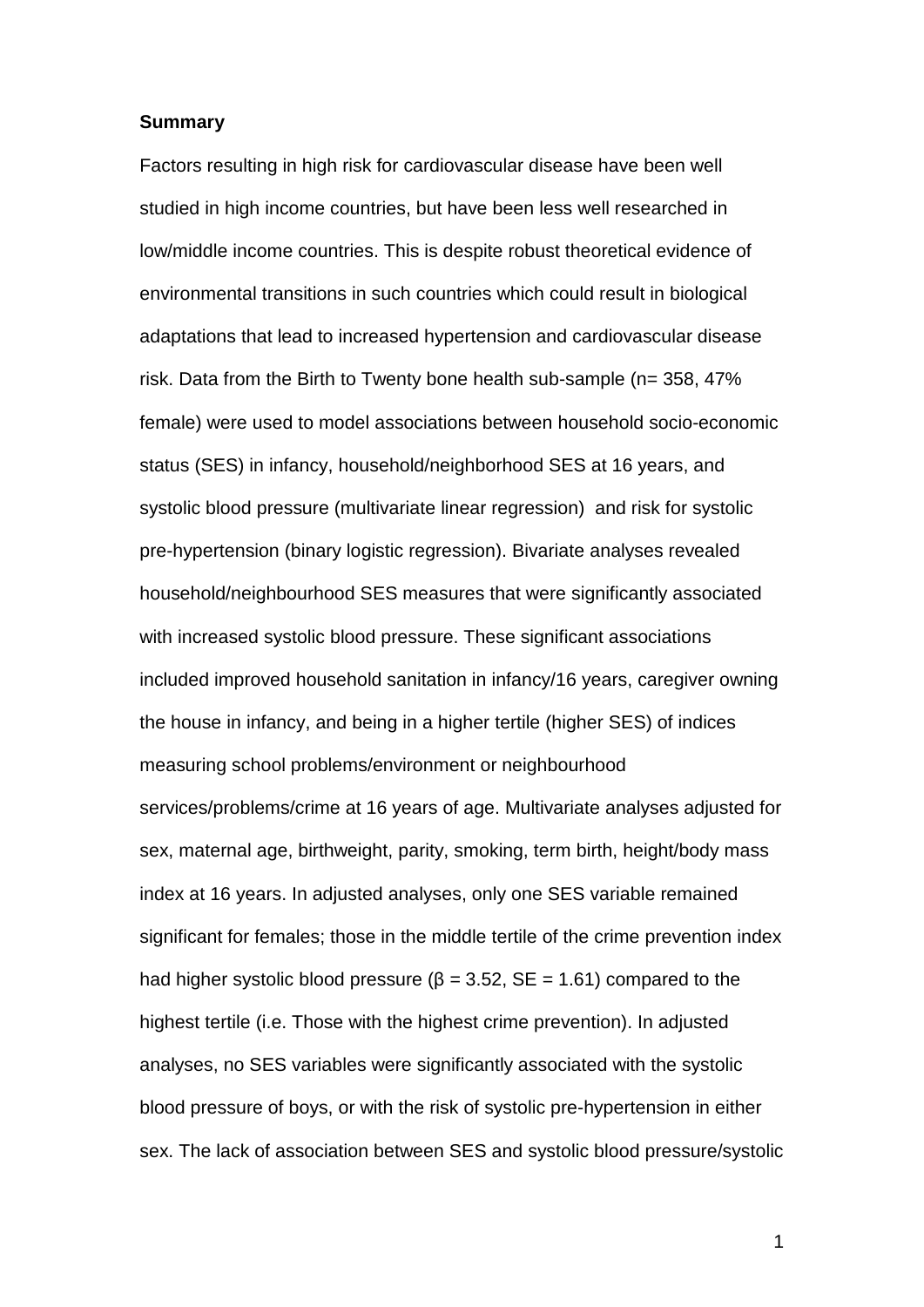pre-hypertension at age 16 years is consistent with other studies showing an equalisation of adolescent health inequalities. Further testing of the association between SES and systolic blood pressure would be recommended in adulthood to see whether the lack of association persists. **Key words: Household socioeconomic status, neighbourhood socioeconomic status, pre-hypertension, South Africa, adolescents.**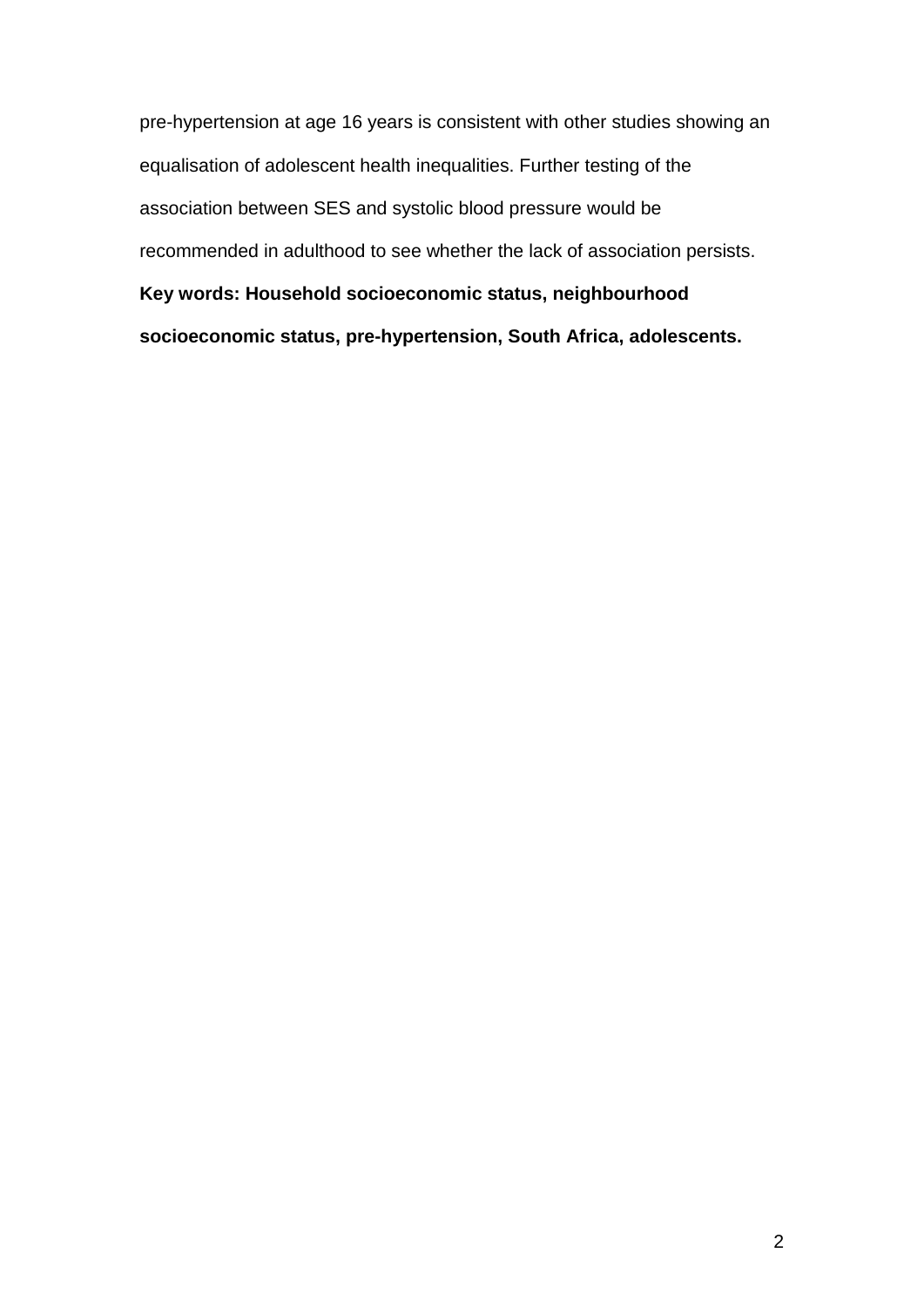#### **Introduction**

Annually there are approximately 17 million cardiovascular disease deaths (WHO, 2002), with high blood pressure contributing to this mortality (Kearney*, et al.*, 2005). Factors resulting in high risk for cardiovascular diseases have been well studied in high income countries, but have been less well researched in low/middle income countries. This is despite robust theoretical evidence of environmental transitions in these countries which could result in biological adaptations that increase cardiovascular disease risk (Adair and Prentice, 2004). Given the different social, economic and cultural contexts of transitioning societies compared to high income countries, it is important to better understand how such environments influence cardiovascular disease risk.

This research uses the principles of embodiment which recognize that humans are both social and biological beings. Embodiment refers to how human beings "incorporate, biologically, the world in which we live, including our societal and ecological circumstances" (Krieger, 2005:351). In Glass and McAtee's (2006:1653) model, which fosters these principles of embodiment to study behaviour and disease, time from conception to death runs along a horizontal axis representing the life-course. In the model a vertical axis exists that incorporates the different levels of social organisation that influence health (e.g. family, school, neighbourhood, state, geopolitical systems) as well as the biological levels that embody the impact of the social environments (eg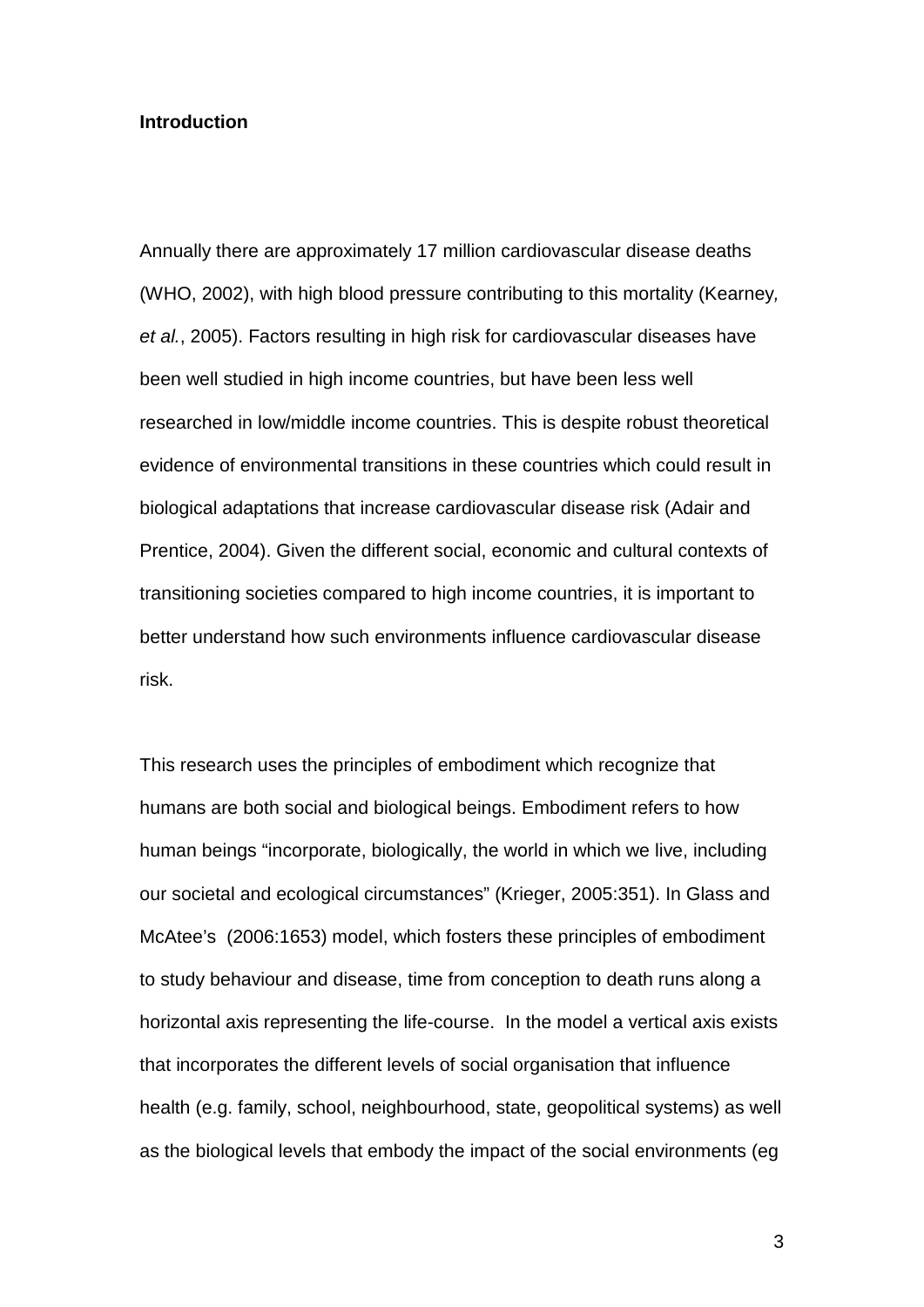multi-organ system, cellular, molecular, and genomic substrate levels). The model helps to show that health outcomes are influenced over time by human actions and behaviours as individuals move through different social and physical environments and embody these at varying biological levels at different stages of the life-course (Glass and McAtee, 2006). This paper will particularly focus on considering the SES environment at two levels (household and neighbourhood) and at two points in the life-course (infancy and age 16 years). The paper uses data from Birth to Twenty (Bt20), a 1990 born Johannesburg-Soweto South African birth cohort, to study associations between the socio-economic environment and blood pressure outcomes in adolescents.

The South African context provides a unique transitioning environment to study associations between socio-economic status (SES) and blood pressure. The Bt20 cohort was born in the year that Nelson Mandela was released from prison. The four decades preceding this had seen the introduction of legislation endorsing apartheid in South Africa. Apartheid legislation split the population into four 'population groups' that were labelled African or Black, Mixed race or Coloured, Asian or Indian, and White. The combined impact of apartheid and the economic sanctions placed on the South African government because of apartheid legislation by the international community resulted in vast inequality between the population groups by the mid 1980s (Cameron, 2003). Health expenditure for Whites in the mid 1980s by the government was five times that spent on the Black population per capita and the infant mortality rate was also five times higher in the Black group. At the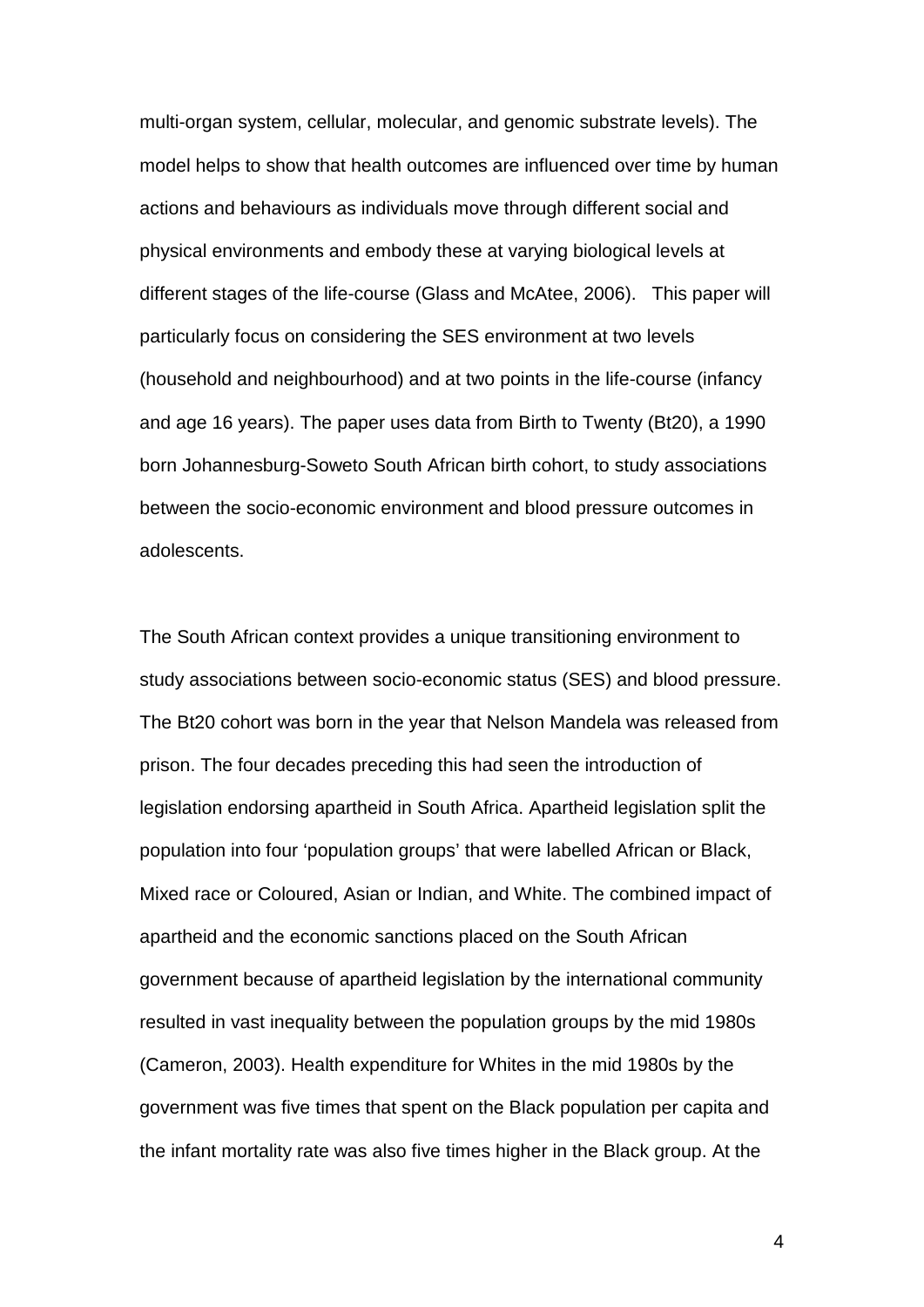same time literacy was less than 50% in the Black population compared to 99% in the White group (Cameron, 2003). Since 1990 South Africa's Human Development Index has remained quite stable changing from 0.601 in 1990 to 0.597 in 2010, resulting in a drop in 7 places in global rankings but maintaining a classification in the medium development level of the global table. South Africa is one of the more developed countries in sub-Saharan Africa, with only Botswana, Namibia, and Gabon having higher rankings on the Human Development Index in 2010 (UNDP, 2011). Risk for chronic disease in South Africa is higher than most other sub-Saharan African countries because of its relatively higher economic development, which has fuelled its more rapid transition. For instance WHO (2011) data show that it ranks second in sub-Saharan Africa for its male ( $6<sup>th</sup>$  in Africa) and female ( $3<sup>rd</sup>$ in Africa) adult (aged 15+ years) prevalence of overweight (68.5% females and 41.3% males with a BMI > 25) (WHO, 2011). South Africa therefore represents a middle income nation that has been undergoing significant political and social change with a high prevalence of risk factors for cardiovascular disease such as overweight. Understanding the associations between SES and risk for cardiovascular disease within this context will build upon the already established evidence base relating to these associations in high income settings.

The evidence base from high income settings shows that socio-economic status (SES) is known to be associated with adult cardiovascular disease and high blood pressure. A review of adult studies found that lower SES was associated with higher blood pressure in most high income country studies,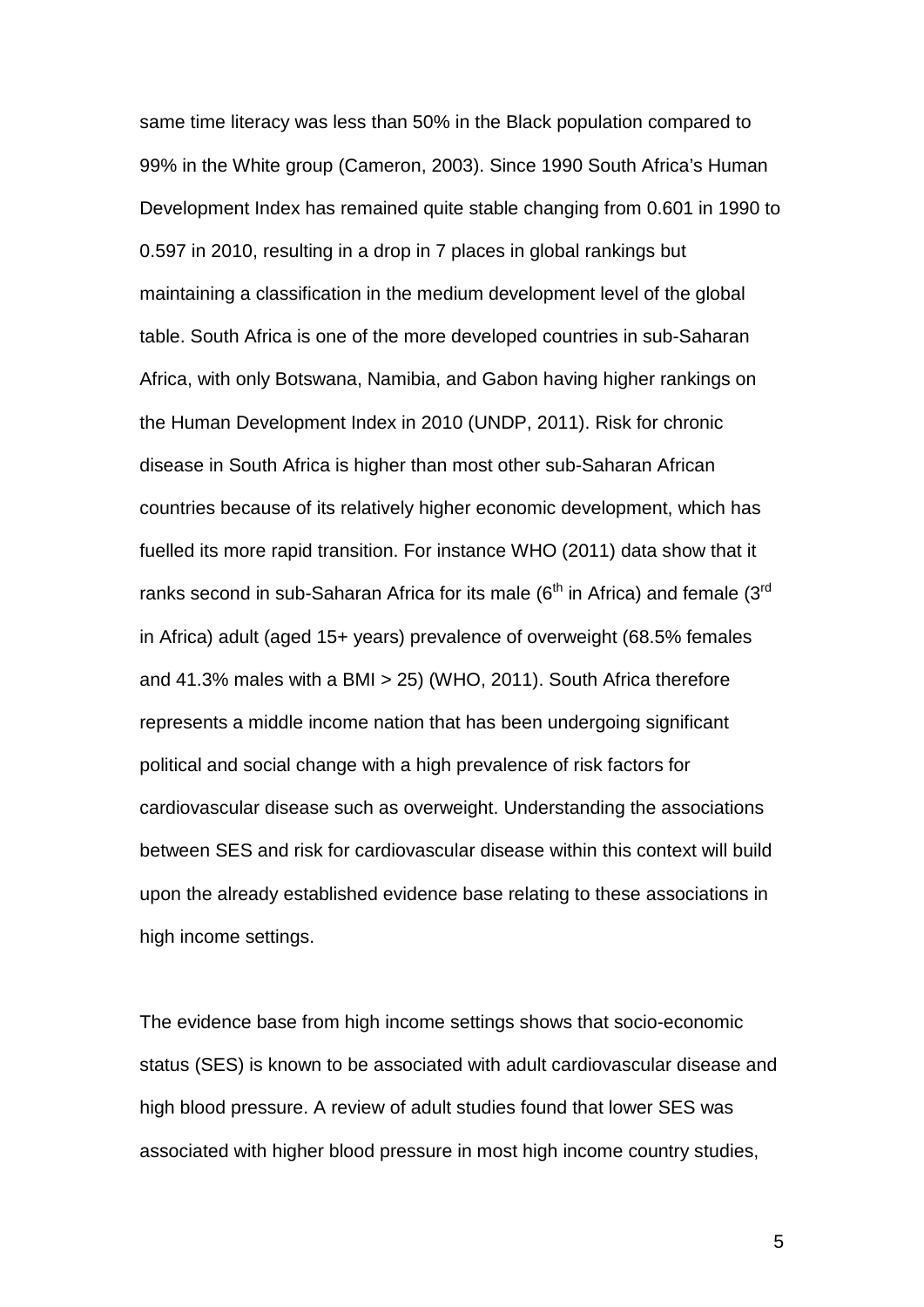although consistent associations were not observed in low/middle income countries (Colhoun*, et al.*, 1998). The majority of childhood/adolescent studies, including most low/middle income country studies that were published after the review of Colhoun et al. (1998) have also not found SES associated differences in blood pressure (Miranda*, et al.*, 2009; Adair*, et al.*, 2009). Only two published studies in low/middle income countries have shown an association in children/adolescents, such that low SES is correlated with increased blood pressure ((Akinkugbe*, et al.*, 1999; Longo-Mbenza*, et al.*, 2007)). Longo-Mbenza et al (2007), however, failed to take account of height, a critically important variable in analyses of blood pressure in children/adolescents, and Akinkugbe et al (1999) did not use appropriate age and sex adjusted standards for assessing blood pressure (US Department of Health and Human Services and National Institutes of Health Heart Blood and Lung Institute, 2005). Focusing on adolescent cardiovascular risk factors in low/middle income country contexts is important in order to understand critical life-course associations between SES and blood pressure because there is some suggestion from high income countries that inequalities might equalise during the adolescent period (West, 1997).

Biological changes in metabolic, endocrine, and/or immune parameters early in life due to poor environmental conditions have been proposed to be responsible for links between the environment and later health outcomes (Lucas, 1991). Biologists often refer to these physiological changes as adaptations (Ellison, 2005; Kuzawa, 2005). Potential adaptations that lead to increased blood pressure include alterations in kidney structure and function,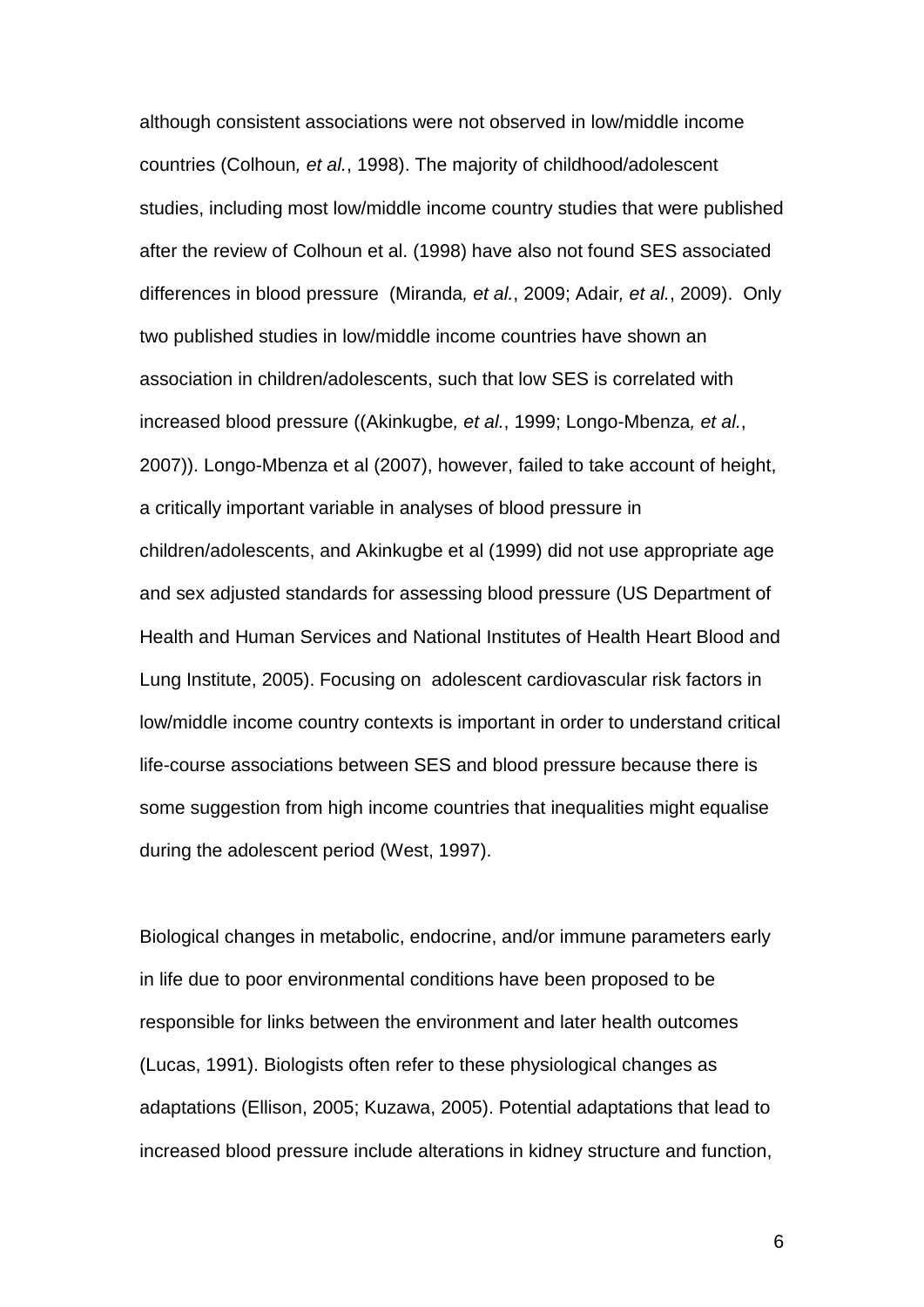epigenetic mechanisms such as those that might be induced by short telomeres, endocrine mechanisms such as IGF1's role in the growth of vascular smooth muscle cells, and variation in body composition (Adair and Dahly, 2005). It has been proposed that early life adaptations may be based on predictions that arise not only from the mother's own environmental experiences but also those of preceding generations (Kuzawa, 2005). For the Bt20 participants the end of apartheid has meant that the cohort have been born into a rapidly changing social environment. If adaptations such as the ones proposed by Kuzawa do occur they could be more problematic in the type of environment that the Bt20 cohort were born into, because of the rapidly changing environment. This could result in predictions based on the maternal environment being inappropriate for the cohort participants' growth and development (Kuzawa, 2005).

In relation to blood pressure, there is a clear need for research to consider the potentially changing role of SES in its association with blood pressure across ages (Calhoun, 1998). A number of studies have taken a life-course approach to studying health effects of SES; in high income countries a literature review identified gaps in the literature to be a lack of prospectively collected childhood SES data collected at key developmental stages or a lack of SES data collected on more than two occasions, and a lack of studies reporting results for non Whites (Pollitt*, et al.*, 2005).

The association between blood pressure and individual/household SES has been more researched than neighbourhood SES. Households with similar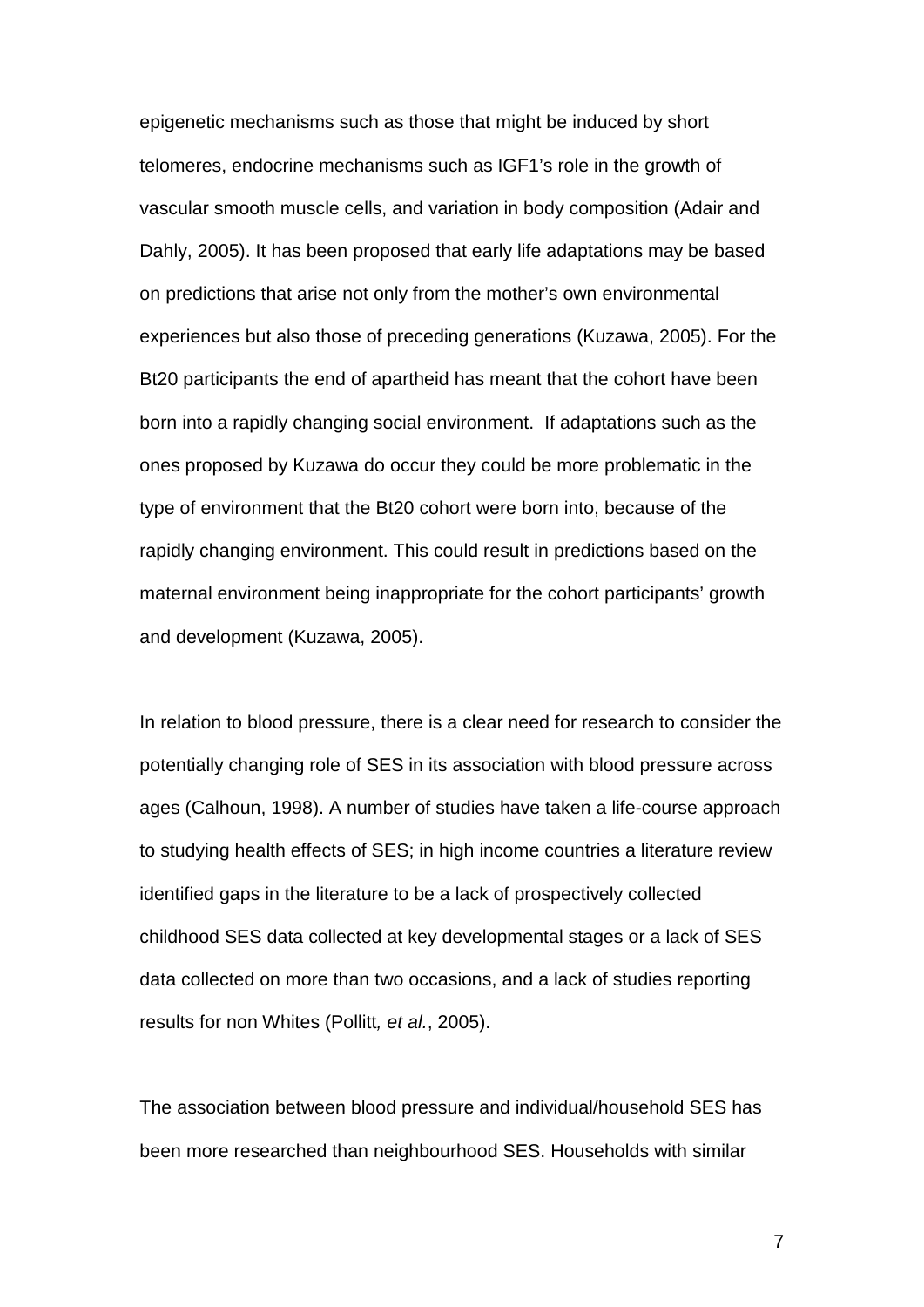SES can have different health outcomes when living in contrasting areas (Macintyre and Ellaway, 2000). In reviews, Pickett and Pearl (2001) and Riva et al. (2007) found that contextual (i.e. neighbourhood) effects existed in most studies. The majority of recent evidence from high income settings highlights significant associations between deprivation in neighbourhoods and risk factors for coronary artery disease such as high blood pressure (Diez-Roux*, et al.*, 2008; Mujahid*, et al.*, 2008). Neighbourhood SES could be linked to blood pressure through its known influence on health behaviours like physical activity or availability of healthy foods (Duncan*, et al.*, 2005). It could also influence blood pressure through psycho-social pathways as poor environments could result in elevated psychosocial stress leading to an abnormal neuroendocrine secretory pattern (Galea*, et al.*, 2005). For the Bt20 cohort apartheid legislation limited the neighbourhoods that population groups could reside in around the time of the cohort's birth, although the removal of this legislation very quickly led to children experiencing different environments. For example between birth and 14 years 56 % of the Black cohort children had moved their address at least once (Ginsburg*, et al.*, 2009). This means that by the time the children of the cohort were entering their adolescent years they were residing in very diverse neighbourhoods, with the potential to influence health in different ways.

Using Glass and McAtee's (2006) model, we have identified two gaps in the literature in relation to understanding the association between SES and blood pressure outcomes in adolescents from low/middle income countries; 1) The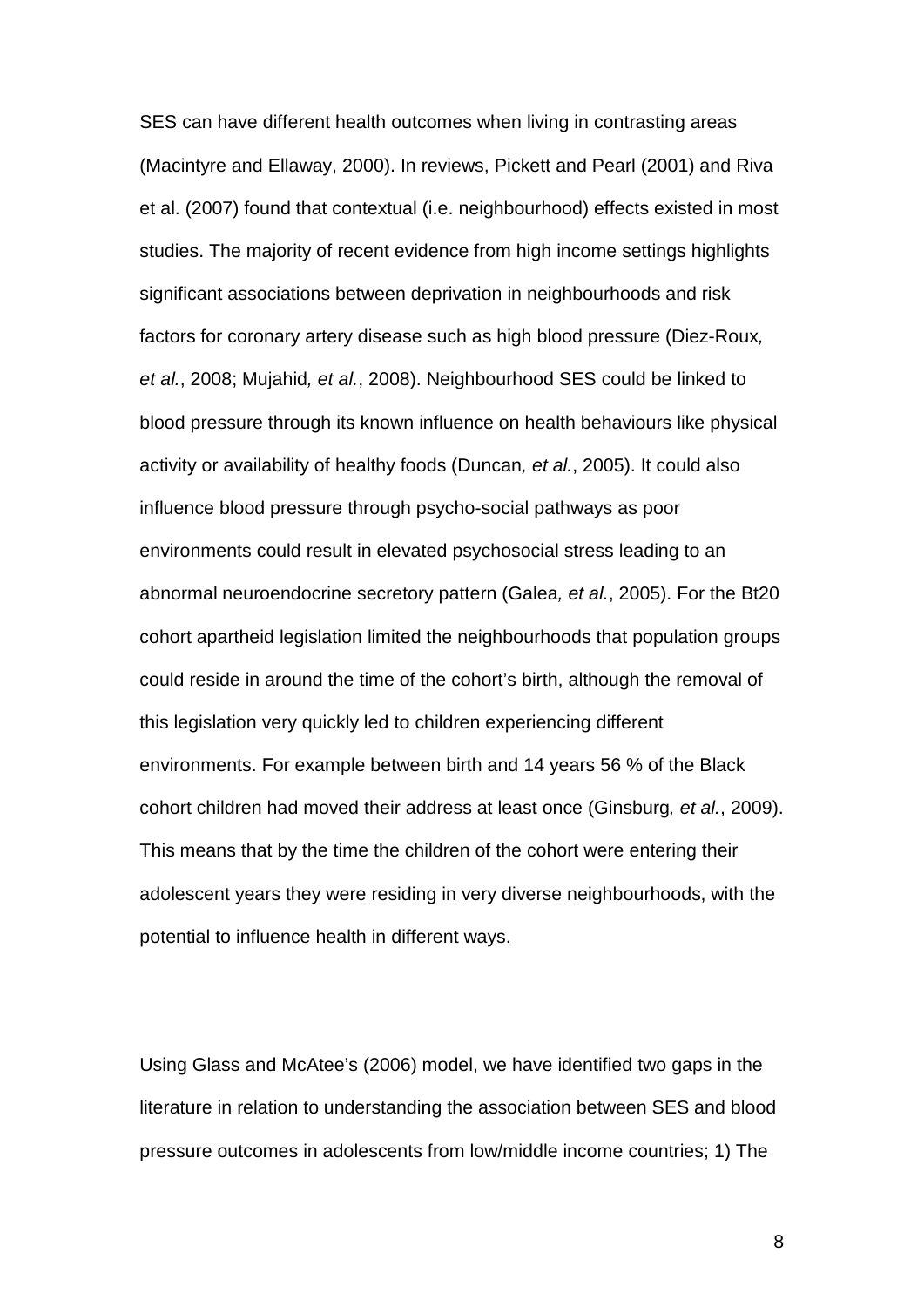lack of use of a life-course perspective to assessing inequalities (the horizontal axis of Glass and McAtee's model) and 2) A focus only on household inequalities without placing them within the wider social context (the vertical axis of Glass and McAtee's model). Thus the present paper aims to study associations between household SES in infancy, household SES at 16 years, neighborhood SES at 16 years, and systolic blood pressure as well as systolic pre-hypertension in a sample of Black 16 year old urban South Africans.

## **Methods**

### **Participants**

The participants in this study were participants in the Bone Health sub-cohort of the Bt20 study, which has been described in detail elsewhere (Richter*, et al.*, 2004; Richter*, et al.*, 2007). At ages 9/10 years, a random sub-sample from the cohort (n=429) were enrolled into a longitudinal study assessing factors influencing bone health. Bone Health participants had more detailed health assessments than the Bt20 cohort. The bone health participants were predominantly Black participants (n=376) as a consequence of the demographics of the South African population. Only Black participants are included in this analysis because of the small sample size of the White ethnic group and its homogeneity within the high SES group. Those Black participants with data on weight, height, and systolic blood pressure that were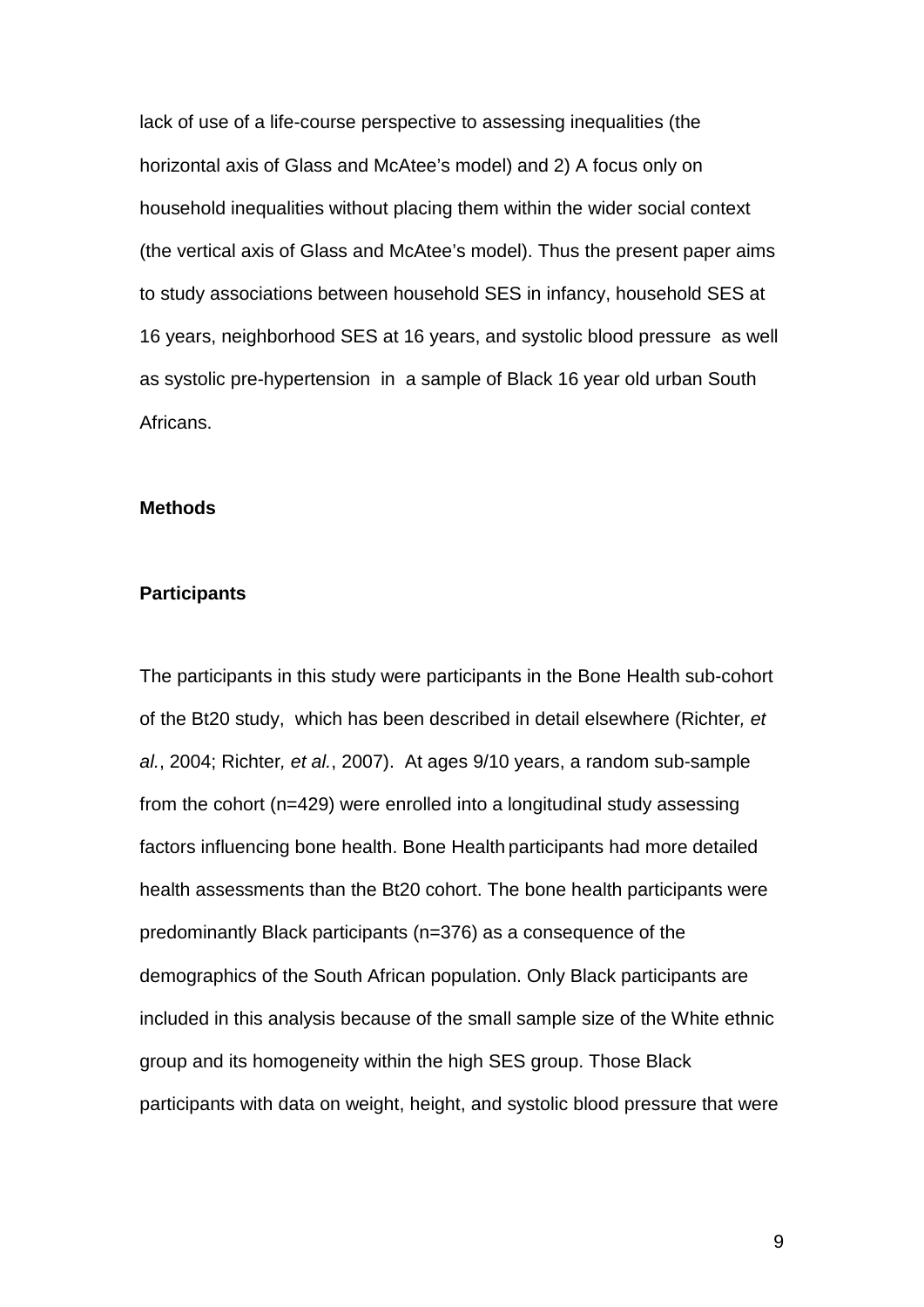measured at 16 years of age were included in current analyses (n= 358, 47% female).

Ethical approval was granted by the ethics committees of the University of the Witwatersrand, South Africa for primary data collection and Loughborough University, UK for secondary data analyses. The primary caregiver gave written informed consent for their adolescent to participate in each assessment and the adolescent provided written assent at 16 years.

# **Socio-economic status measures**

During infancy and at 16 years, caregivers were asked to assess household SES using a questionnaire based on standard measures used by the Demographic and Health Surveys (see [www.measuredhs.com](http://www.measuredhs.com/) ). The Bt20 SES questionnaire was piloted with 30 non-cohort caregivers to ensure understanding of concepts, an optimal layout, and to test translation. Measures included caregiver's education, private medical insurance coverage, home ownership, housing type, water/toilet facilities, marital status, and consumer durable ownership.

At 16 years of age, neighbourhood SES was assessed using a culturally relevant questionnaire, which was specifically developed in the Bt20 cohort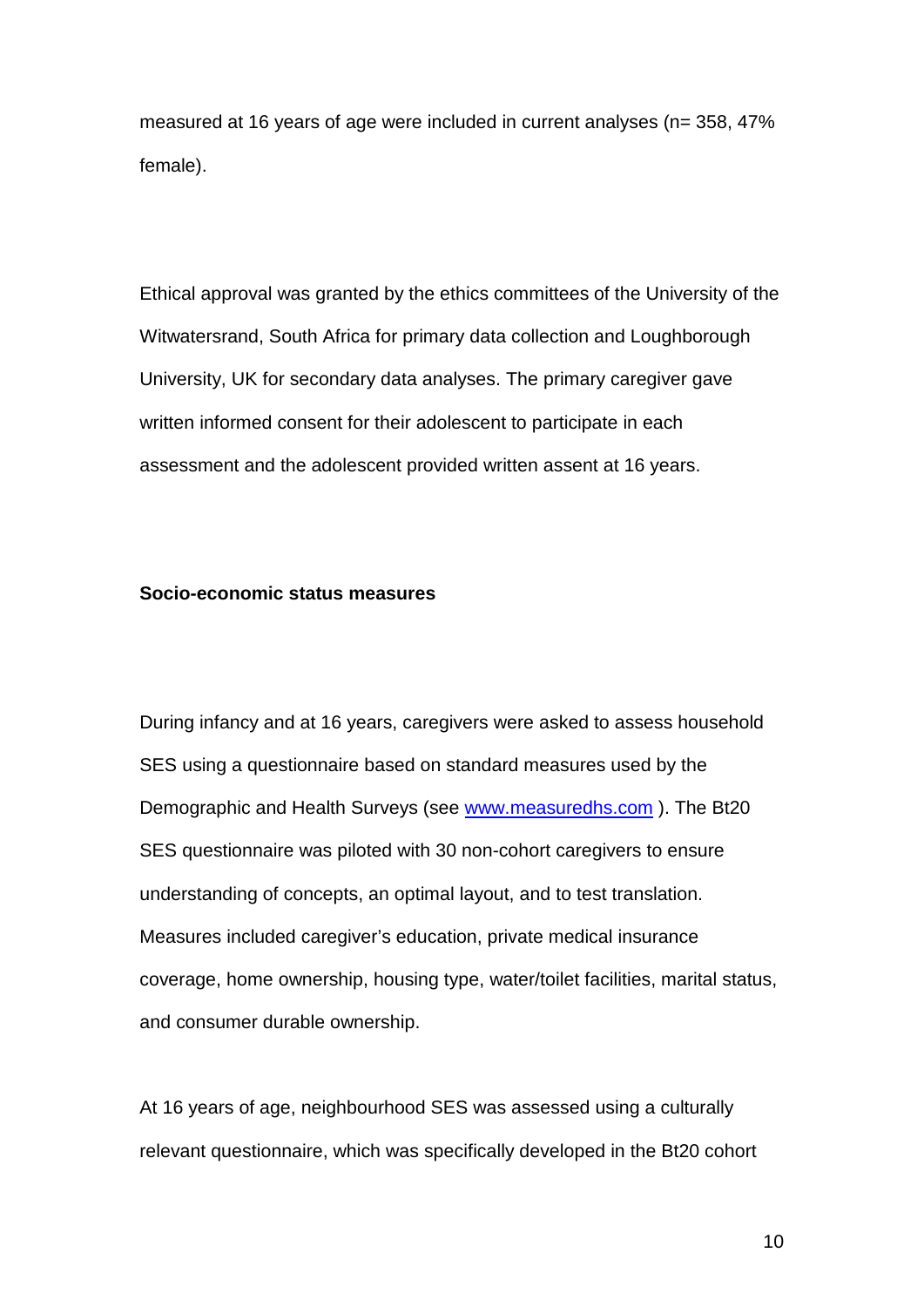using focus group discussions and in-depth interviews (Sheppard*, et al.*, 2010). Questions related to economic and social aspects of neighbourhoods, as well as the school environment were included. The adolescents answered the neighbourhood/school SES questions. We used the concept of a "sociologically meaningful" (Bond Huie, 2001) definition of neighbourhood and adopted the findings of our earlier qualitative study to define a neighbourhood covering an area within approximately 20 minutes walk (i.e. 2 kilometres) from home in any direction (Sheppard et al., 2010). Convenient administrative boundaries were not used to define neighbourhoods as others have suggested that such boundaries do not necessarily associate with actual areas defining the causal variables linking neighbourhood social environments to health (Pickett and Pearl, 2001).

#### **Anthropometric measures**

Birth weight, weight, and height at 16 years were assessed using standard techniques (Lohman*, et al.*, 1991). Low birth weight was defined as a birth weight less than 2.5kg. Body mass index (BMI) was calculated as weight  $(Kg)/$ height  $(m)^2$ . Adolescents were classified as normal weight, overweight, or obese using Cole et al.'s (2000) international age specific cut off points.

## **Blood pressure measures**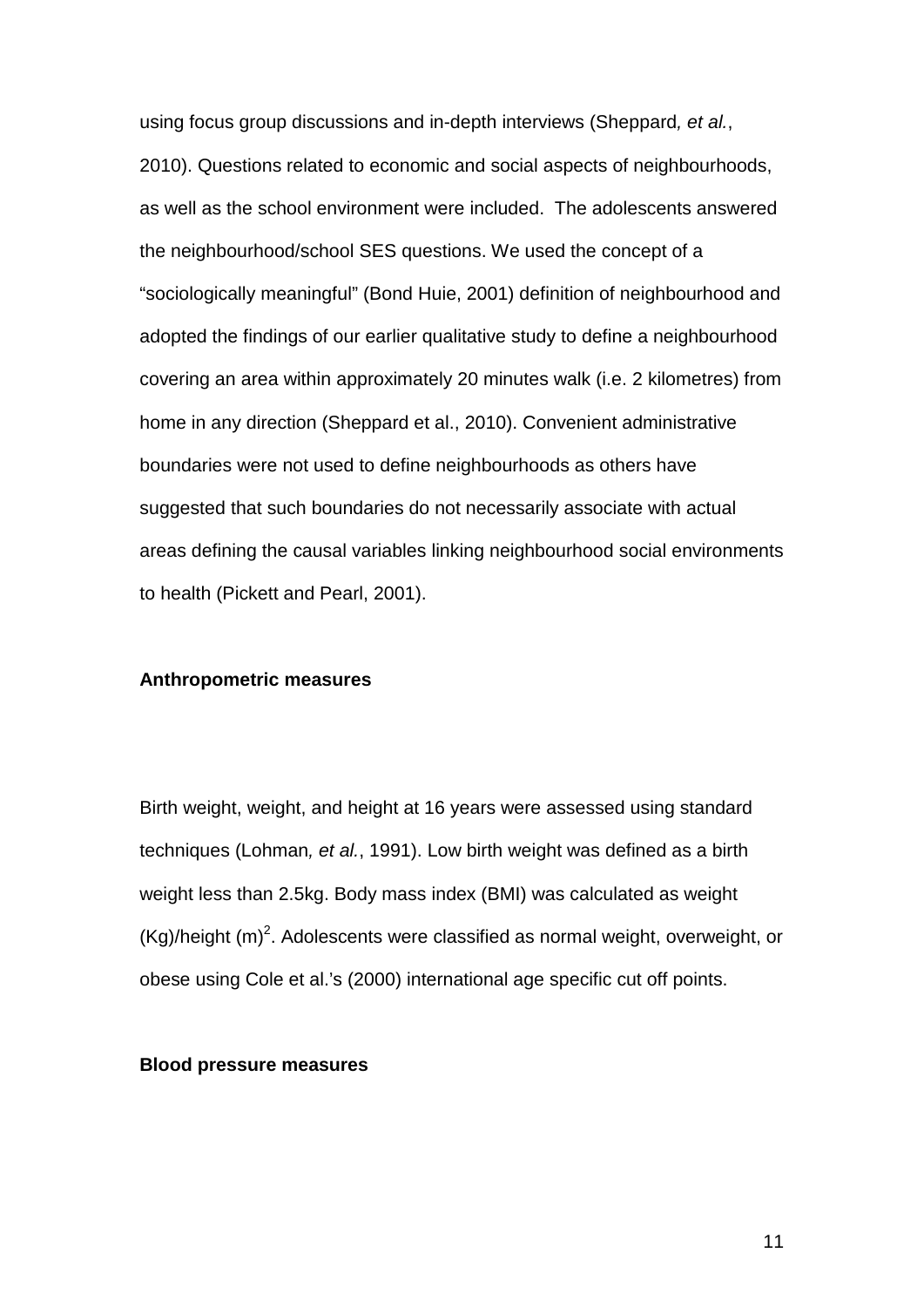Blood pressure was measured three times using a digital device (Omron M6; Omron, Kyoto, Japan) at 16 years of age. Appropriate cuff sizes were used, and participants were measured seated and resting with a break of several minutes between measurements. The first measurement was discarded and the second and third averaged. An average systolic blood pressure at or above the National Heart Blood Lung Institute's (US Department of Health and Human Services and National Institutes of Health Heart Blood and Lung Institute, 2005)  $90<sup>th</sup>$  sex, age, and height standardized percentile was used to define systolic pre-hypertension . Systolic pre-hypertension, and not stage 1 hypertension, was included in the current analyses because few adolescents in this sample had stage 1 hypertension.

## **Other variables used in the analyses**

Individuals born before 37 weeks gestation were classified as preterm and after 41 weeks as post term. Mother's marital status and age were self reported during infancy. Adolescent's parity and smoking status (current, previous, or never) were self reported in a questionnaire.

#### **Statistical analyses**

Linear regression was used where the continuous systolic blood pressure variable was the outcome and logistic regression for the dichotomous systolic pre-hypertension outcome. Because systolic blood pressure is known to vary by sex and height, all analyses where systolic blood pressure was the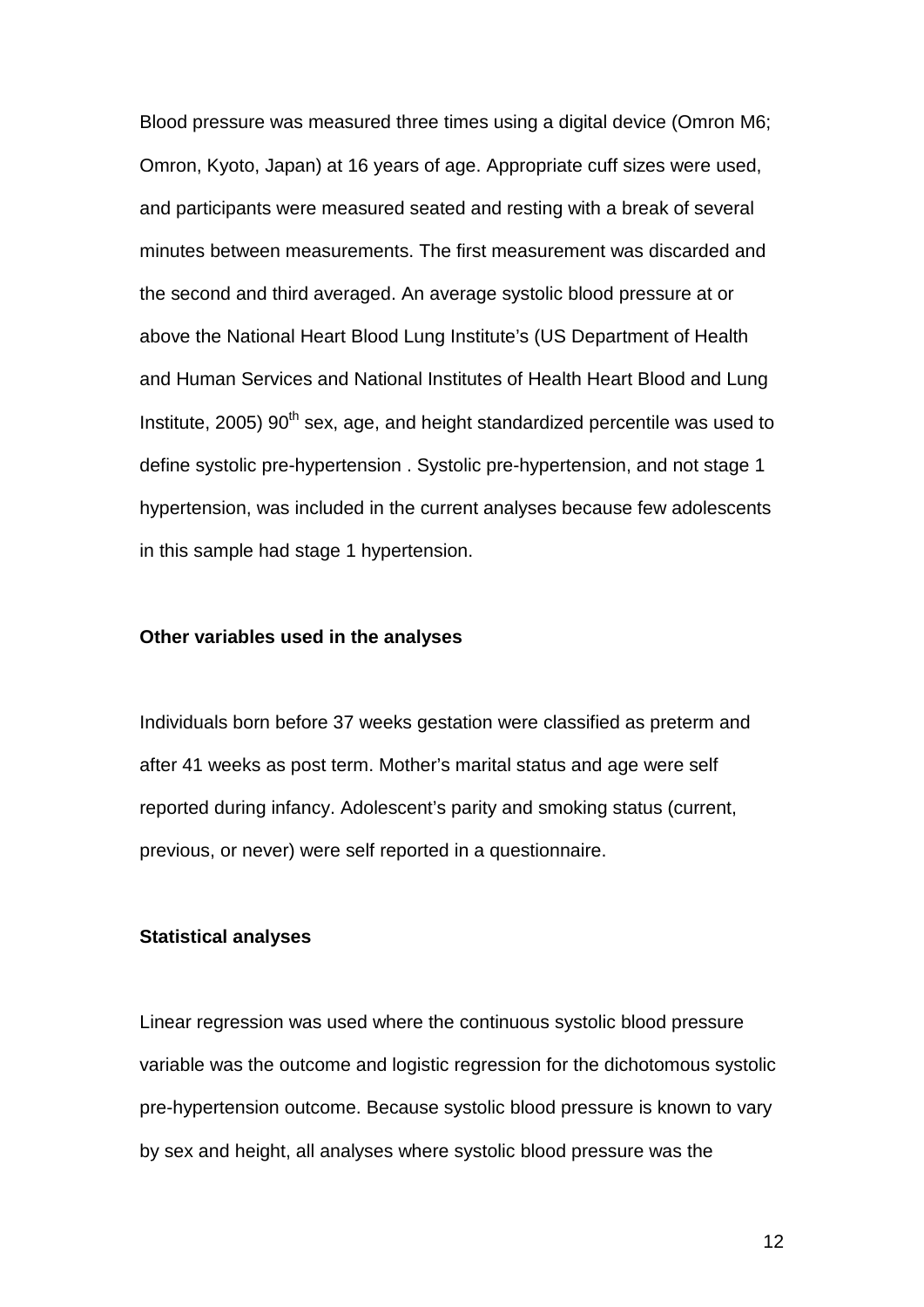outcome were stratified by sex and adjusted for height. Where data were missing for a particular variable they were coded into a separate category to maximise the sample size for analysis. Using this approach, with alpha set at 0.05 and power at 0.80, the sample size analysed has the statistical power to detect medium to large effect sizes, but would not be adequate to detect small effect sizes (Cohen, 1992). Initial unadjusted regression analyses explored relationships between each SES measure and each blood pressure outcome (controlling for height for systolic blood pressure). Subsequently multivariate regression analyses were adjusted for all variables that had shown a relationship with systolic blood pressure or systolic pre-hypertension in the initial analyses with a p-value <0.1.

Regression models were built in steps; 1) infancy SES variables from the initial analysis (P<0.1) entered, 2) added year 16 household/ neighbourhood SES variables with a p-value < 0.1 from the initial analysis, and 3) added other infancy and year 16 variables with a p-value < 0.1 in unadjusted analyses. This approach allows for any mediating effect of the year 16 SES variables on the association between the infancy SES variables and the systolic blood pressure outcomes as well as any mediating effects of the other infancy and 16 year measures on the association between the SES measures and systolic blood pressure to be investigated.

Over 100 questions were asked relating to neighbourhood SES. To enable a more parsimonious analysis of these measures and to avoid potential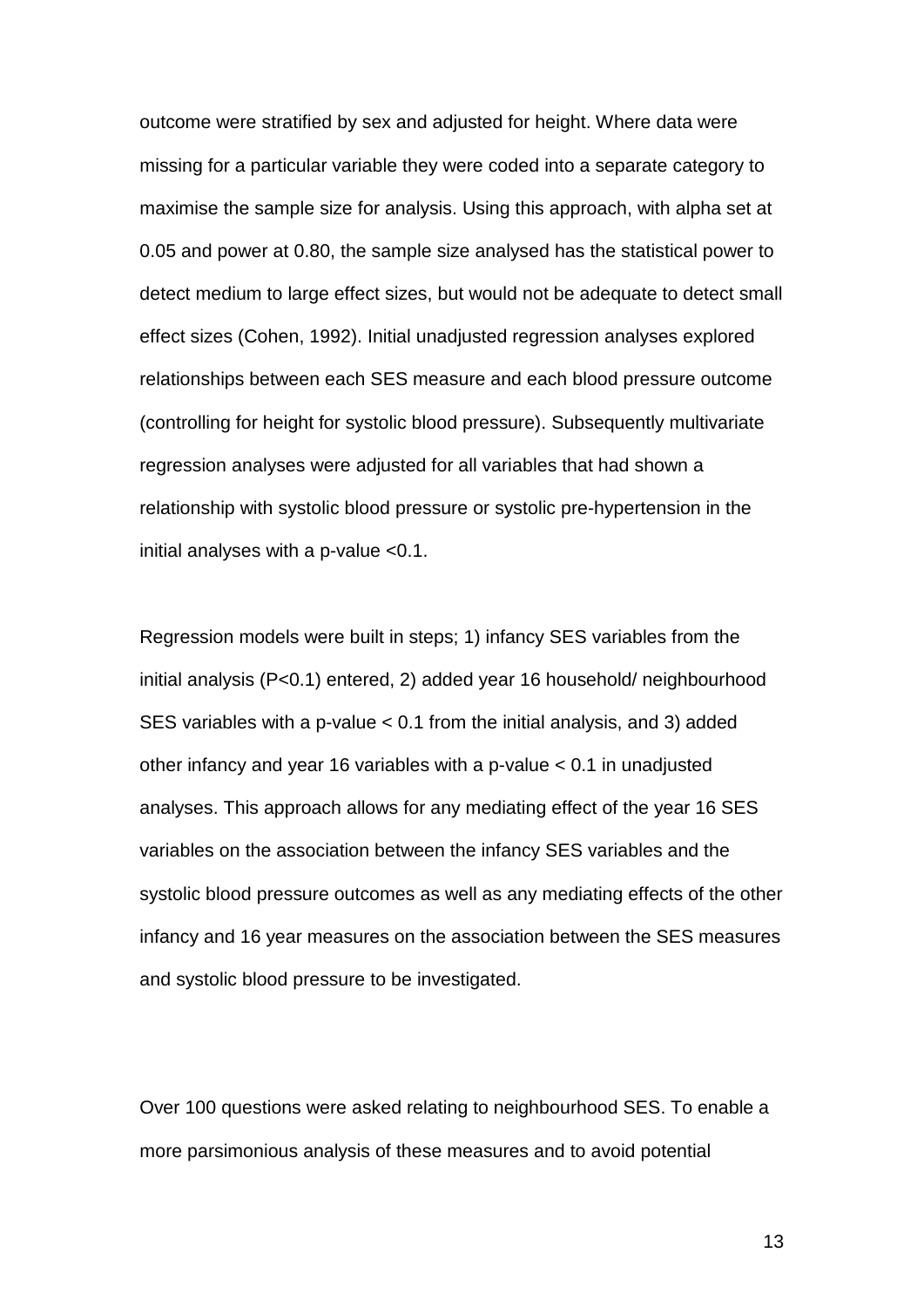problems of multicolinearity, principal components analysis (PCA) was used to extract indices that grouped similar neighbourhood SES variables together. A theory based approach was used to develop nine neighbourhood indices and PCA confirmed the appropriateness of grouping these variables together. In each case the first component scores were extracted and the statistical assumption that all Eigenvalues be greater than 1 was met. Standardised Cronbach Alpha scores were calculated as a measure of reliability and the percentage of the variation in the variables explained by the PCA index calculated. Three indices measured neighbourhood economics; 1) economic index, 2) need for more services/facilities index, and 3) problem index. Two indices measured neighbourhood social aspects; 1) crime prevention index and 2) social support/happiness index. In addition there were two variables (How safe do you feel in the neighbourhood and How much crime is there in the neighbourhood?) that did not load well onto any indices and were therefore retained as individual variables. There were also two school neighbourhood indices identified; 1) School environment index and 2) School problems index. In addition to the seven neighbourhood SES indices, household SES questionnaire data were used to construct two indices that measured ownership of consumer durables, the first during infancy and the second at 16 years. Regression factor scores were extracted for each index and tertiles were created. In all cases the highest tertile or group represented the highest level of SES (reference category).

All analyses were conducted using SPSS 16.0 (Chicago, Illinois).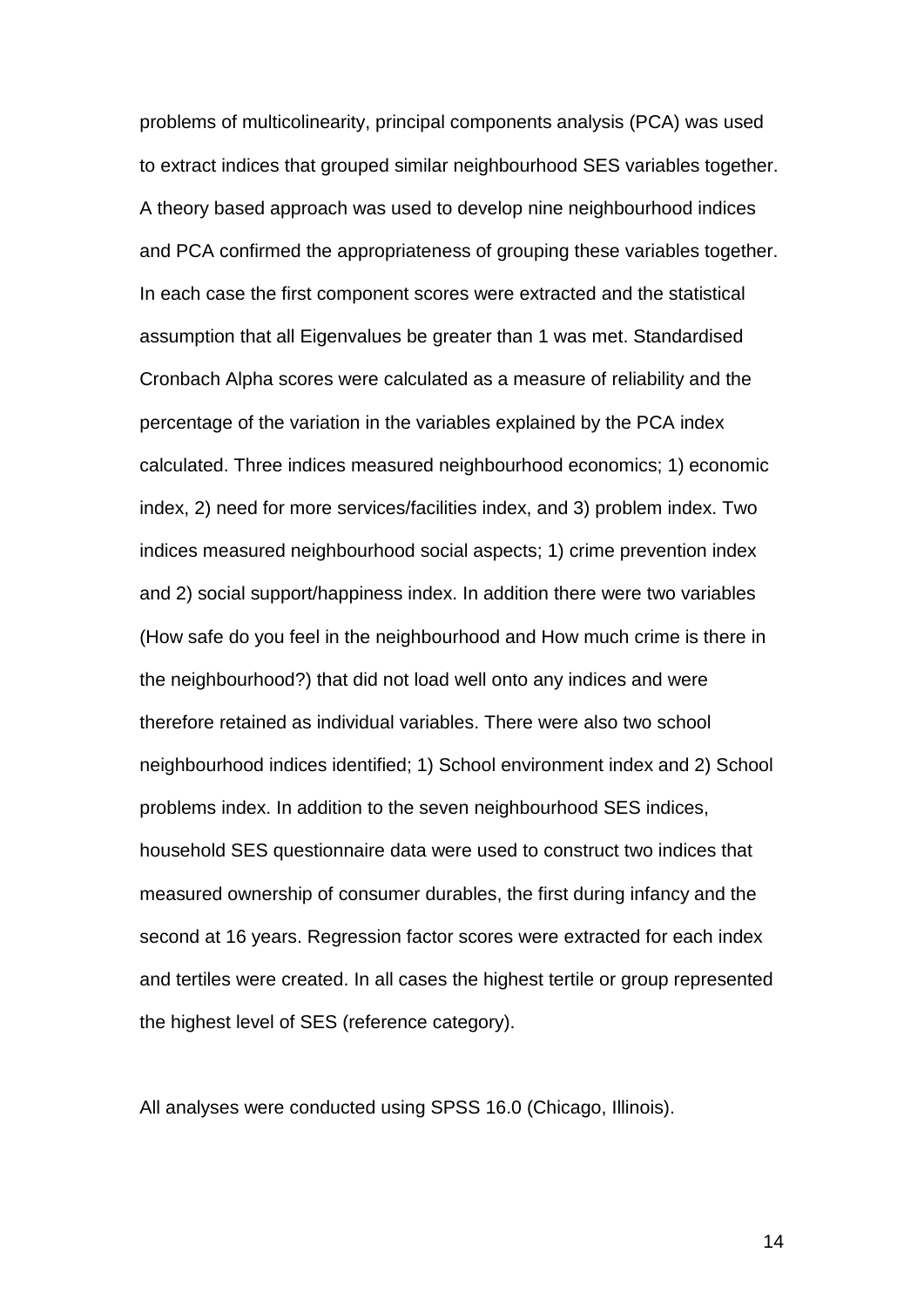#### **Results**

#### **Descriptive statistics**

The prevalence of systolic pre-hypertension at age 16 years in this sample of Black South African adolescents was approximately 11%, with a mean (SD) for systolic blood pressure of 110.4 mm Hg (9.4) and 116.3 mm Hg (10.4) for girls and boys respectively (Table 1). Boys were significantly heavier than girls at birth (two sided p<0.05), but at 16 years of age girls were approximately three times more likely to be overweight/ obese compared to boys ( $\chi^2$  = 24.02, p < 0.001).

# **Household and neighbourhood SES indices**

The distribution of the tertiles of household assets at birth and 16 years show the dynamic nature of relative SES between birth and age 16 years in the cohort (Figure 1). For example, of the households classified as low SES at birth using this asset index, just over 50% were classified as medium or high at age 16 years.

The constructs included in each of the neighbourhood indices are shown in Table 2. Cronbach Alpha values for the indices varied from 0.56 to 0.98 with between 27 and 91% of the variation explained by the various PCA indices. These values are higher than those observed for neighbourhood indices reported with UK data (Cronbach Alpha scores between 0.48 and 0.98, with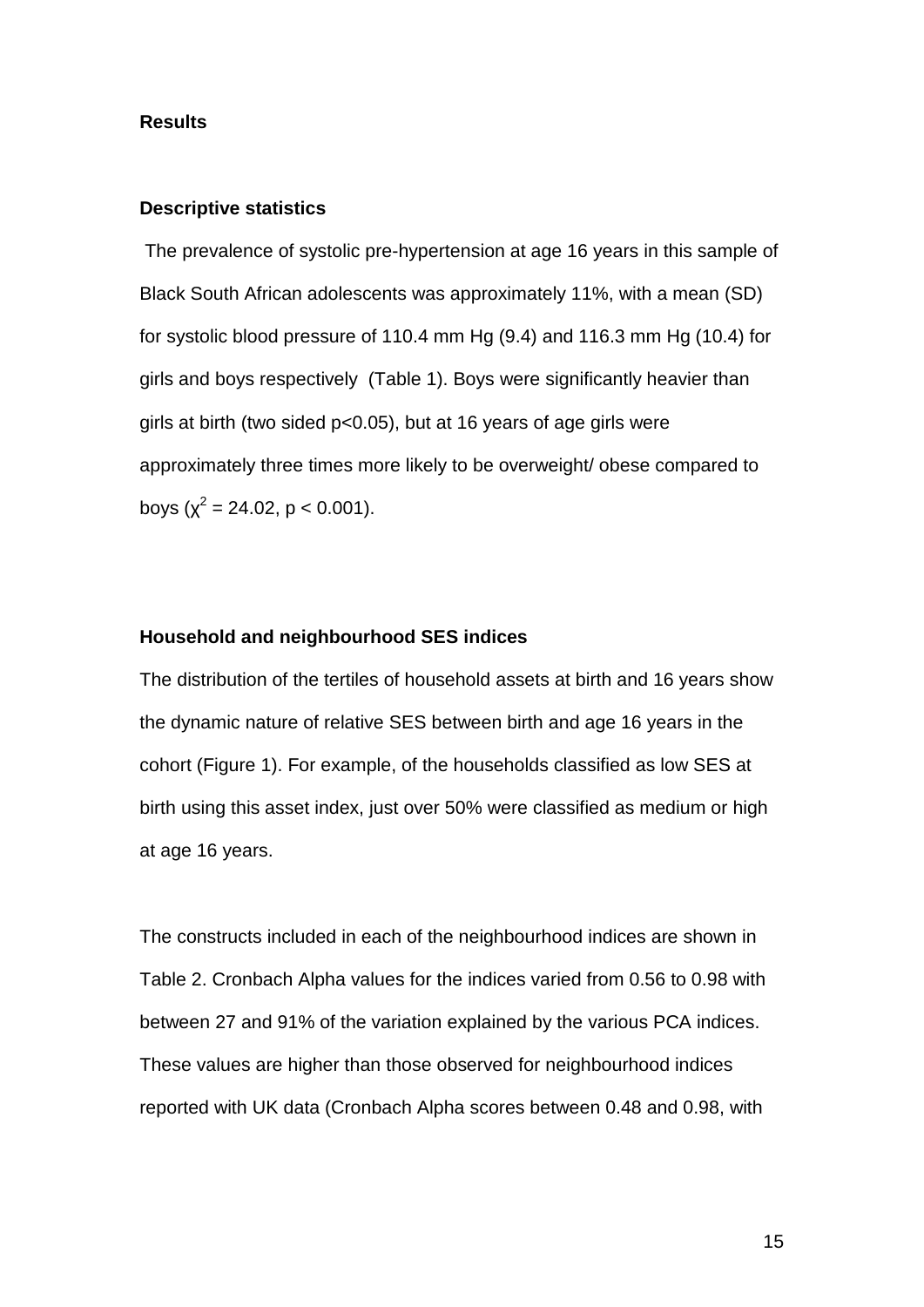two scores lower than this range considered to be too low for internal reliability in the UK study) (Cummins*, et al.*, 2005).

# **Systolic blood pressure**

Initial linear regression models of systolic blood pressure at 16 years controlling for height showed that for males infancy variables that resulted in significantly higher systolic blood pressure (other than the missing data category) were being born post term, living in a private rental property compared to owning, and having a mixture of inside/outside or outside only water/toilet facilities (Table 3). Birth weight was significantly negatively associated with systolic blood pressure for boys. For females the only one of these infancy variables that was shown to be significantly associated with increased systolic blood pressure was being born post term. In addition for females having a mother who was aged 20-29 years at the time of birth was associated with significantly reduced systolic blood pressure (Table 3). At 16 years for males, living in a neighbourhood with not much crime relative to a lot of crime was associated with lower systolic blood pressure and those in the middle tertile of the neighbourhood problem index had significantly higher systolic blood pressure than those in the highest tertile (Table 4). Furthermore, for males being taller and having a higher BMI or being obese were also associated with higher systolic blood pressure. When compared to males, the females had a broader range of SES measures that were found to be significantly associated with systolic blood pressure adjusting only for height in initial regression models at age 16 years. Being in the middle tertile of the neighbourhood need for more services index was associated with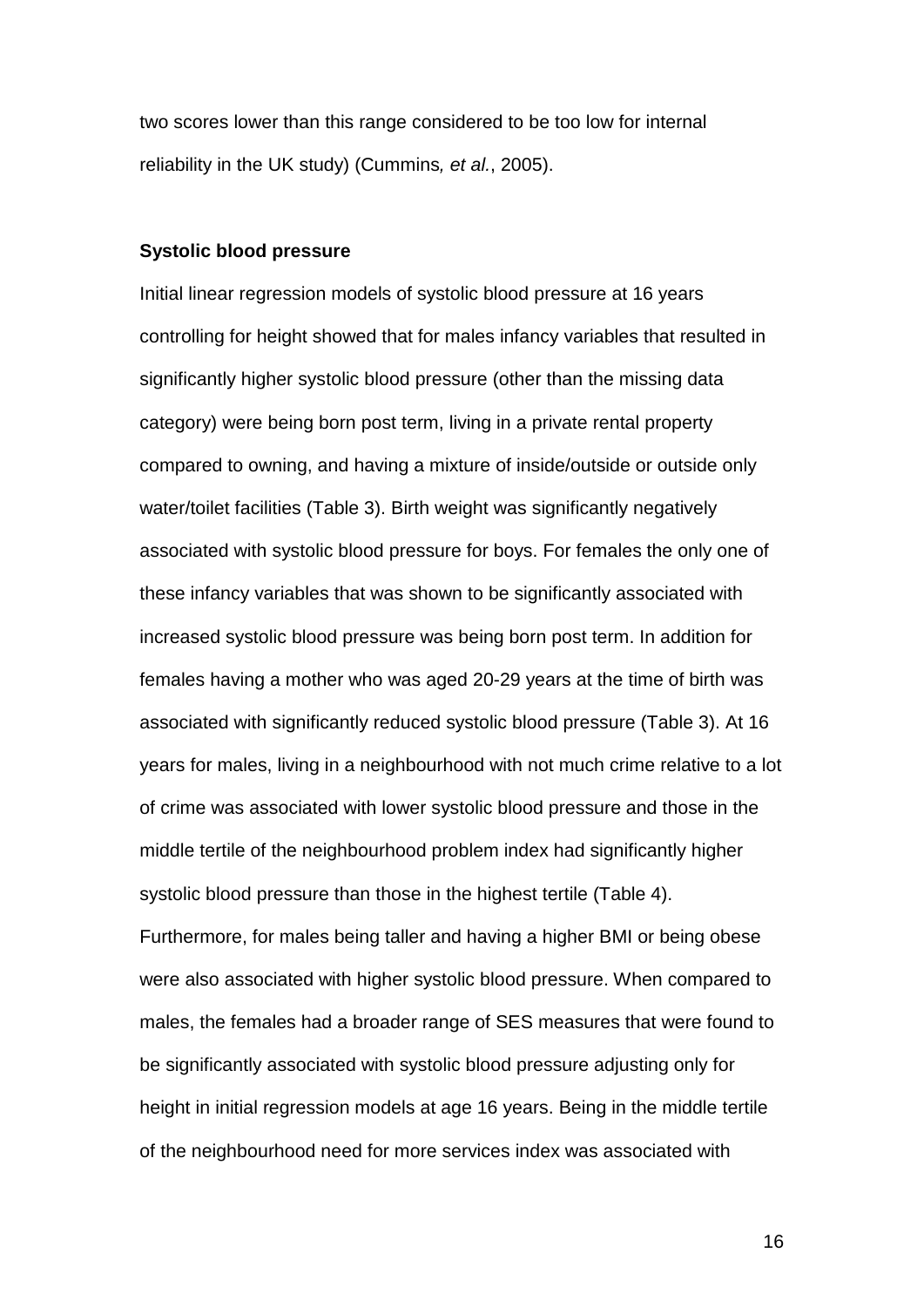having lower systolic blood pressure compared to those in the highest tertile. Those in the lowest tertile of the neighbourhood crime index, school environment index, the school problems index or the household consumer durable index were predicted to have increased systolic blood pressure compared to those in the highest tertile of these indices (Table 4). Similar to the male findings, females with a higher BMI or who were obese were associated with higher systolic blood pressure, although unlike the male findings being taller was not significantly associated with increased systolic blood pressure in the females (Table 4).

For males, none of the infancy or year 16 SES variables were significant in their association with systolic blood pressure after being entered simultaneously into regression models (Table 5). Lower birth weight and increased height were significantly associated with increased systolic blood pressure in the adjusted model, which accounted for 13.1% of the variance in systolic blood pressure for males (Table 5). Neither of these variables was significant in the female models of systolic blood pressure. For females the only significant variables in the fully adjusted models showed that those in the middle tertile of the index of crime prevention showed significantly higher systolic blood pressure compared to those in the highest tertile. Furthermore, obese girls and those born post term were also associated with significantly higher systolic blood pressure. The fully adjusted model for females explained 23.2% of the variation in systolic blood pressure (Table 5).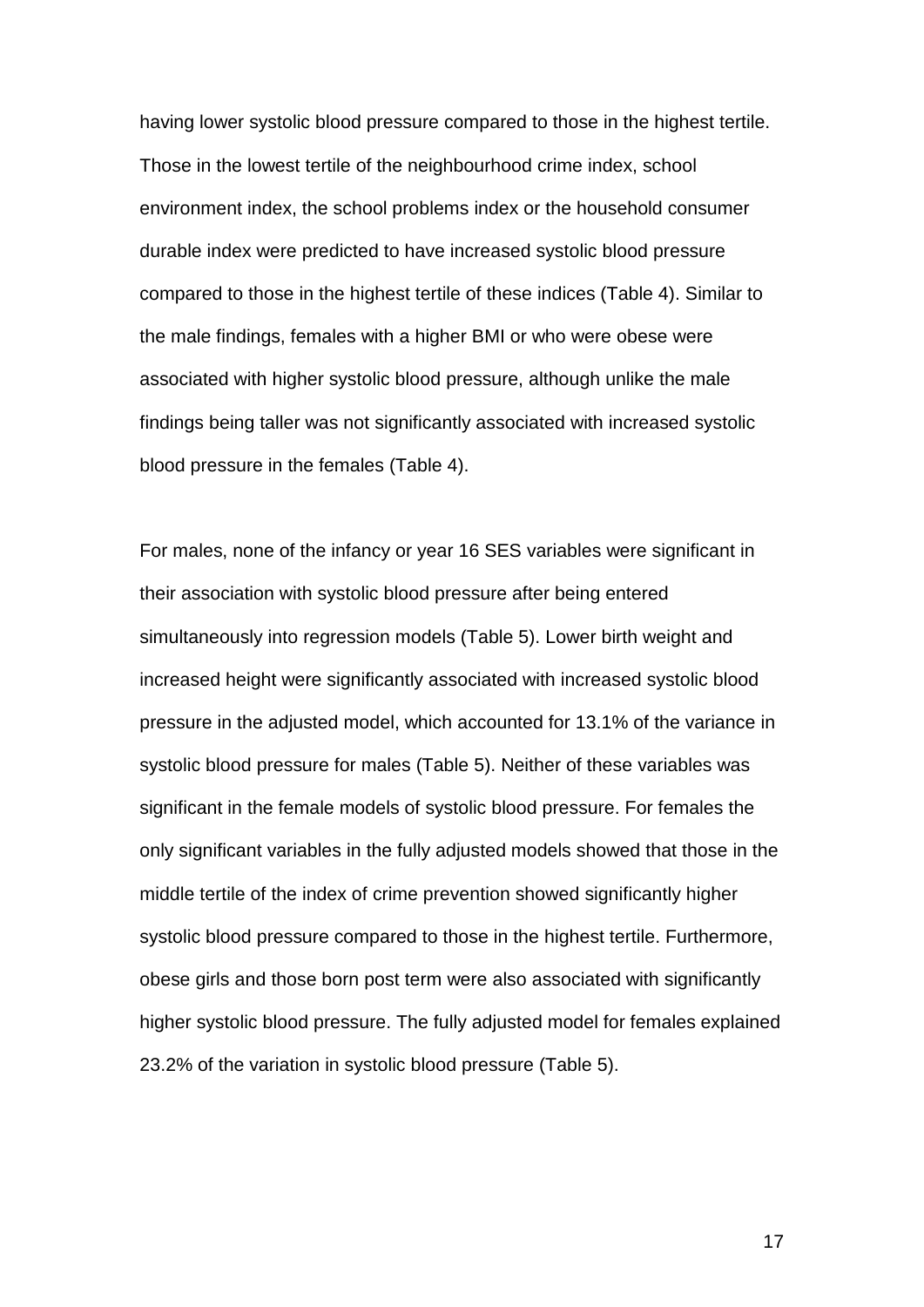#### **Systolic pre-hypertension**

The only infancy variable that was significantly associated with reduced risk of systolic pre-hypertension in the initial model (other than the missing data category) was maternal age 25-29 years compared to a maternal age of 35 plus years. Increased risk of systolic pre-hypertension was observed in those who were born post term, and had outside only access to water/toilet facilities and shared use of water and toilet facilities (Table 3). In initial models for year 16 SES variables, shared use of indoor running cold water or shared use of an outdoor flush toilet compared to sole use were significantly associated with increased risk of systolic pre-hypertension (Table 4). In step one of the multiple regression, all of the significant infancy variables from the initial models, apart from shared use of water and toilet facilities, retained significance and direction of association (Table 6). In step two, the only infancy variable to retain significance was having a mother aged 25-29 years. None of the year 16 SES variables were significant when entered simultaneously in step two. Step three did not change the significance of the other variables, although those born post term were also found to have higher systolic pre-hypertension risk than those born term.

## **Discussion**

Within the context of Glass and McAtee's (2006) framework this paper has provided evidence that enhances understanding of associations between two of their identified levels of hierarchy of SES measurement (household and neighbourhood) with systolic blood pressure measures in a middle income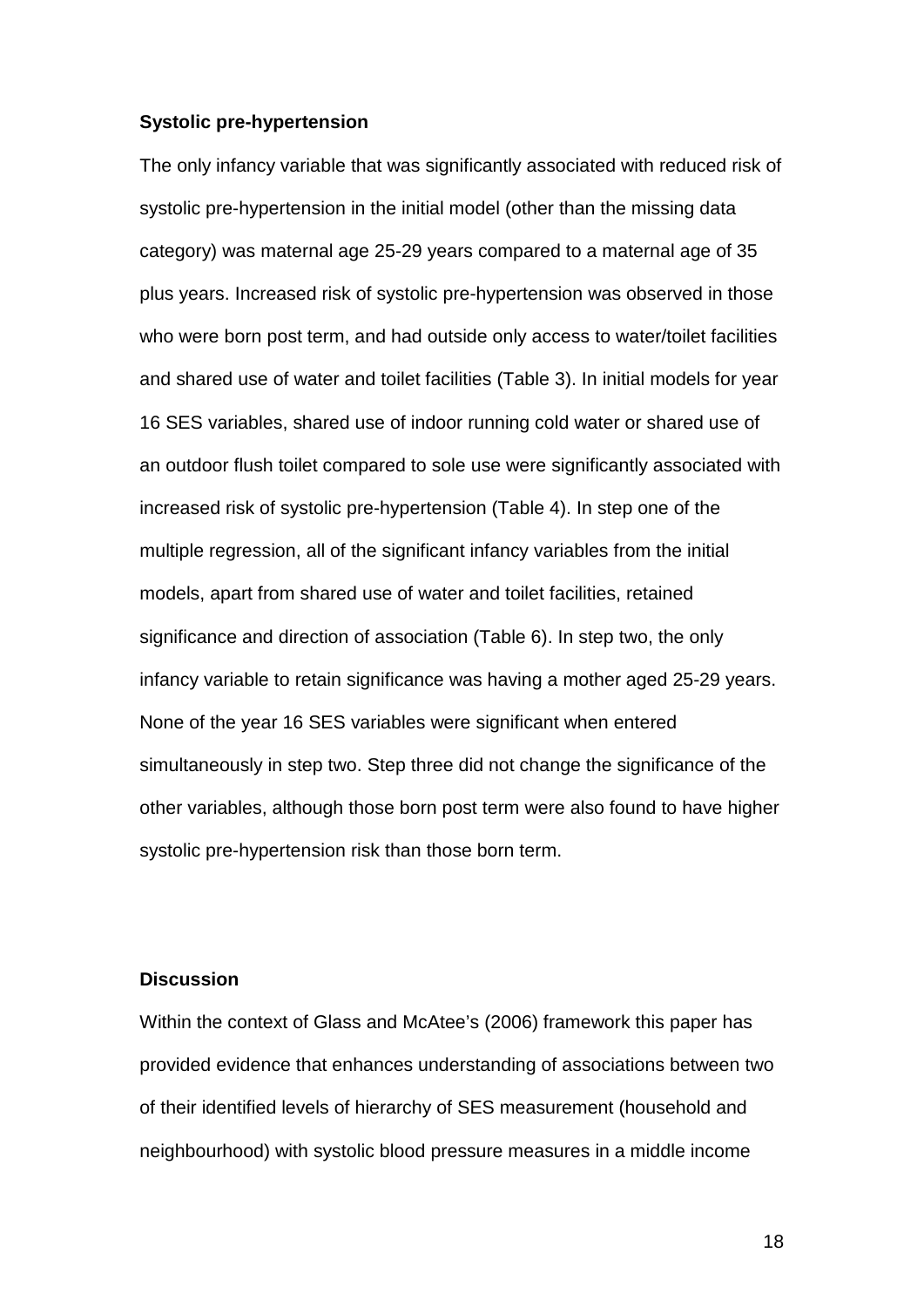context. Furthermore, the paper has considered the stage of the life-course at which the Bt20 household SES measures were assessed (infancy and age 16 years). Glass and McAtee also acknowledge the importance of considering the life-course stage at which environmental differences are embodied in their model. These associations have been studied within the context of a cohort of South African adolescents born on the dawn of democracy in South Africa after a prolonged period of legislation enforcing apartheid. Despite the legacies of apartheid, South Africa is one of the most advanced countries for economic, social and epidemiological transition in the sub-Saharan African region. Results are discussed within the context of the two levels of hierarchy studied (household and neighbourhood), as well as an overall consideration of the relative contribution of the different life-course measurement time points of birth and age 16 years for the systolic blood pressure outcomes considered.

#### **Infancy SES measures**

Despite the broad range of infancy assessed household SES measures tested, none remained significant in adjusted analyses. This finding of a lack of association is not unique to this study (Lawlor*, et al.*, 2002). Where an SES association was observed in the unadjusted analyses, it followed the pattern previously described in the literature of a negative association between SES measured in infancy and disease risk (Pollitt*, et al.*, 2005).

Most of the significant infancy SES variables in unadjusted analyses relate to early life measures of water and sanitation facilities. Whilst these measures are probably a proxy for an overall measure of the SES environment, it is also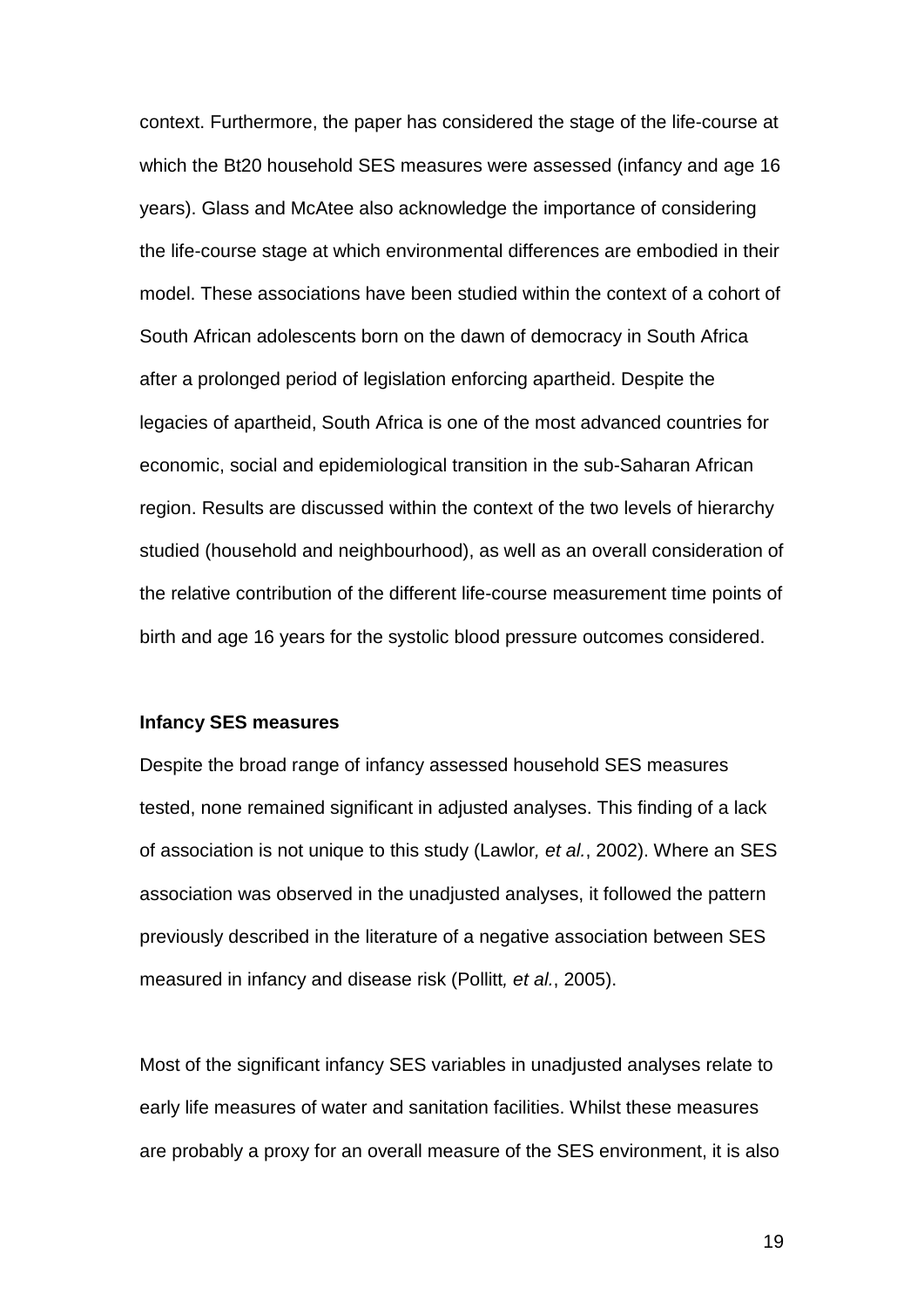feasible that aspects of the SES environment specific to water and sanitation are more important for systolic blood pressure in early life than other SES measures. Poor sanitation facilities might result in a high risk environment for infections with a faecal-oral route of transmission (e.g. diarrhoea). High diarrhoea prevalence in infancy could result in repeated exposure to dehydration, which may 'program' the body for increased water and salt retention to cope with a risky dehydration environment, leading to hypertension risk (Davey Smith*, et al.*, 2006; Lawlor*, et al.*, 2006). This hypothesis might be better tested in other countries in sub-Saharan Africa with higher prevalence of diarrhoea and malnutrition early in infancy because such countries would provide higher prevalence levels of repeated severe diarrhoea episodes. Most studies investigating this association between diarrhoea episodes/sanitation and blood pressure have taken place using high/middle income country cohorts in the UK, Brazil, and Peru and have not provided evidence for this association (Batty*, et al.*, 2007; Pearce*, et al.*, 2008; Batty*, et al.*, 2009; Miranda*, et al.*, 2009). The fact that Bt20 data show some evidence in unadjusted analyses in a middle income country context to potentially support this hypothesis, suggests that further testing in low income environments with higher prevalence of diarrhoea is warranted.

#### **Age 16 Years household SES measures**

Similar to the findings for the infancy SES variables, none of the year 16 SES measures were significant in adjusted analyses. In previous child/adolescent developing country studies in adjusted analyses where height, age and sex were accounted for no association between SES and blood pressure was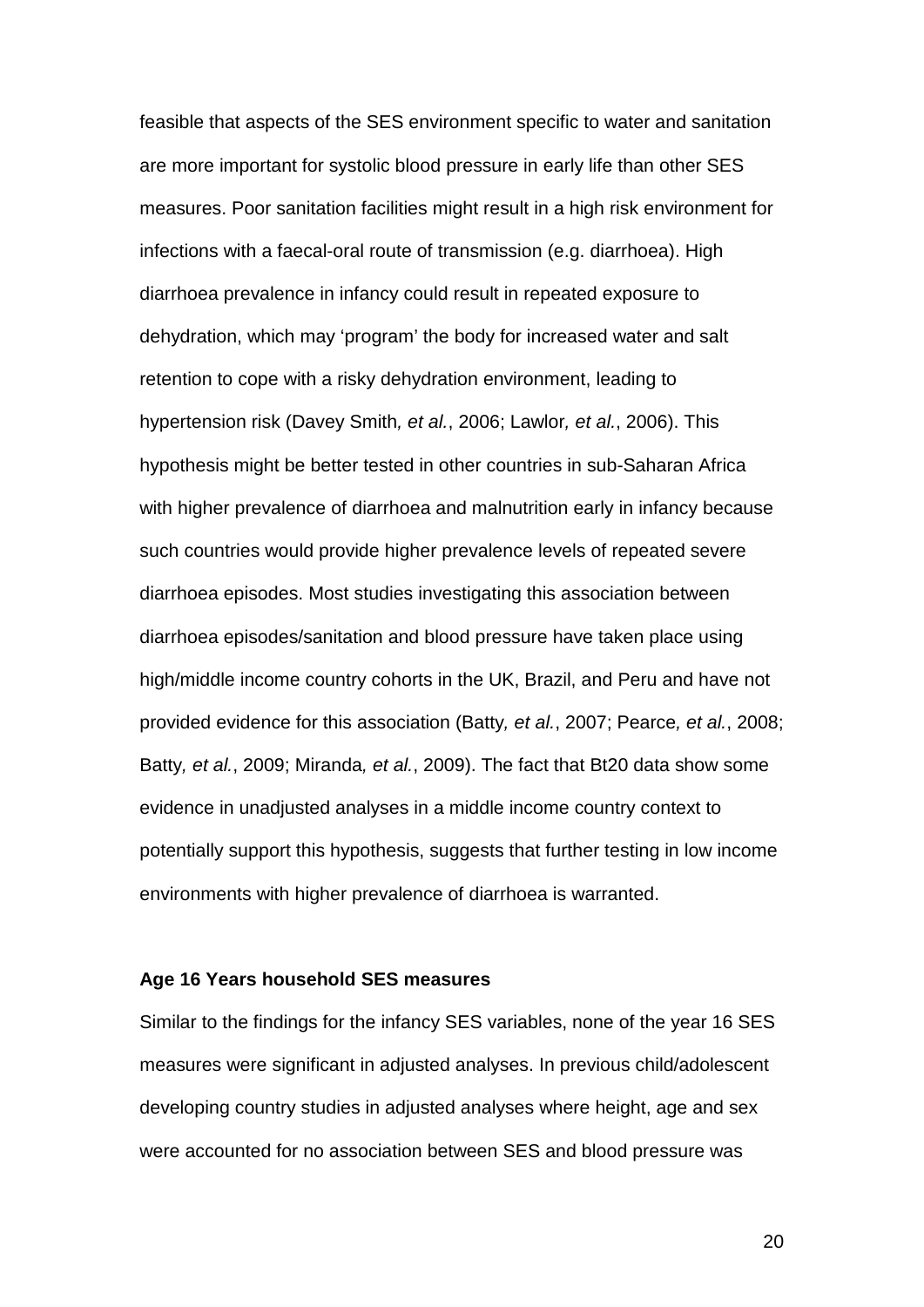shown, which concurs with what has been observed here (Adair*, et al.*, 2009; Miranda*, et al.*, 2009).

There are not many other studies that have simultaneously assessed the association between household and neighbourhood SES measures and blood pressure in adolescents. Chen and Paterson (2006) studied these associations in a US sample of 315 14-19 year olds and observed little association between measures of household SES and systolic blood pressure before controlling for neighbourhood SES measures. Only one measure out of four tested showed an inverse association with systolic blood pressure and this was family savings ( $R^2$ =0.02) (Chen and Paterson, 2006). This compares with an  $R^2$ =0.08 in the current study for females in a model that included only water and toilet facilities at age 16 years and height. Our findings are also similar to those in a sample of 212 US 14-16 year olds undertaken by McCrath et al. (2006) who considered the association between household education/occupation levels and systolic blood pressure and observed no significant effect. A limitation of comparing the findings of this study with both of these preceding studies is that neither of these papers controlled for height, which could alter their findings. Nevertheless, the combined results of these studies suggest that household SES measures do not show a strong association with systolic blood pressure in adolescents aged 14-19 years. Our results, along with the weak associations presented in previous adolescent studies, provide support for West's (1997) hypothesis of equalising of health inequalities in adolescence.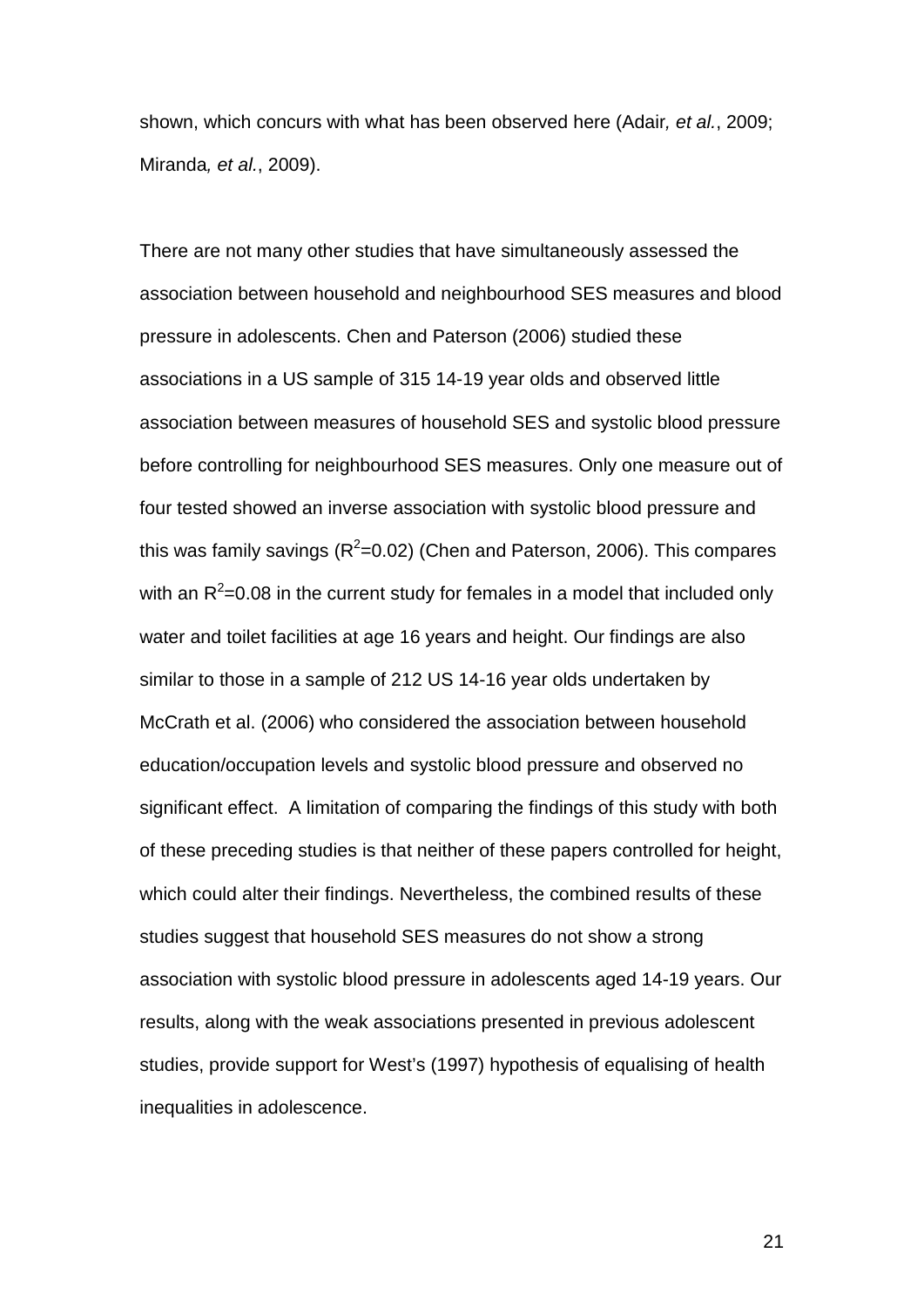#### **Age 16 years neighbourhood SES measures**

This study aimed to understand the relationship between neighbourhood SES and systolic blood pressure in a transitioning country to add to the evidence base already built in high income countries. In adult studies in high income countries the association between neighbourhood SES and cardiovascular disease risk factors has been observed in the majority of studies, with those in higher SES neighbourhoods having less risk for cardiovascular disease (Diez Roux et al., 2008). Findings of this study in 16 year old children show that in adjusted analyses only one measure of neighbourhood SES was significant in its association with systolic blood pressure for females only. Those in the middle tertile of the index of crime prevention showed higher systolic blood pressure than those in the highest tertile. This association was however not significant for those in the low tertile of the index, although the association was in the same direction. The lack of association in the lower tertile could be related to the relatively smaller sample size in this group amongst females in the sample compared to the middle tertile, which would reduce the statistical power available to detect differences. Similar studies that have assessed the association between neighbourhood SES, household SES, and systolic blood pressure in high income countries in adolescents have observed contrasting findings regarding the significance of associations. Chen and Paterson (2006) revealed no significant association between systolic blood pressure and neighbourhood measures of SES (education levels, employment, income and housing values) in unadjusted analyses. McGrath et al. (2006) observed an association between a neighbourhood measure of income at or below the poverty line in both adjusted and unadjusted analyses with systolic blood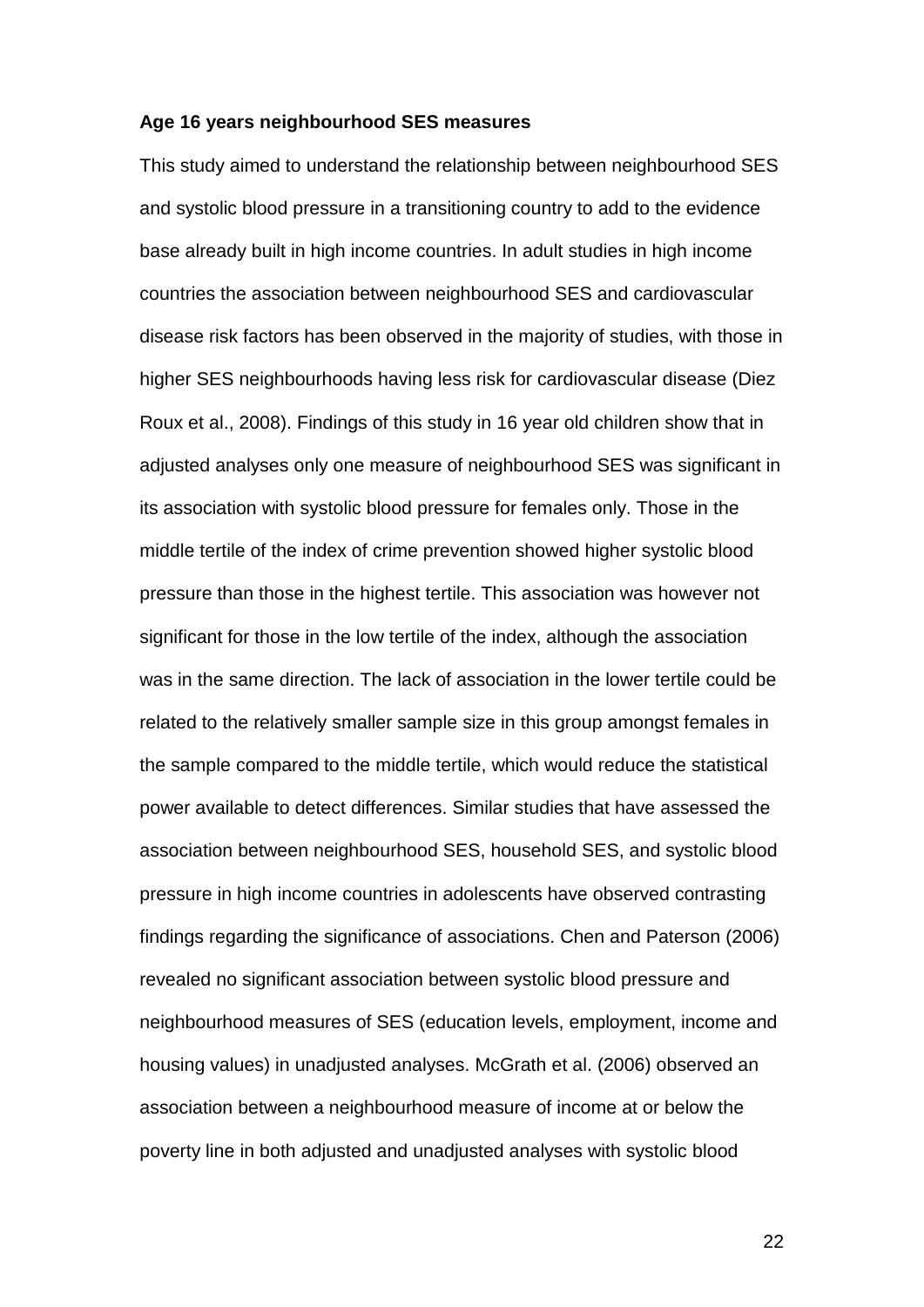pressure. No association was observed with other neighbourhood measures (racial composition and low levels of high school education). The differences in results across the adolescent studies of the association between household/neighbourhood SES and systolic blood pressure could be partly explained by the different measures of neighbourhood SES used, different ages within adolescence examined, and the different methods adopted to define neighbourhoods. Whilst all three studies had similar objectives, comparisons between the findings are complicated because of these differences. These problems are common to comparisons of findings across neighbourhood level studies (Bond Huie, 2001; Messer, 2007; Mujahid*, et al.*, 2007).

Most adult studies of SES and blood pressure have shown BMI to mediate the association (Colhoun*, et al.*, 1998). This mediation did not occur with the neighbourhood crime measure in this study. This may be because the significant associations observed with this SES measure could work through different mechanisms besides BMI. Although a lack of neighbourhood crime prevention could make healthy lifestyle behaviours (e.g. physical activity) more difficult, it is also plausible that the influence of such neighbourhoods on blood pressure could be mediated through stress, for example through increased cortisol secretion, which increases risk of higher blood pressure (Kapuku*, et al.*, 2002)..

# **The contribution of the birth and age 16 environment to age 16 systolic blood pressure**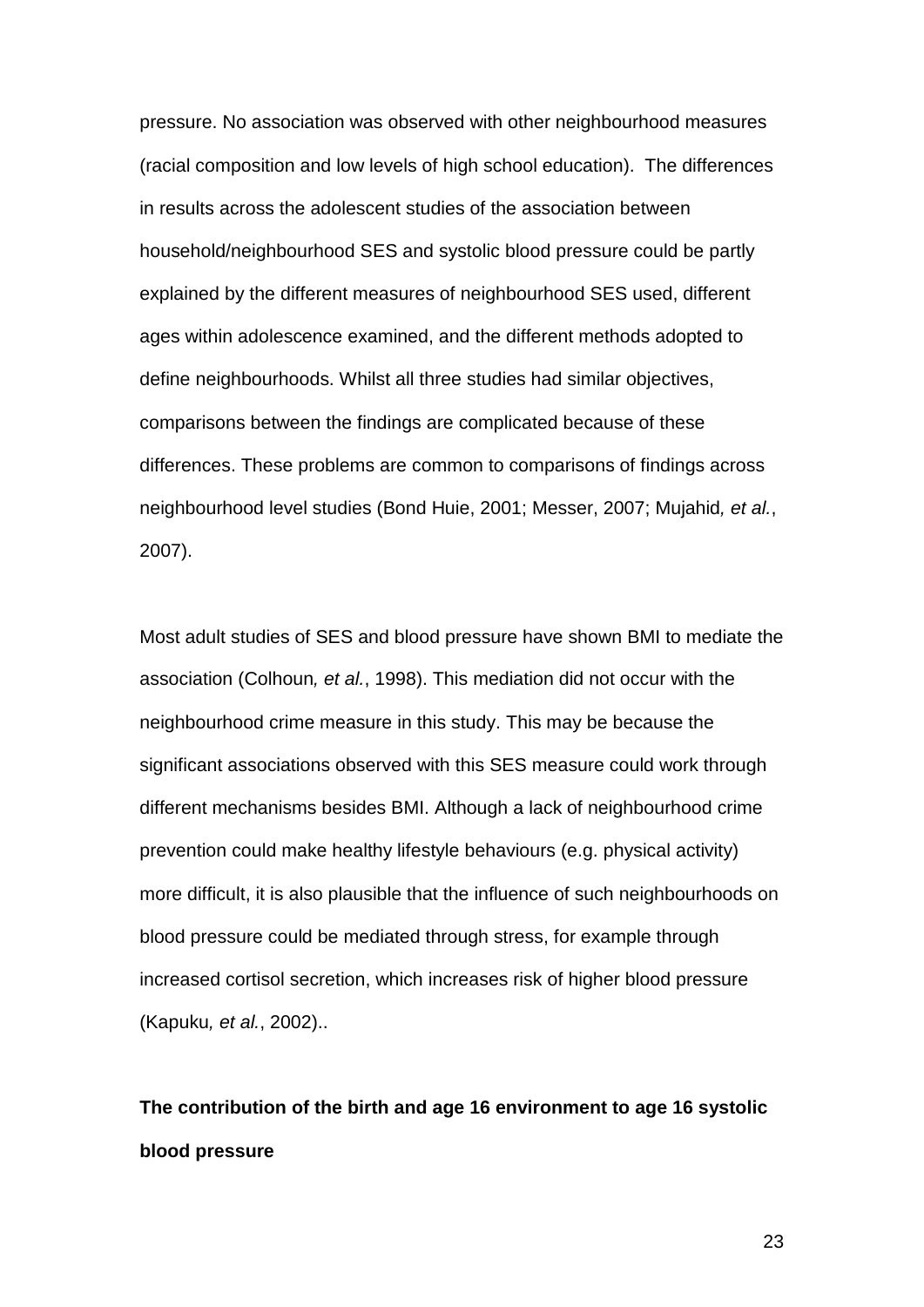When considering the time (life-course) axis of Glass and McAtee's (2006) framework, the infancy measures had a slightly higher overall contribution to the variation in systolic blood pressure outcomes for males (Adj.  $R^2 = 0.07$ ) compared to the age 16 SES measures (Adj  $R^2$  change = 0.02). For females, the contribution of the SES measures at age 16 to the proportion of variance explained in systolic blood pressure was greater (Adj  $R^2$  change = 0.05) than the proportion of variation explained by the infancy SES measures (Adj  $R^2$  = 0.01), suggesting a sex difference in the relative importance of the SES measures taken at different ages. However, for both males and females the overall variation in systolic blood pressure explained by any of the SES measures regardless of the point on the horizontal time axis at which they were measured is small. This shows little evidence to support physiological changes related to adolescent systolic blood pressure having taken place as a result of environmental insults early in life in this middle income context, even during this time of social change in South Africa. However, it would be dangerous to make strong conclusions at this stage in relation to early life influences on later risk for adult disease as this adolescent sample have relatively healthy systolic blood pressure and this may change as the cohort transition to adulthood.

## **Limitations**

When modelling neighbourhood health effects it is common for researchers to use a multilevel approach to control for the clustering of SES characteristics within neighbourhoods (Pickett and Pearl, 2001). However, the definition of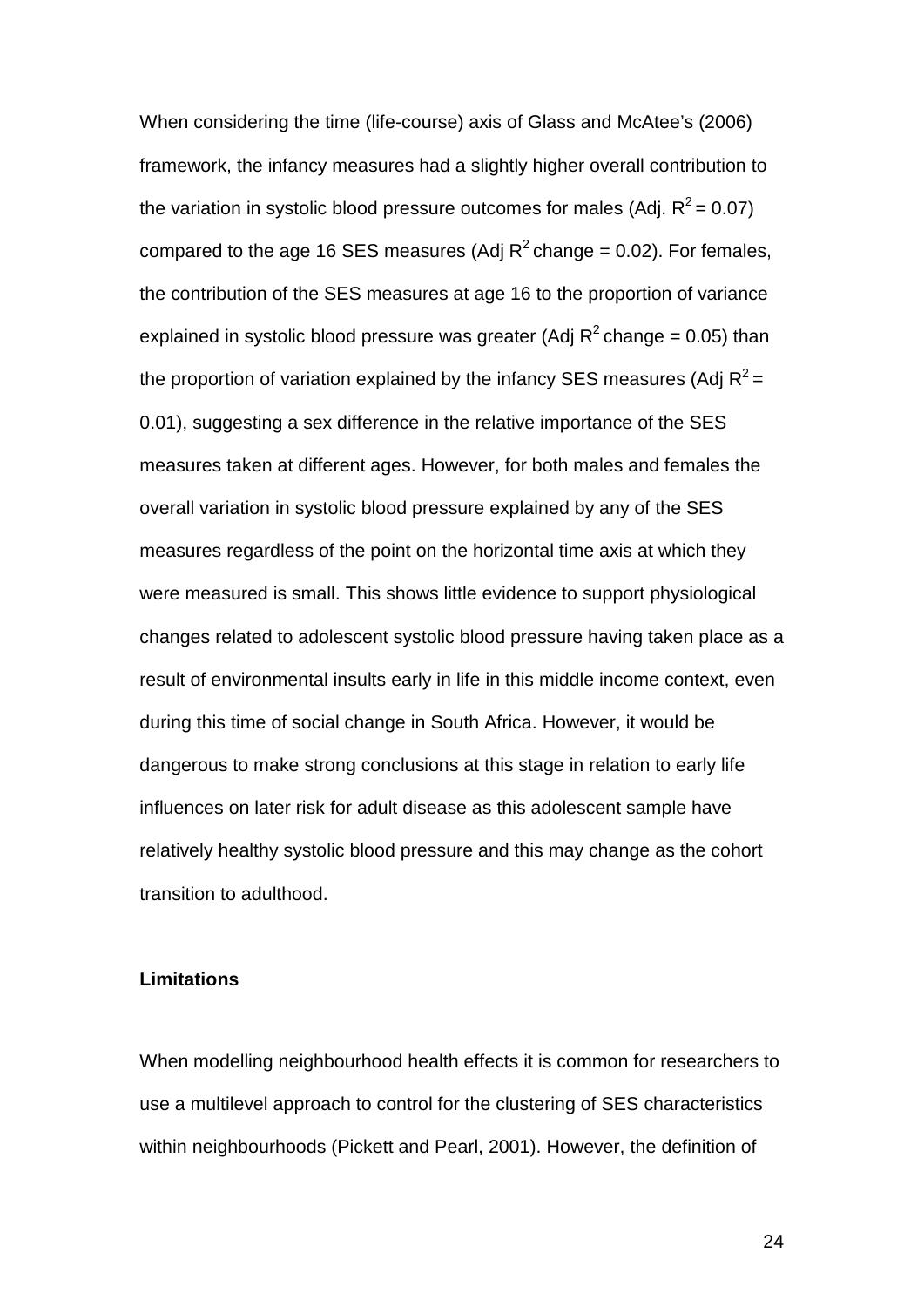neighbourhood used here (within 20 minutes of home) meant that no two households exactly shared a neighbourhood, although they will share some aspect of their neighbourhood with other participants. Not being able to correct for this partial lack of independence could lead to slightly biased standard error estimates. This study also lacks neighbourhood SES measures before age 16 years of age, which means that we are only able to study neighbourhood SES in adolescence and take a cross sectional approach to studying associations with systolic blood pressure. Cross sectional approaches make it difficult to assess whether associations between health outcomes and neighbourhood factors are due to the context of the neighbourhood or its composition (Kawachi and Subramanian, 2007; Do and Finch, 2008). This problem can be overcome by using a longitudinal approach that controls for pre neighbourhood exposure baseline characteristics (Do and Finch, 2008). As Bt20 begins to build a longitudinal approach to assessing the neighbourhood future research will be able to incorporate such analyses. A limitation of using data from a longitudinal study is that participants often have some level of missing data. In order to maximise the sample size available for the analyses presented here some participants had missing data on some of the predictor variables. These individuals were classified as a separate missing group where relevant. The number of missing cases is small but in a number of cases this resulted in statistically significant associations being displayed between the missing group and blood pressure outcomes, indicating that the missing group were not missing at random. If these missing cases were selectively from a particular SES group this might have changed the conclusions that we made regarding the strength of association between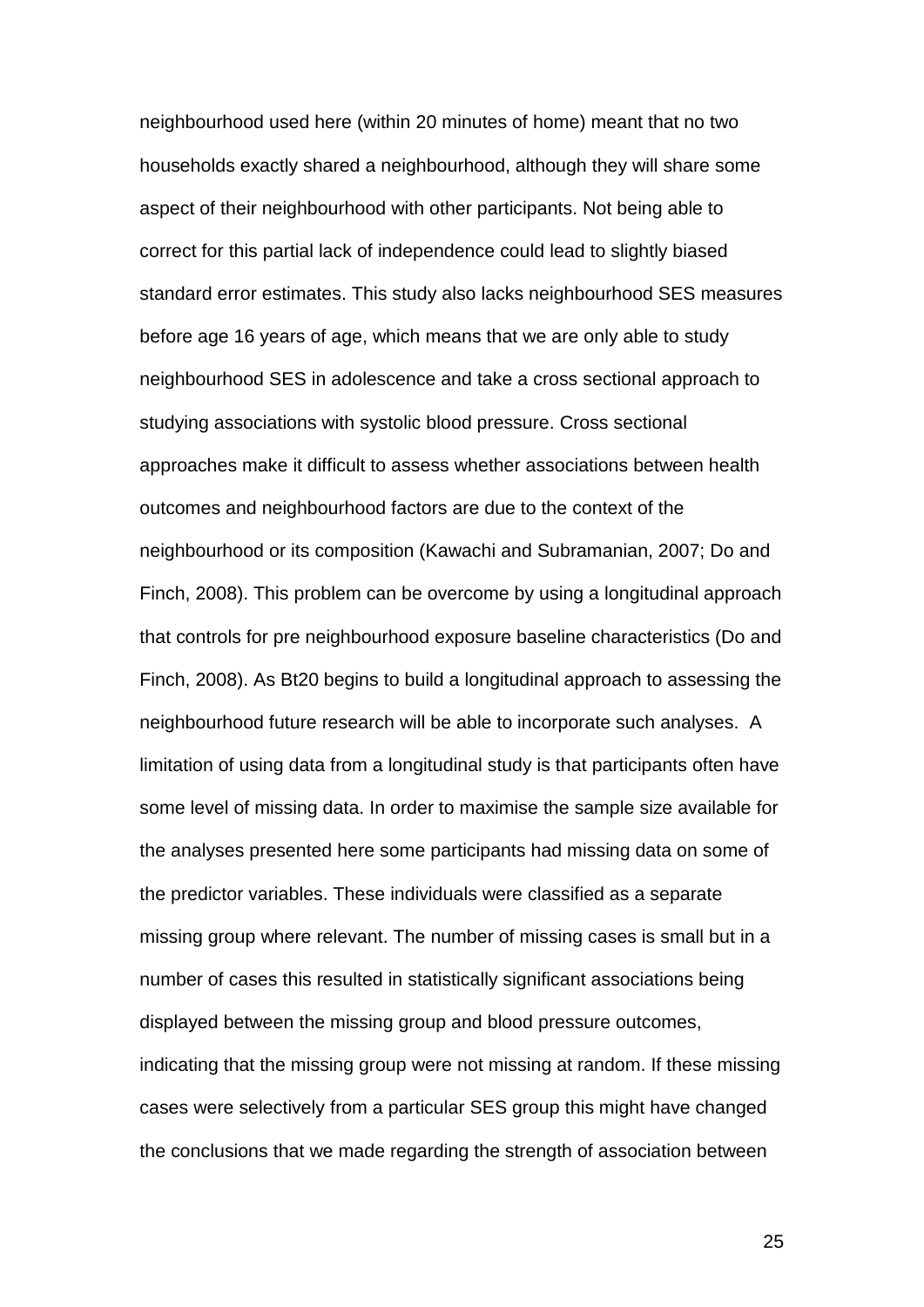the SES measures and the systolic blood pressure outcomes. A final limitation of the study is the relatively small sample size, which has the power to detect medium to large effect sizes, but not small effect sizes. We can therefore only conclude with a reasonable level of certainty about associations that have a medium to large effect size on systolic blood pressure. Despite this final limitation these findings confirm those observed in other adolescent studies in high and middle income settings, which did analyse data from larger samples.

## **Conclusions**

Returning to the framework that Glass and McAtee (2006) propose where time (Stage of life-course) is on the horizontal axis and hierarchies of influence on the outcome (e.g. household and neighbourhood) are on the vertical-axis, we have shown that SES measures at any of these levels on the vertical axis account for a very small amount of the variation in systolic blood pressure in these urban South African 16 year olds. Time had little influence on the size of the effect of the SES measures on systolic blood pressure. Our findings are similar to those of other studies of the association between SES and systolic blood pressure in high income environments that have found weaker associations in adolescent populations compared to the stronger associations that have been observed in adults. We have extended the test of the evidence in relation to systolic blood pressure/pre-hypertension beyond previous studies in two ways; 1) by focussing on adolescent household and neighbourhood SES environments in a middle income country and 2) by using SES data from two points in the early life course (birth and age 16 years) to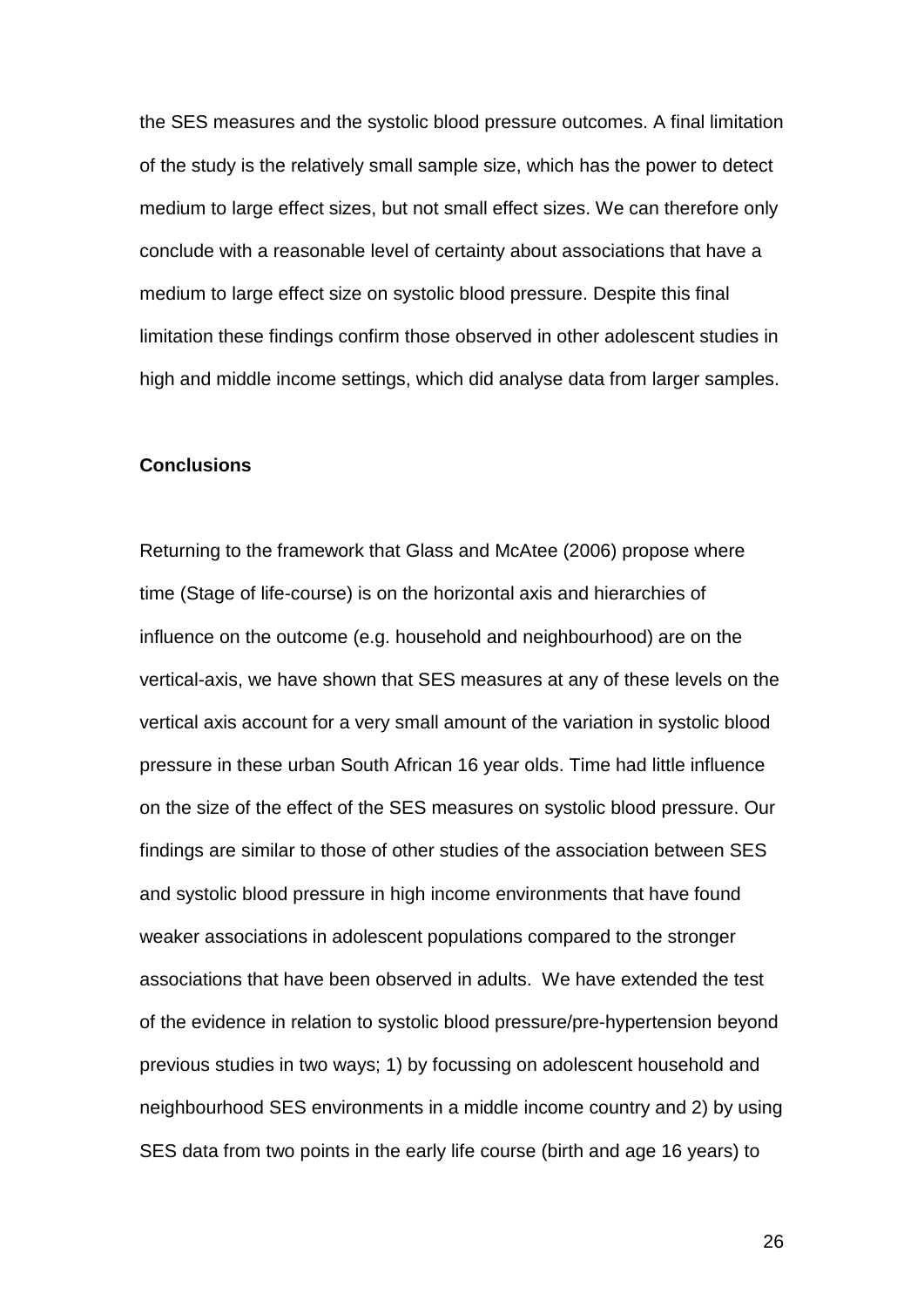give a longitudinal test of the association between SES measures and systolic blood pressure. Despite the extension of the findings of previous work, there remain a number of untested components of Glass and McAtee's (2006) model that future studies could address. Firstly, we have only tested these associations to age 16, where risk for increased systolic blood pressure is low in this South African cohort. Future work should extend the test of these longitudinal associations later into the life-course in middle countries. Secondly, we have considered these associations in South Africa which is advanced in its social, economic and epidemiological transition compared ot other sub-Saharan African countries and provides a unique social setting because of the apartheid legacy that this cohort were born into. Further testing of these associations is needed in other sub-Saharan African countries and other low income environments. Finally, this paper has not studied evidence for the biological factors that embody social and environmental experiences of humans and this evidence is clearly needed in low and middle income countries to add to the growing evidence base on this topic in high income countries.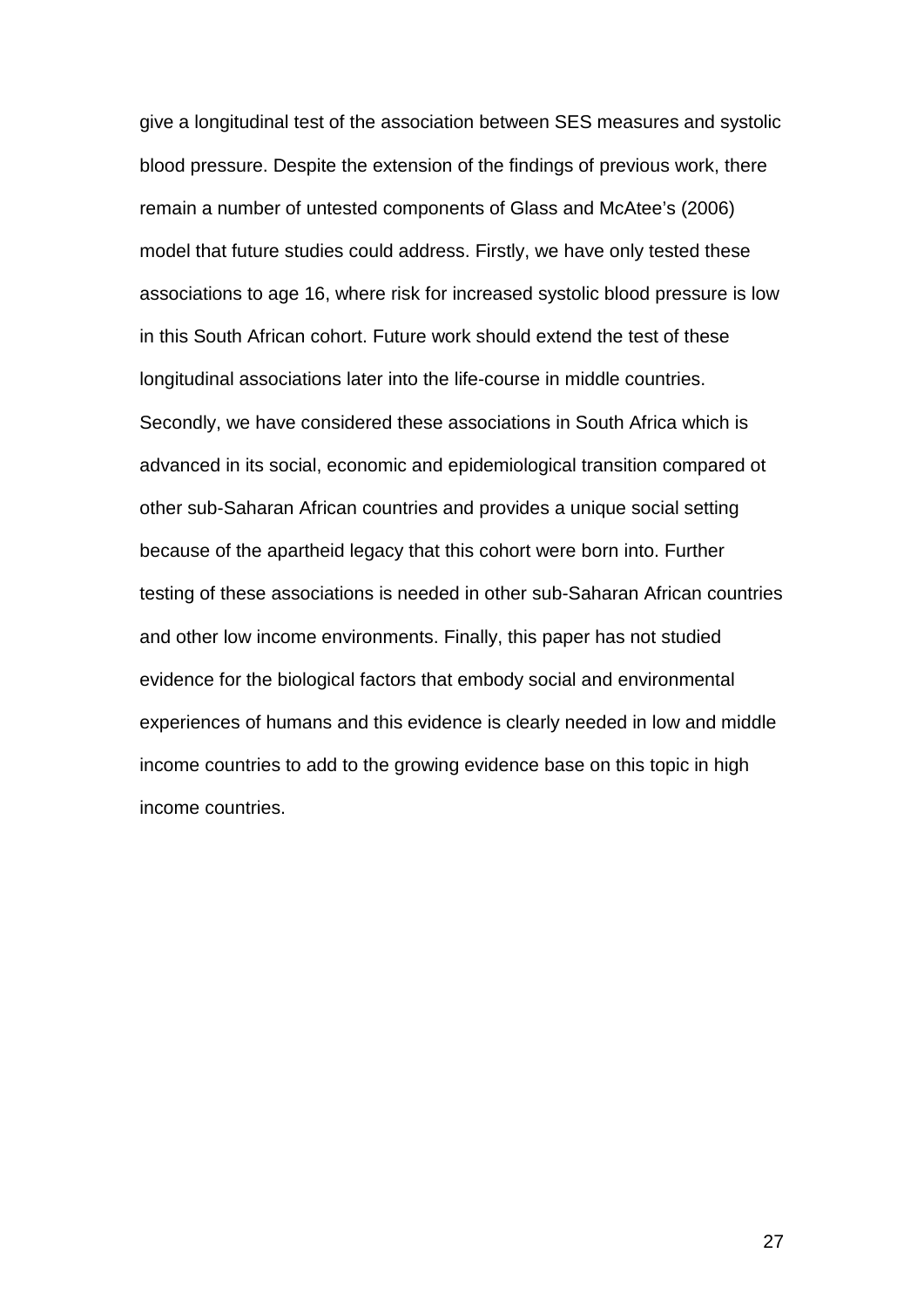# **Acknowledgements**

Bt20 receives financial and logistic support from the Urbanisation and Health Programme of the South African Medical Research Council; the Anglo-American Chairman's Fund; Child, Youth, and Family Development of the South African Human Sciences Research Council; and the University of the Witwatersrand. The Bone Health study was financially supported by the Wellcome Trust (UK). The socio-economic analysis was funded by the Medical Research Council (UK) grant id 70363 awarded to P. Griffiths. We would like to thank the Bt20 participants and research team as well as Gretchen Hanke for her help in cleaning the age 16 socio-economic data.

# **References**

Adair, L. & Dahly, D. (2005) Developmental Determinants of Blood Pressure in Adults*. Annual Review of Nutrition* 25, 407-434.

Adair, L. S., Martorell, R., Stein, A. D., Hallal, P. C., Sachdev, H. S., Prabhakaran, D., Wills, A. K., Norris, S. A., Dahly, D. L., Lee, N. R. & Victora, C. G. (2009) Size at birth, weight gain in infancy and childhood, and adult blood pressure in 5 low- and middle-income-country cohorts: when does weight gain matter?*. The American Journal of Clinical Nutrition* DOI: 10.3945/ajcn.2008.27139 89, 1383-1392.

Adair, L. S. & Prentice, A. (2004) A Critical Evaluation of the Fetal Origins Hypothesis and Its Implications for Developing Countries*. The Journal of nutrition* 134, 191-193.

Akinkugbe, F. M., Akinwolere, A. O. & Kayode, C. M. (1999) Blood pressure patterns in Nigerian adolescents*. West African journal of medicine* 18, 196- 202.

Batty, G. D., Horta, B. L., Smith, G. D., Barros, F. C. & Victora, C. (2009) Early life diarrhoea and later blood pressure in a developing country: the 1982 Pelotas (Brazil) birth cohort study*. Journal of epidemiology and community health* DOI: 10.1136/jech.2008.077818 63, 163-165.

Batty, G. D., Smith, G. D., Fall, C. H., Sayer, A. A., Dennison, E., Cooper, C. & Gale, C. R. (2007) Association of diarrhoea in childhood with blood pressure and coronary heart disease in older age: analyses of two UK cohort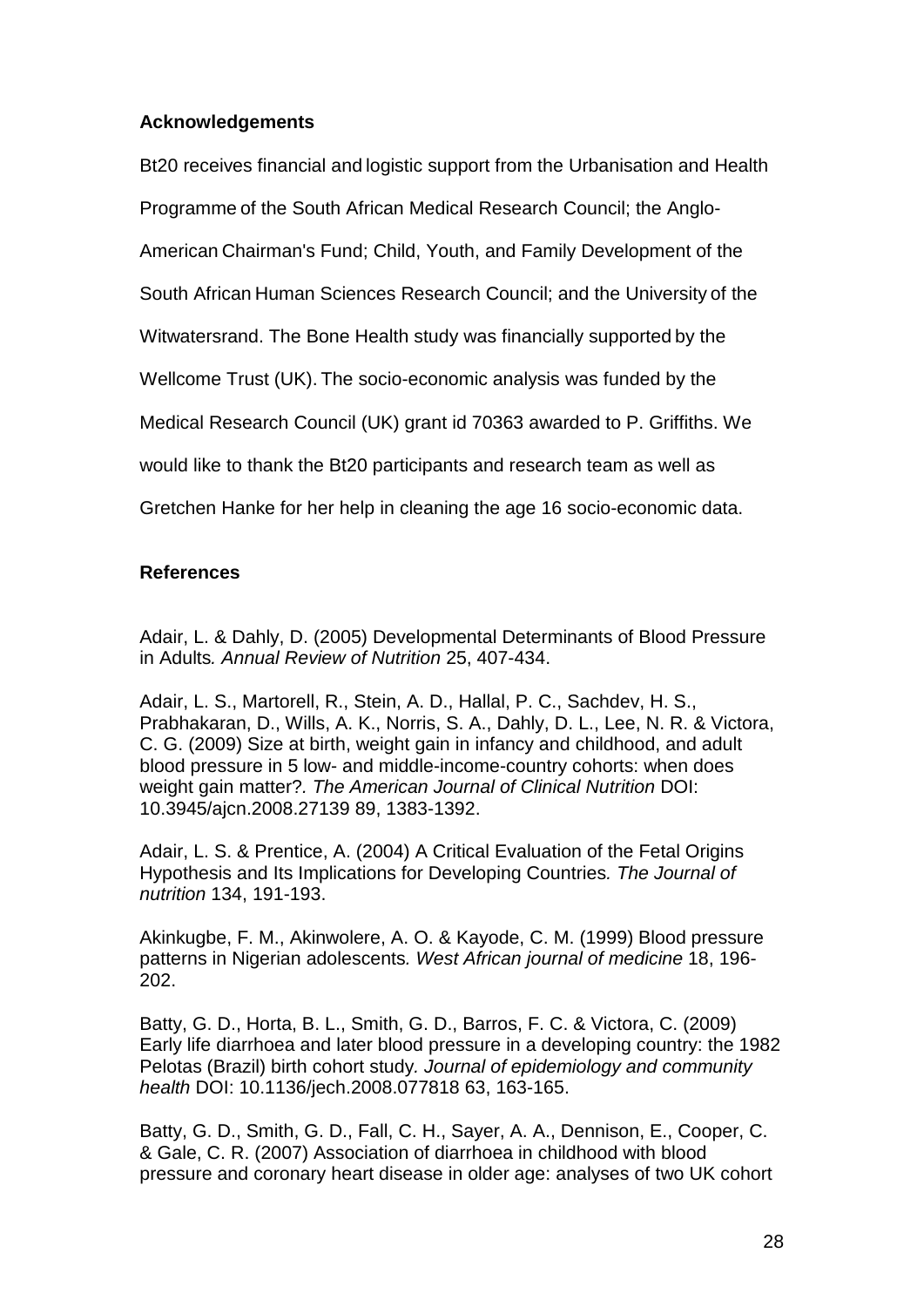studies*. International journal of epidemiology* DOI: 10.1093/ije/dym178 36, 1349-1355.

Bond Huie, S. A. (2001) The Concept of Neighbourhood in Health and Mortality Research*. Sociological Spectrum* 21, 341-358.

Cameron, N. (2003) Physical growth in a transitional economy: the aftermath of South African apartheid. *Economics and human biology* 1, 29-42.

Chen, E. & Paterson, L. Q. (2006) Neighborhood, Family and Subjective Socioeconomic Status: How Do They Relate to Adolescent Health?*. Health Psychology* 25, 704-714.

Cohen, J. (1992) A power primer*. Psychological bulletin* 112, 155-159.

Cole, T. J., Bellizzi, M. C., Flegal, K. M. & Dietz, W. H. (2000) Establishing a standard definition for child overweight and obesity worldwide: international survey*. BMJ (Clinical research ed.)* 320, 1240-1243.

Colhoun, H. M., Hemingway, H. & Poulter, N. R. (1998) Socio-economic status and blood pressure: an overview analysis*. Journal of human hypertension* 12, 91-110.

Cummins, S., Macintyre, S., Davidson, S. & Ellaway, A. (2005) Measuring neighbourhood social and material context: generation and interpretation of ecological data from routine and non-routine sources*. Health and Place* 11, 249-260.

Davey Smith, G., Leary, S., Ness, S. & ALSPAC Study Team. (2006) Could dehydration in infancy lead to high blood pressure? *Journal of epidemiology and community health* DOI: 10.1136/jech.2005.040006 60, 142-143.

Diez-Roux, A. V., Kershaw, K. & Lisabeth, L. (2008) Neighborhoods and Cardiovascular Risk: Beyond Individual-Level Risk Factors*. Current Cardiovascular Risk Reports* 2, 175-180.

Do, D. P. & Finch, B. K. (2008) The Link between Neighbourhood Poverty and Health: Context or Composition? *American Journal of Epidemiology* 168, 611- 619.

Duncan, M. J., Spence, J. C. & Mummery, W. K. (2005) Perceived environment and physical activity: a meta-analysis of selected environmental characteristics*. The international journal of behavioral nutrition and physical activity* DOI: 10.1186/1479-5868-2-11 2, 11.

Ellison, P. T. (2005) Evolutionary Perspectives on the Fetal Origins Hypothesis*. American Journal of Human Biology* 17, 113-118.

Galea, S., Ahern, J., Rudenstine, S., Wallace, Z. & Vlahov, D. (2005) Urban built environment and depression: a multilevel analysis*. Journal of*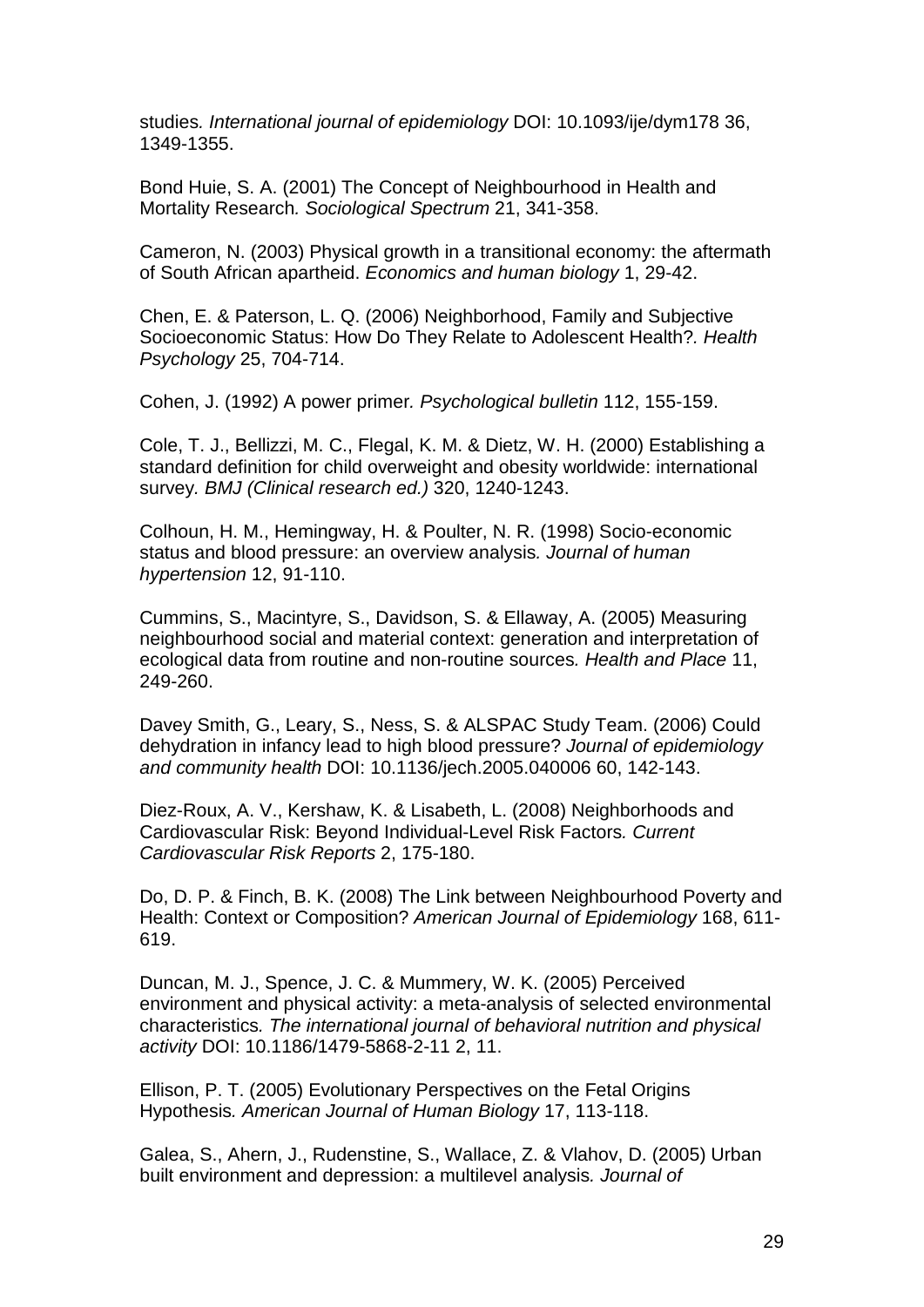*epidemiology and community health* DOI: 10.1136/jech.2005.033084 59, 822- 827.

Ginsburg, C., Norris, S. A., Richter, L. M. & Coplan, D. B. (2009) Patterns of Residential Mobility Amongst Children in Greater Johannesburg-Soweto, South Africa: Observations from the Birth to Twenty Cohort. *Urban Forum* 20, 397-413.

Glass, T. A. & McAtee, M. J. (2006) Behavioural science at the crossroads in public health: Extending horizons, envisioning the future*. Social science & medicine* 62, 1650-1671.

Kapuku, G. L., Treiber, F. A. & Davis, H. C. (2002) Relationships among socioeconomic status, stress induced changes in cortisol, and blood pressure in African American males*. Annals of Behavioral Medicine : A Publication of the Society of Behavioral Medicine* 24, 320-325.

Kawachi, I. & Subramanian, S. V. (2007) Neighbourhood influences on health*. Journal of epidemiology and community health* 61, 3-4.

Kearney, P. M., Whelton, M., Reynolds, K., Muntner, P., Whelton, P. K. & He, J. (2005) Global burden of hypertension: analysis of worldwide data*. Lancet* DOI: 10.1016/S0140-6736(05)17741-1 365, 217-223.

Krieger, N. (2005) Embodiment: a conceptual glossary for epidemiology*. Journal of Epidemiology and Community Health* 59, 350-355.

Kuzawa, C. W. (2005) Fetal Origins of Developmental Plasticity: Are Fetal Cues Reliable Predictors of Future Nutritional Environments?*. American Journal of Human Biology* 17, 5-21.

Lawlor, D. A., Ebrahim, S. & Davey Smith, G. (2002) Socioeconomic position in childhood and adulthood and insulin resistance: cross sectional survey using data from British women's heart and health study*. British Medical Journal* 325, 805.

Lawlor, D. A., Smith, G. D., Mitchell, R. & Ebrahim, S. (2006) Adult blood pressure and climate conditions in infancy: a test of the hypothesis that dehydration in infancy is associated with higher adult blood pressure*. American Journal of Epidemiology* DOI: 10.1093/aje/kwj085 163, 608-614.

Lohman, T. G., Roche, A. F. & Martorell, R. (1991) Anthropometric Standardization Reference Manual.

Longo-Mbenza, B., Lukoki Luila, E. & M'Buyamba-Kabangu, J. R. (2007) Nutritional status, socio-economic status, heart rate, and blood pressure in African school children and adolescents*. International journal of cardiology* DOI: 10.1016/j.ijcard.2006.11.004 121, 171-177.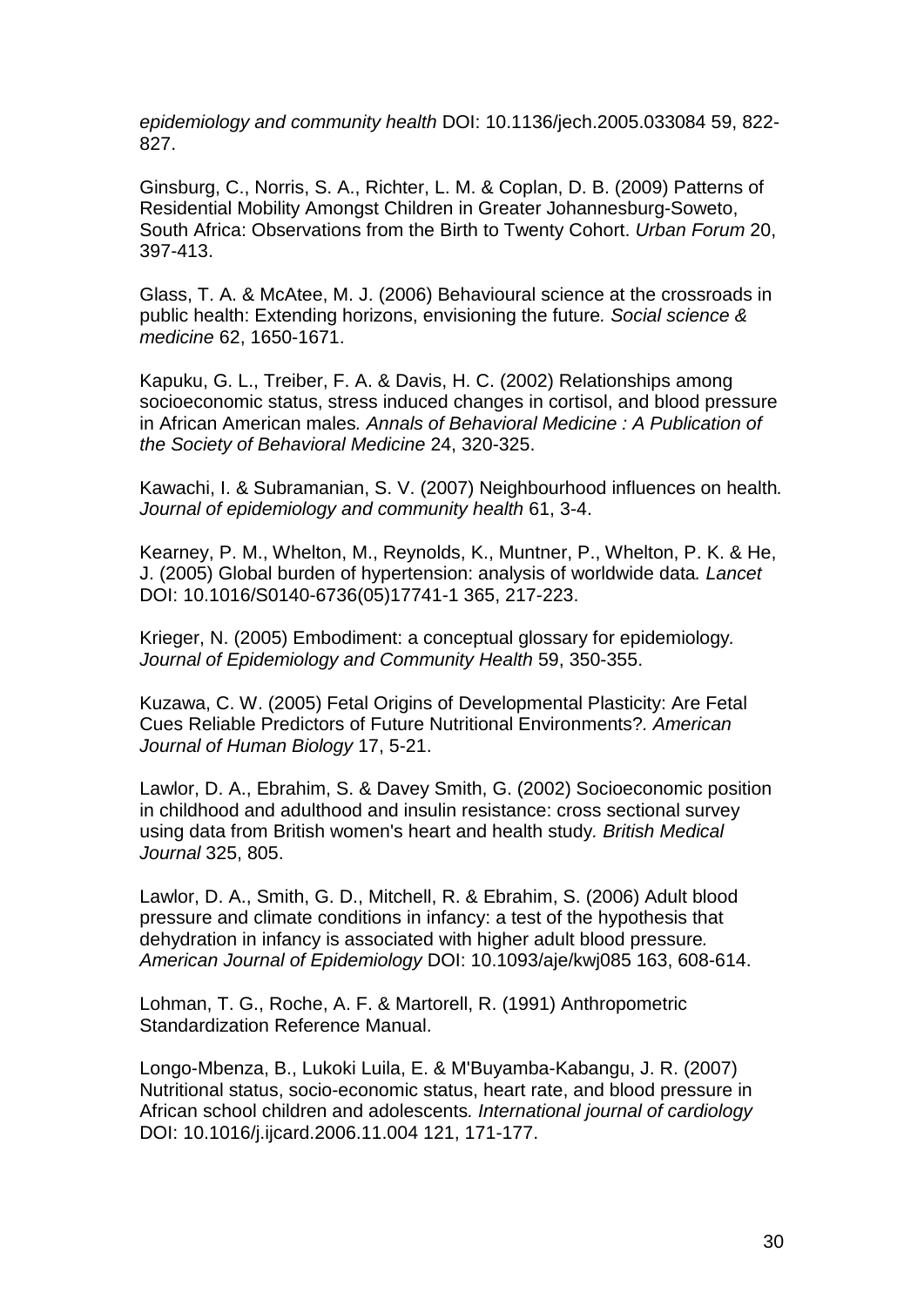Lucas, A. (1991) Programming by early nutrition in man. In Bock, G. R. & Whelan, J. (eds) *The childhood environment, and adult disease*. John Wiley, Chichester, pp. 38-55.

Macintyre, S. & Ellaway, A. (2000) Biological Approaches: Rediscovering the Role of the Physical and Social Environment. In Berkman, L. & Kawachi, I. (eds) *Social Epidemiology*. Oxford University Press, New York, pp. 174-190.

McGrath, J. J., Matthews, K. A. & Brady, S. S. (2006) Individual versus neighborhood socioeconomic status and race as predictors of adolescent ambulatory blood pressure and heart rate*. Social science & medicine* 63, 1442-1453.

Messer, L. C. (2007) Invited Commentary: Beyond the Metrics for Measuring Neighbourhood Effects*. American Journal of Epidemiology* 165, 868-871.

Miranda, J. J., Davies, A. R., Smith, G. D., Smeeth, L., Cabrera, L., Gilman, R. H., Garcia, H. H., Ortega, Y. R. & Cama, V. A. (2009) Frequency of diarrhoea as a predictor of elevated blood pressure in children*. Journal of hypertension* DOI: 10.1097/HJH.0b013e32831bc721 27, 259-265.

Mujahid, M. S., Diez-Roux, A. V., Morenoff, J. D. & Raghunathan, T. (2007) Assessing the Measurement Properties of Neighborhood Scales: From Psychometrics to Econometrics*. American Journal of Epidemiology* 165, 858- 867.

Mujahid, M. S., Diez-Roux, A. V., Morenoff, D., Raghunathan, T. E., Cooper, R. S., Ni, H. & Shea, S. (2008) Neighbourhood Characteristics and Hypertension*. Epidemiology* 19, 590-598.

Pearce, M. S., Relton, C. L., Unwin, N. C., Adamson, A. J. & Smith, G. D. (2008) The relation between diarrhoeal episodes in infancy and both blood pressure and sodium intake in later life: The Newcastle Thousand Families Study*. Journal of human hypertension* DOI: 10.1038/jhh.2008.45 22, 582-584.

Pickett, K. E. & Pearl, M. (2001) Multilevel analyses of neighbourhood socioeconomic context and health outcomes: a critical review*. Journal of epidemiology and community health* 55, 111-122.

Pollitt, P. A., Rose, K. M. & Kaufman, J. S. (2005) Evaluating the evidence for models of a life course socioeconomic factors and cardiovascular outcomes: a systematic review*. BMC public health* 5.

Richter, L., Norris, S., Pettifor, J., Yach, D. & Cameron, N. (2007) Cohort Profile: Mandela's children: the 1990 Birth to Twenty study in South Africa*. International journal of epidemiology* DOI: 10.1093/ije/dym016 36, 504-511.

Richter, L. M., Norris, S. A. & De Wet, T. (2004) Transition from Birth to Ten to Birth to Twenty: the South African cohort reaches 13 years of age*. Paediatric*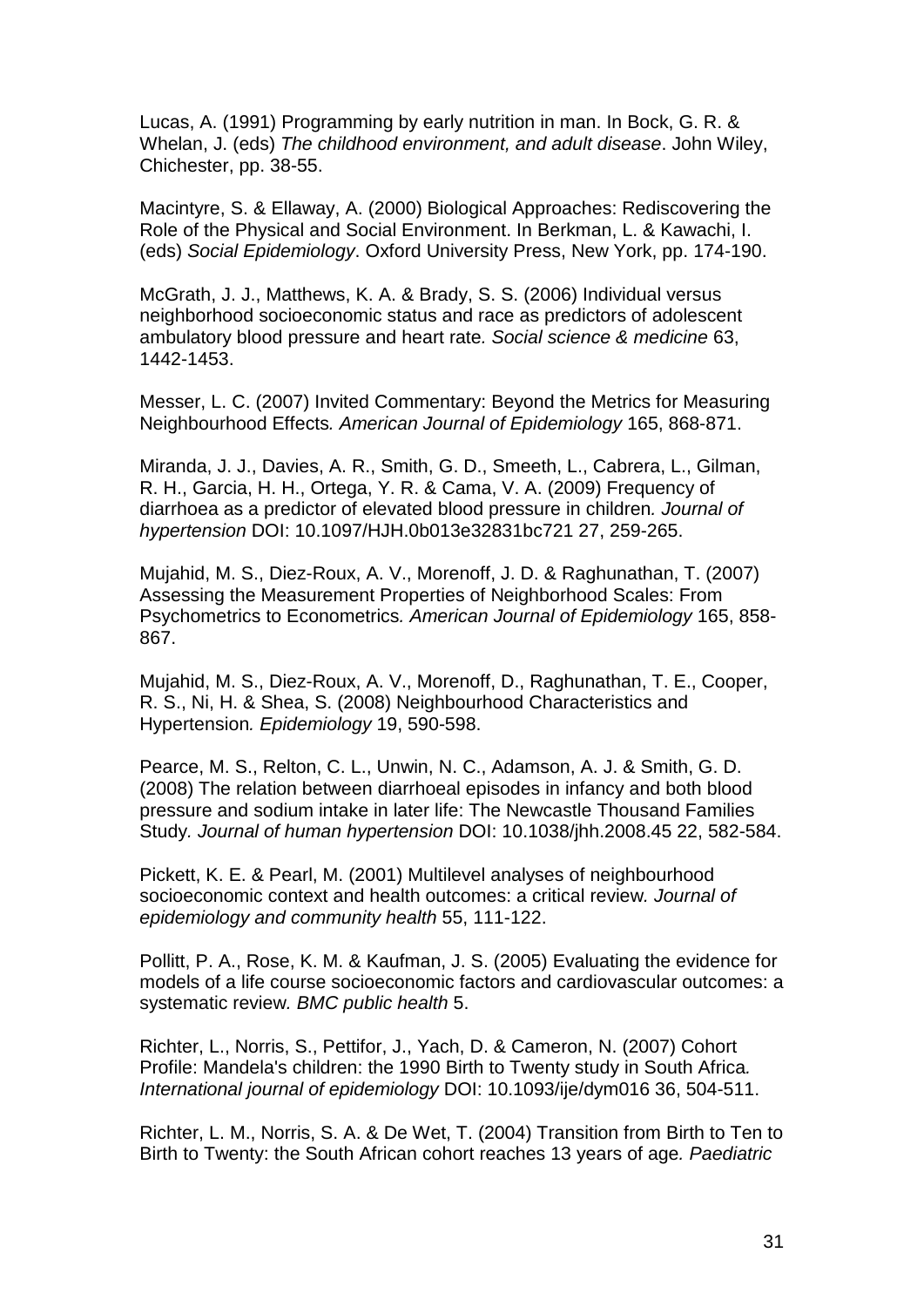*and perinatal epidemiology* DOI: 10.1111/j.1365-3016.2004.00572.x 18, 290- 301.

Riva, M., Gauvin, L. & Barnett, T. A. (2007) Toward the next generation of research into small area effects on health: a synthesis of multilevel investigations published since July 1998*. Journal of epidemiology and community health* DOI: 10.1136/jech.2006.050740 61, 853-861.

Sheppard, Z. A., Norris, S. A., Pettifor, J. M., Cameron, N. & Griffiths, P. L. (2010) How can we learn about community socio-economic status and poverty in a developing country urban environment? An example from Johannesburg-Soweto, South Africa*. African Population Studies* 24, 53-70.

UNDP. (2011) Human Development Reports 2011. http://hdr.undp.org/en/reports/global/hdr2011/download/ Date last accessed 24/10/11.

US Department of Health and Human Services & National Institutes of Health Heart Blood and Lung Institute. (2005) The Fourth Report on the Diagnosis, Evaluation, and Treatment of High Blood Pressure in Children and Adolescents NIH Publication No 05-5267.

West, P. (1997) Health inequalities in the early years: is there equalisation in youth?*. Social science & medicine (1982)* 44, 833-858.

WHO. (2011) Global Infobase. 2011. https://apps.who.int/infobase/ Date last accessed 24/10/11.

WHO. (2002) The World Health Report 2002- Reducing Risks, Promoting Health Life.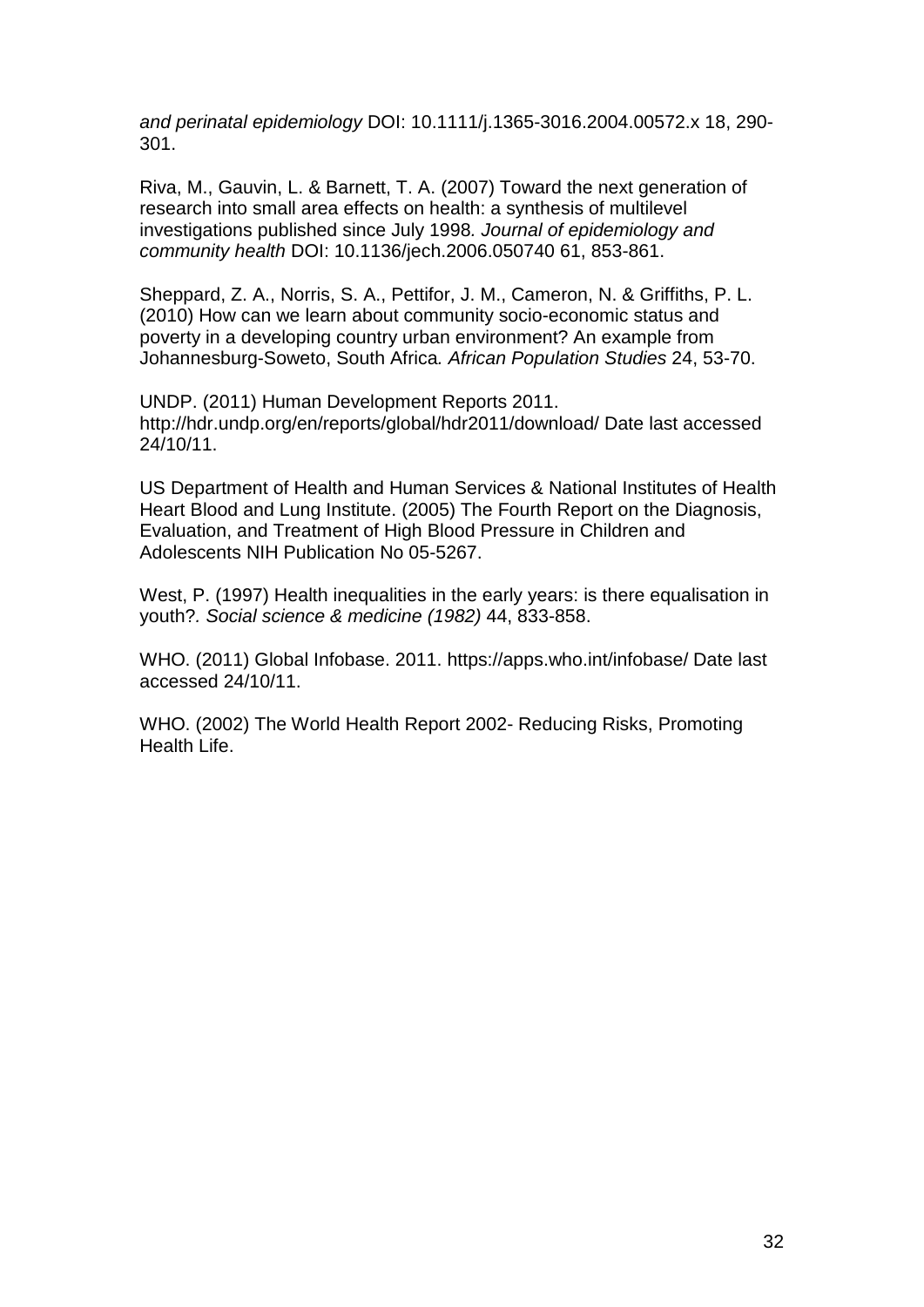**Table 1 Mean (standard deviation (SD)) systolic blood pressure, birth weight, height, and body mass index (BMI); and percent with prehypertension, stage 1 hypertension, overweight, and obese by sex for Black South African adolescents aged 16 years** 

|                                       |         | <b>Black (n=358)</b> | Total   |
|---------------------------------------|---------|----------------------|---------|
| Sex (n)                               | Male    | Female               | Total   |
|                                       | (191)   | (167)                | (358)   |
| Mean (SD) systolic blood pressure     | 116.3   | 110.4                | 114.8   |
| (mm Ha)                               | (10.4)  | $(9.4)^{a}$          | (10.4)  |
| Percent (n) systolic pre-hypertension | 12.0    | 10.2                 | 11.2    |
|                                       | (23)    | (17)                 | (40)    |
| Percent (n) systolic stage one        | 1.6     | 2.4                  | 1.9     |
| hypertension                          | (3)     | (4)                  | 7)      |
| Mean (SD) birth weight $(g)^2$        | 3167.9  | 3010.0               | 3094.3  |
|                                       | (513.6) | $(487.1)^{a}$        | (506.9) |
| Age 16 mean (SD) height (cm)          | 169.0   | 158.1                | 163.9   |
|                                       | (7.5)   | $(5.8)^{a}$          | (8.7)   |
| Age 16 mean (SD) BMI ( $kg/m2$ )      | 20.6    | 23.1                 | 21.8    |
|                                       | (3.9)   | $(4.3)^{a}$          | (4.2)   |
| Age 16 percent (n) overweight $3$     | 6.3     | 22.2                 | 13.3    |
|                                       | (12)    | $(37)^{a}$           | (49)    |
| Age 16 percent (n) obese <sup>3</sup> | 3.7     | 8.4                  | 5.7     |
|                                       | (7)     | (14)                 | (21)    |

 $\begin{array}{c|c} \hline (7) & (14) & (21) \ \hline \end{array}$ <br><sup>1</sup>Prehypertension is defined using a systolic blood pressure at or above the National Heart Blood Lung Institute's 90<sup>th</sup> percentile sex age and height standardised value (US Department of Health and Human Services and National Institutes of Health Heart Blood and Lung Institute, 2005). Stage 1 hypertension is defined using a systolic blood pressure at or above the National Heart Blood Lung Institute's 95<sup>th</sup> percentile sex age and height standardised value plus 5mmHg.<br>
<sup>2</sup> 10 cases did not have birth weight recorded.

Overweight and obesity are defined using Cole et al.'s (Cole*, et al.*, 2000) age appropriate international cut-offs for children and adolescents.

 $a$  indicates a significant ( $p$ <0.05) sex difference in this variable. Continuous variables were tested using an independent samples t-test and categorical variables using a multidimensional Chi-square test.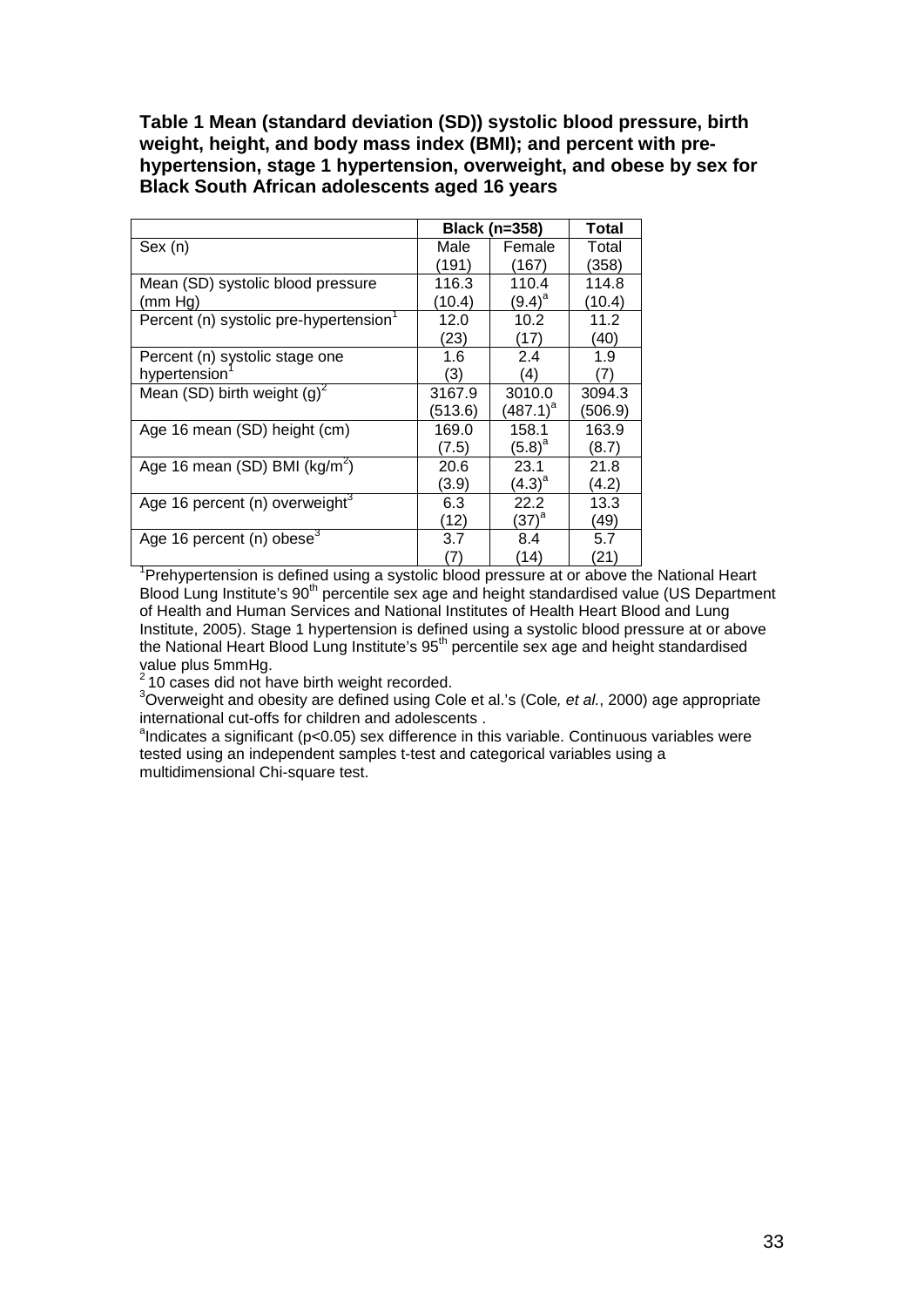# **Table 2 Neighbourhood Principal Component Analysis (PCA) indices and percent of variation explained by the extracted index**

| and percent or variation explained by the extracted index<br>Index                         | Cronbach's | <b>Percent of</b>                |
|--------------------------------------------------------------------------------------------|------------|----------------------------------|
|                                                                                            | alpha      | variation                        |
|                                                                                            |            | explained by<br><b>PCA</b> index |
| Neighbourhood economic index (includes perceptions                                         | 0.59       | 29                               |
| of neighbourhood wealth, outsiders perceptions of                                          |            |                                  |
| neighbourhood wealth, perception of equity of living                                       |            |                                  |
| standards in the neighbourhood, housing quality and                                        |            |                                  |
| condition, availability of yard space, parking space and                                   |            |                                  |
| fencing/walls around properties)                                                           |            |                                  |
| Neighbourhood need for more services/facilities                                            | 0.98       | 91                               |
| index (includes primary and secondary schools,                                             |            |                                  |
| hospitals, health centres, community centres, sports                                       |            |                                  |
| facilities, parks, street lighting, piped water, policing, )                               |            |                                  |
| Neighbourhood problem index (includes traffic                                              | 0.81       | 29                               |
| congestion, road safety, sewerage, illegal dumping,                                        |            |                                  |
| pollution, overcrowding, in migration of non South                                         |            |                                  |
| Africans, homelessness, repossession of properties,                                        |            |                                  |
| unemployment, prostitution, alcohol/drug abuse,                                            |            |                                  |
| shebeens, and gangs)                                                                       |            |                                  |
| Neighbourhood crime index (includes information on                                         | 0.76       | 36                               |
| whether most households to prevent crime keep                                              |            |                                  |
| weapons, employ security, have dogs, have fences,                                          |            |                                  |
| security doors, barred windows, and security lights)                                       |            |                                  |
| Neighbourhood social support/happiness index                                               | 0.60       | 27                               |
| (includes information on the liveliness, spirit, and trust                                 |            |                                  |
| levels in the neighbourhood, as well as assessments of                                     |            |                                  |
| whether neighbours would help in a time of need,                                           |            |                                  |
| whether neighbours could be trusted to look after their                                    |            |                                  |
| house, happiness and level of pride in the                                                 |            |                                  |
| neighbourhood)                                                                             |            |                                  |
| School environment index (includes information on                                          | 0.56       | 30                               |
| whether school is government or private, ethnic                                            |            |                                  |
| composition of the school, how safe the individual feels in                                |            |                                  |
| the school, and school facilities including library,                                       |            |                                  |
| computer rooms, science labs, sports fields, swimming                                      |            |                                  |
| pool, and after school activities)                                                         |            |                                  |
| School problems index (includes whether the school                                         | 0.85       | 30                               |
| has problems with poor academic standards, lack of                                         |            |                                  |
| resources, lack of discipline, overcrowding, lack of                                       |            |                                  |
| dedicated teachers, teachers who cannot teach well,                                        |            |                                  |
| bullying, bunking off, smoking, alcohol, drugs, weapons,                                   |            |                                  |
| violence, teen pregnancy, rape, and sexual relationships<br>between learners and teachers) |            |                                  |
|                                                                                            |            |                                  |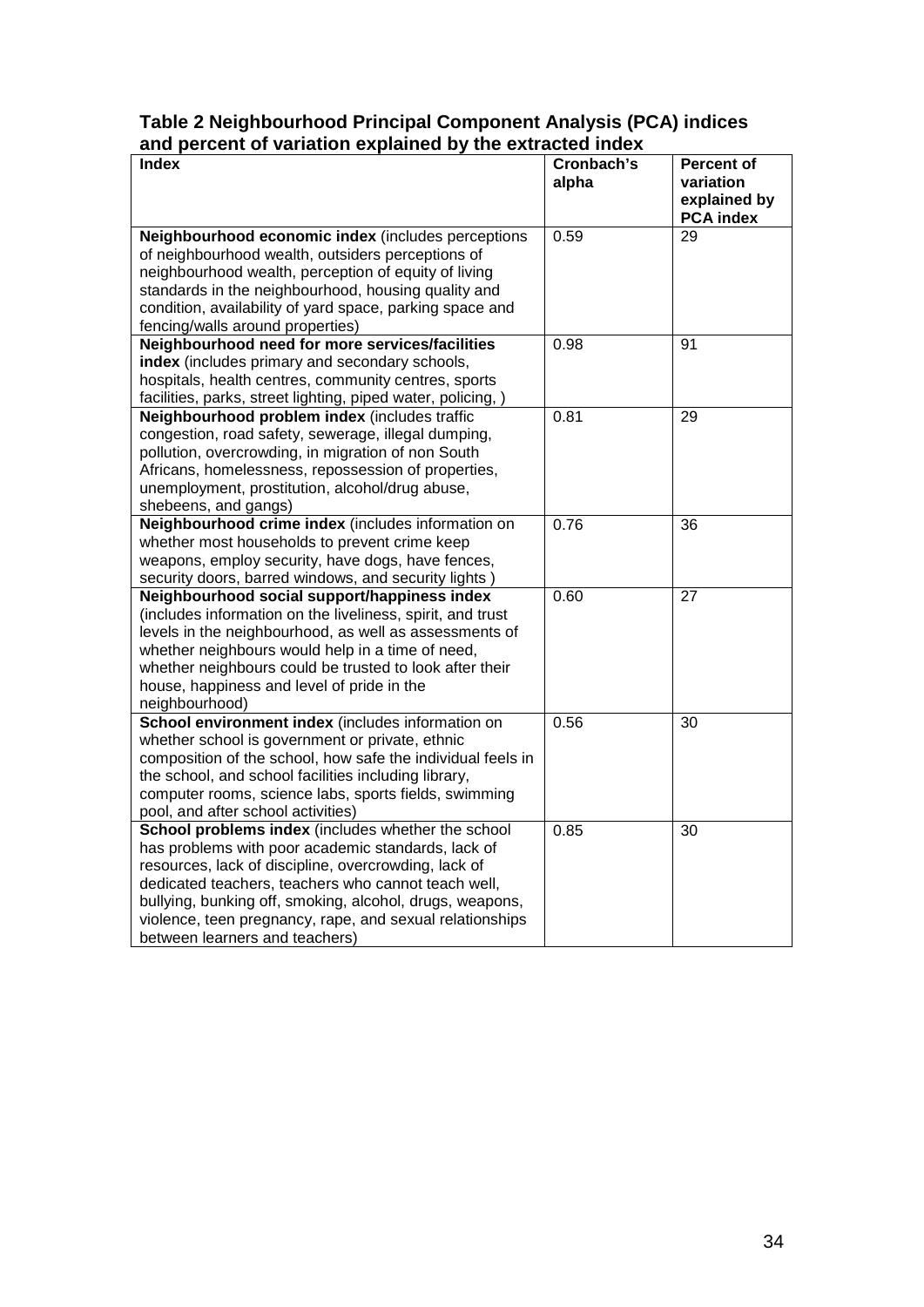# **Table 3 Infancy predictors of systolic blood pressure from initial regression analyses<sup>1</sup> for Black males and females and unadjusted odds ratios for prehypertension**

|                                                   | <b>Percent or</b><br>mean (SD) | Linear<br>regression             | Linear<br>regression               | <b>Unadjusted Odds Ratio</b><br>(95% CI) of pre- |
|---------------------------------------------------|--------------------------------|----------------------------------|------------------------------------|--------------------------------------------------|
|                                                   |                                | unstandardised                   | unstandardised                     | hypertension                                     |
|                                                   |                                | coefficient (se)                 | coefficient (se)                   |                                                  |
| Total n=358                                       |                                | systolic blood<br>pressure       | systolic blood<br>pressure         |                                                  |
|                                                   |                                | males <sup>1</sup>               | females <sup>1</sup>               |                                                  |
| Birth weight (g)                                  | 3094.3                         | $-0.003(0.002)^{*}$              | 0.001(0.002)                       | 1.000 (0.999, 1.000)                             |
| Birth weight (ref <sup>2</sup>                    | (506.9)                        |                                  |                                    |                                                  |
| normal)                                           | 10.6                           | 2.011 (2.793)                    | $-2.280(2.166)$                    | 1.555 (0.606, 3.988)                             |
| Low birth weight                                  |                                |                                  |                                    |                                                  |
| Term (ref full term)                              |                                |                                  |                                    |                                                  |
| Preterm                                           | 13.4                           | 1.712 (2.350)                    | $-2.268(1.873)$                    | 0.988(0.365, 2.676)                              |
| <b>Postterm</b>                                   | 1.1                            | 12.555 (5.868)**                 | 40.120 (8.971)****                 | 8.500 (1.157, 62.425)**                          |
| Missing data                                      | 0.6                            | 17.654 (10.134)*                 | 5.071 (8.989)                      | 8.500 (0.519, 139.208)                           |
| Parity (ref 1)                                    |                                |                                  |                                    |                                                  |
| Parity 2                                          | 29.1                           | $-0.155(1.796)$                  | $-1.055(1.791)$                    | 0.490(0.198, 1.212)                              |
| Parity 3                                          | 15.9                           | 0.024(2.131)                     | 0.682(2.262)                       | 0.799(0.302, 2.114)                              |
| Parity 4 plus                                     | 12.8                           | 2.648 (2.399)                    | 0.309(2.311)                       | 1.219 (0.477, 3.112)                             |
| Parity missing                                    | 0.8                            | 17.642 (10.303)*                 | 0.386(6.841)                       | 3.395 (0.293, 39.272)                            |
| Maternal age (ref 35<br>plus)                     |                                |                                  |                                    |                                                  |
| Maternal age 15-19 yrs                            | 19.8                           | $-3.221(3.515)$                  | $-4.149(3.143)$                    | 0.394(0.112, 1.390)                              |
| Maternal age 20-24 yrs                            | 29.6                           | $-1.556(3.341)$                  | $-5.499(3.066)$ *                  | 0.593(0.191, 1.840)                              |
| Maternal age 25-29 yrs                            | 25.7                           | $-3.423(3.396)$                  | $-7.018(3.071)$ **                 | $0.164$ (0.040, 0.670)**                         |
| Maternal age 30-34 yrs                            | 17.9                           | $-0.555(3.556)$                  | $-4.572(3.186)$                    | 0.514 (0.149, 1.772)                             |
| Missing data                                      | 0.6                            | 15.231 (10.663)                  | 0.773(9.793)                       | 3.600 (0.190, 68.341)                            |
| <b>Maternal status (ref</b>                       |                                |                                  |                                    |                                                  |
| married/living together)                          |                                |                                  |                                    |                                                  |
| Widowed/ divorced/                                | 0.6                            | 1.382 (10.303)                   | $-4.654(9.609)$                    | No cases of at risk                              |
| separated                                         |                                |                                  |                                    |                                                  |
| Single                                            | 74.6                           | $-0.198(1.665)$                  | $-0.538(1.804)$                    | 0.938 (0.437, 2.013)                             |
| Missing data                                      | 0.6                            | 17.169 (10.331)*                 | 5.195 (9.665)                      | 7.700 (0.446, 132.986)                           |
| <b>Maternal education (ref</b><br>up to grade 10) |                                |                                  |                                    |                                                  |
| Maternal education                                | 34.9                           | $-2.411(1.561)$                  | 0.822(1.621)                       | 0.945(0.445, 2.008)                              |
| grades 11-12                                      |                                |                                  |                                    |                                                  |
| Maternal education post                           | 8.4                            | $-1.353(2.737)$                  | $-0.564(2.703)$                    | 2.225 (0.813, 6.090)                             |
| school                                            |                                |                                  |                                    |                                                  |
| Missing data                                      | 1.4                            | 16.254 (10.224)                  | 5.104 (4.838)                      | 5.933 (0.935, 37.657)*                           |
| <b>Hospital (ref public</b>                       |                                |                                  |                                    |                                                  |
| hospital)                                         |                                |                                  |                                    |                                                  |
| Private hospital                                  | 3.6                            | 2.592 (3.933)                    | 2.534 (3.931)                      | 0.667(0.084, 5.271)                              |
| Missing data                                      | 0.8                            | 17.337 (10.228)*                 | 0.601(6.747)                       | 4.000 (0.354, 45.165)                            |
| House (ref owns                                   |                                |                                  |                                    |                                                  |
| property)                                         |                                |                                  |                                    |                                                  |
| Rented private<br>Rented local authority          | 17.3<br>48.9                   | 4.405 (2.274)*                   | $-3.145(2.179)$<br>$-2.730(1.732)$ | 0.755(0.290, 1.968)<br>0.597(0.282, 1.265)       |
| Provided by employer                              | 2.0                            | 1.528 (1.702)<br>$-2.136(4.763)$ | $-6.128(6.819)$                    | No cases of at risk                              |
| Missing data                                      | 2.8                            | 8.337 (6.028)                    | $-0.787(3.819)$                    | 1.483 (0.287, 7.671)                             |
| <b>Toilet and water</b>                           |                                |                                  |                                    |                                                  |
| facilities (ref all indoor                        |                                |                                  |                                    |                                                  |
| facilities)                                       |                                |                                  |                                    |                                                  |
| Mixture of inside/ outside                        | 24.3                           | 3.795 (2.186)*                   | $-1.795(2.119)$                    | 2.923 (0.762, 11.211)                            |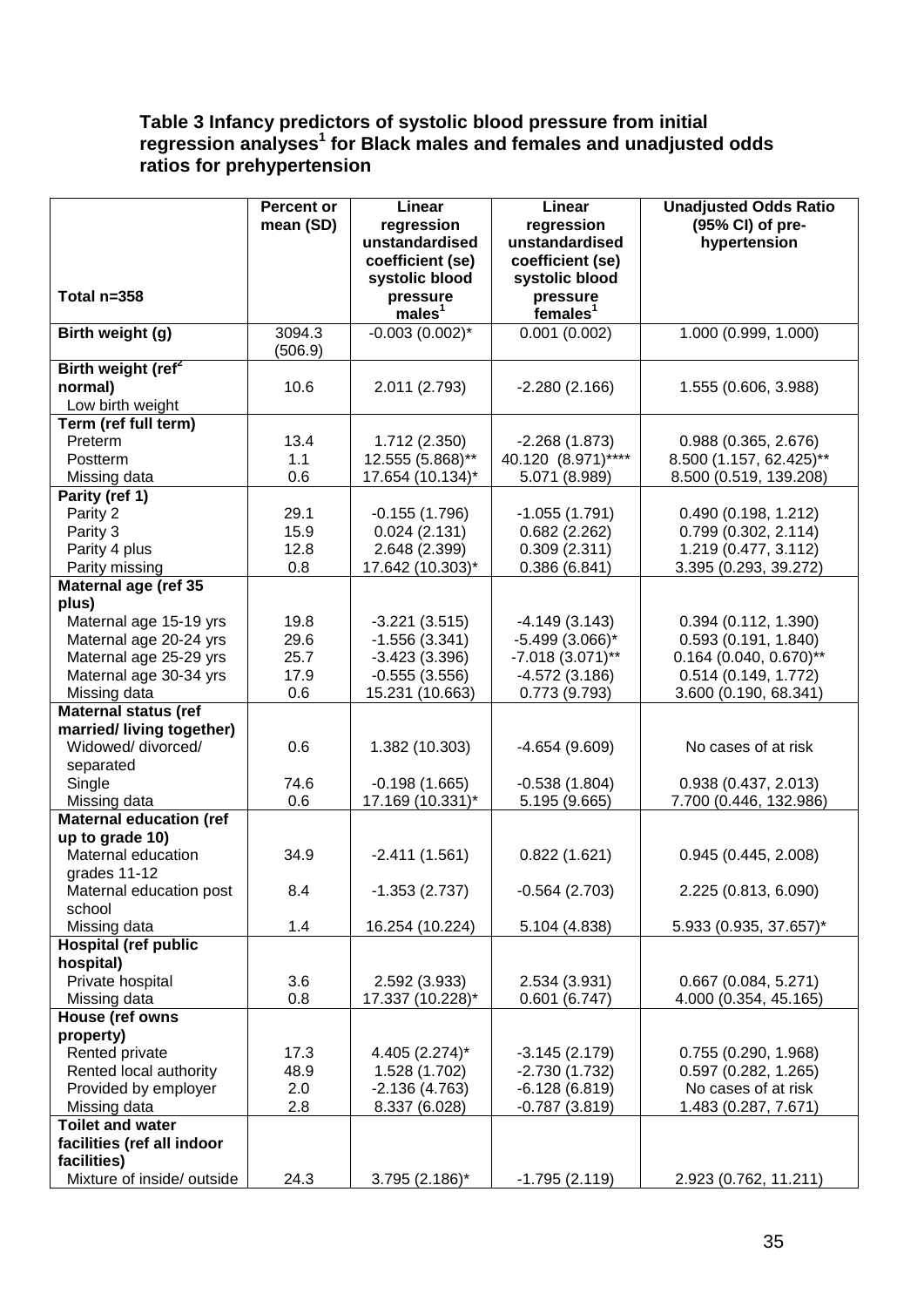| water and toilet facilities                                   |      |                    |                 |                         |
|---------------------------------------------------------------|------|--------------------|-----------------|-------------------------|
| Outside only water and                                        | 48.3 | 4.341 (1.919)**    | $-0.154(1.840)$ | 4.279 (1.252, 14.627)** |
| toilet facilities                                             |      |                    |                 |                         |
| Missing data                                                  | 5.3  | $9.355(3.449)$ *** | $-1.232(3.665)$ | 4.750 (0.878, 25.708)*  |
| Water and toilet source                                       |      |                    |                 |                         |
| information (ref sole use                                     |      |                    |                 |                         |
| of water and toilet                                           |      |                    |                 |                         |
| facilities)                                                   |      |                    |                 |                         |
| Both sole and shared<br>use of toilet and water<br>facilities | 3.9  | $-0.943(3.312)$    | $-6.919(4.816)$ | 0.707(0.089, 5.613)     |
| Shared use of toilet and<br>water facilities                  | 14.0 | 3.244 (2.229)      | $-0.458(2.027)$ | 2.016 (0.885, 4.594)*   |
| Missing data                                                  | 5.3  | 6.437 (3.173)**    | $-0.950(3.435)$ | 1.722 (0.471, 6.291)    |
| Index of infancy                                              |      |                    |                 |                         |
| consumer durables (ref                                        |      |                    |                 |                         |
| highest tertile)                                              |      |                    |                 |                         |
| Middle tertile                                                | 38.8 | $-2.007(1.950)$    | $-1.031(1.868)$ | 0.602(0.249, 1.454)     |
| Lowest tertile                                                | 31.6 | 0.610(2.033)       | $-2.257(1.972)$ | 1.071 (0.466, 2.465)    |
| Missing data                                                  | 5.0  | 0.948(3.747)       | 2.620 (3.444)   | 1.400 (0.348, 5.628)    |

\*p<0.1, \*\*p<0.05, \*\*\*p<0.01, \*\*\*\*p<0.001 (two tailed)  $^{16}$  diusted for boight at 200.16 years.

'Adjusted for height at age 16 years.<br><sup>2</sup>Ref = reference category.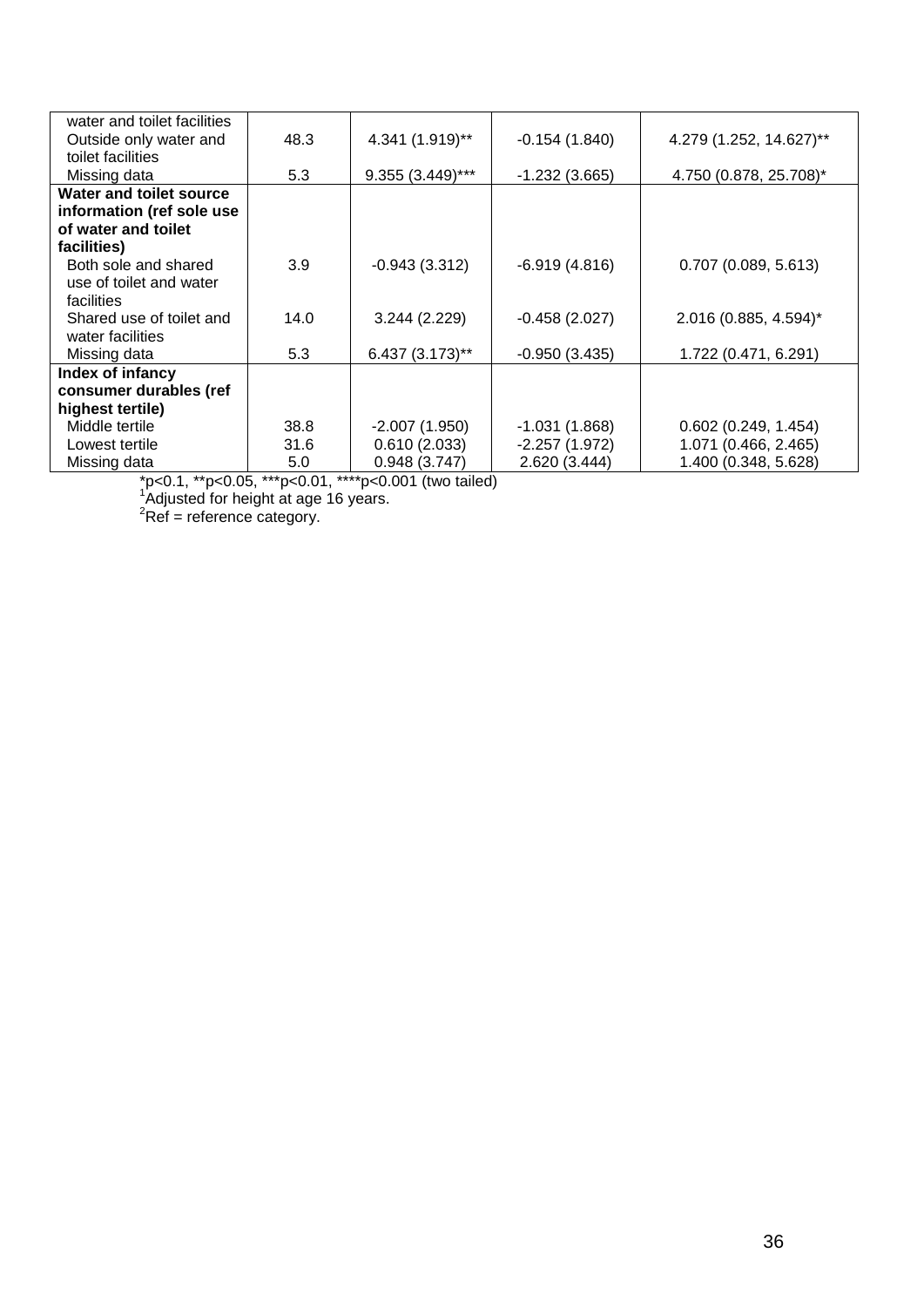# **Table 4 Year 16 predictors of systolic blood pressure from initial regression analyses<sup>1</sup> for Black males and females and unadjusted odds ratios for prehypertension**

|                                                   | <b>Percent or</b><br>mean (SD) | Linear<br>Regression<br>unstandardised | Linear<br>regression<br>unstandardised | <b>Unadjusted</b><br>Odds Ratio (95% CI)<br>of pre-hypertension |
|---------------------------------------------------|--------------------------------|----------------------------------------|----------------------------------------|-----------------------------------------------------------------|
|                                                   |                                | coefficient (se)<br>systolic blood     | coefficient (se)<br>systolic blood     |                                                                 |
| Total n=358                                       |                                | pressure<br>males <sup>1</sup>         | pressure<br>females <sup>1</sup>       |                                                                 |
| Water facilities (ref <sup>2</sup>                |                                |                                        |                                        |                                                                 |
| indoor sole use running                           |                                |                                        |                                        |                                                                 |
| hot and cold water)<br>Indoor shared use          | 9.5                            | 1.127 (2.632)                          | $-0.829(3.000)$                        | 1.733 (0.474, 6.334)                                            |
| running hot and cold                              |                                |                                        |                                        |                                                                 |
| water                                             |                                |                                        |                                        |                                                                 |
| Indoor sole use running                           | 26.8                           | 2.779 (2.033)                          | $-0.588(1.928)$                        | 1.182 (0.411, 3.397)                                            |
| cold water                                        |                                |                                        |                                        |                                                                 |
| Indoor shared use                                 | 8.9                            | 0.973(2.952)                           | 5.166 (2.649)**                        | 3.000 (0.927, 9.708)*                                           |
| running cold water                                |                                |                                        |                                        |                                                                 |
| Other water source sole<br>or shared outside the  | 24.9                           | 3.160 (2.132)                          | 2.568 (1.928)                          | 2.224 (0.845, 5.854)                                            |
| home                                              |                                |                                        |                                        |                                                                 |
| Missing data                                      | 2.5                            | 3.306 (4.453)                          | 14.760 (5.528)***                      | 3.714 (0.646, 21.362)                                           |
| <b>Toilet facilities (ref sole</b>                |                                |                                        |                                        |                                                                 |
| use of indoor toilet)                             |                                |                                        |                                        |                                                                 |
| Shared use indoor flush                           | 10.1                           | 1.017 (2.769)                          | 1.281 (2.489)                          | 1.667 (0.482, 5.763)                                            |
| toilet<br>Sole use outdoor flush                  | 36.6                           |                                        |                                        |                                                                 |
| toilet                                            |                                | 2.809 (1.743)                          | 1.311 (1.700)                          | 1.595 (0.665, 3.828)                                            |
| Shared use outdoor                                | 12.3                           | 2.437 (2.386)                          | 4.041 (2.471)                          | 4.444 (1.699, 11.625)***                                        |
| flush toilet                                      |                                |                                        |                                        |                                                                 |
| Other toilet type/ missing                        | 5.0                            | $-0.345(3.338)$                        | $6.983(3.757)^*$                       | 1.667 (0.330, 8.410)                                            |
| data                                              |                                |                                        |                                        |                                                                 |
| Neighbourhood safety<br>(ref very unsafe/ unsafe) |                                |                                        |                                        |                                                                 |
| Neighbourhood has                                 | 23.2                           | $-0.096(3.260)$                        | 0.372(2.274)                           | 1.186 (0.343, 4.098)                                            |
| average safety                                    |                                |                                        |                                        |                                                                 |
| Neighbourhood is safe                             | 47.5                           | 0.304(3.042)                           | 1.222 (2.062)                          | 1.155 (0.370, 3.607)                                            |
| Neighbourhood is very                             | 17.3                           | 1.391 (3.322)                          | 3.014 (2.562)                          | 1.656 (0.475, 5.769)                                            |
| safe                                              |                                |                                        |                                        |                                                                 |
| Neighbourhood crime<br>index (ref a lot of crime) |                                |                                        |                                        |                                                                 |
| Neighbourhood has                                 | 30.2                           | $-2.837(2.254)$                        | 0.296(2.022)                           | 0.984(0.381, 2.544)                                             |
| some crime                                        |                                |                                        |                                        |                                                                 |
| Neighbourhood has                                 | 23.7                           | $-2.348(2.324)$                        | $-0.241(2.196)$                        | 0.933(0.340, 2.558)                                             |
| average crime                                     |                                |                                        |                                        |                                                                 |
| Neighbourhood has not                             | 22.9                           | $-4.696$ (2.394)*                      | 1.476 (2.143)                          | 0.971(0.354, 2.666)                                             |
| much crime<br>Neighbourhood has no                | 3.4                            | $-1.231(3.850)$                        | 6.736 (5.671)                          | 1.575 (0.291, 8.510)                                            |
| crime                                             |                                |                                        |                                        |                                                                 |
| Neighbourhood                                     |                                |                                        |                                        |                                                                 |
| economic index (ref                               |                                |                                        |                                        |                                                                 |
| highest tertile)                                  |                                |                                        |                                        |                                                                 |
| Middle tertile                                    | 34.6                           | $-0.570(1.784)$                        | $-0.661(1.847)$                        | 0.765(0.338, 1.732)                                             |
| Lowest tertile                                    | 33.5                           | $-0.121(1.879)$                        | $-1.483(1.795)$                        | 0.943 (0.428, 2.078)                                            |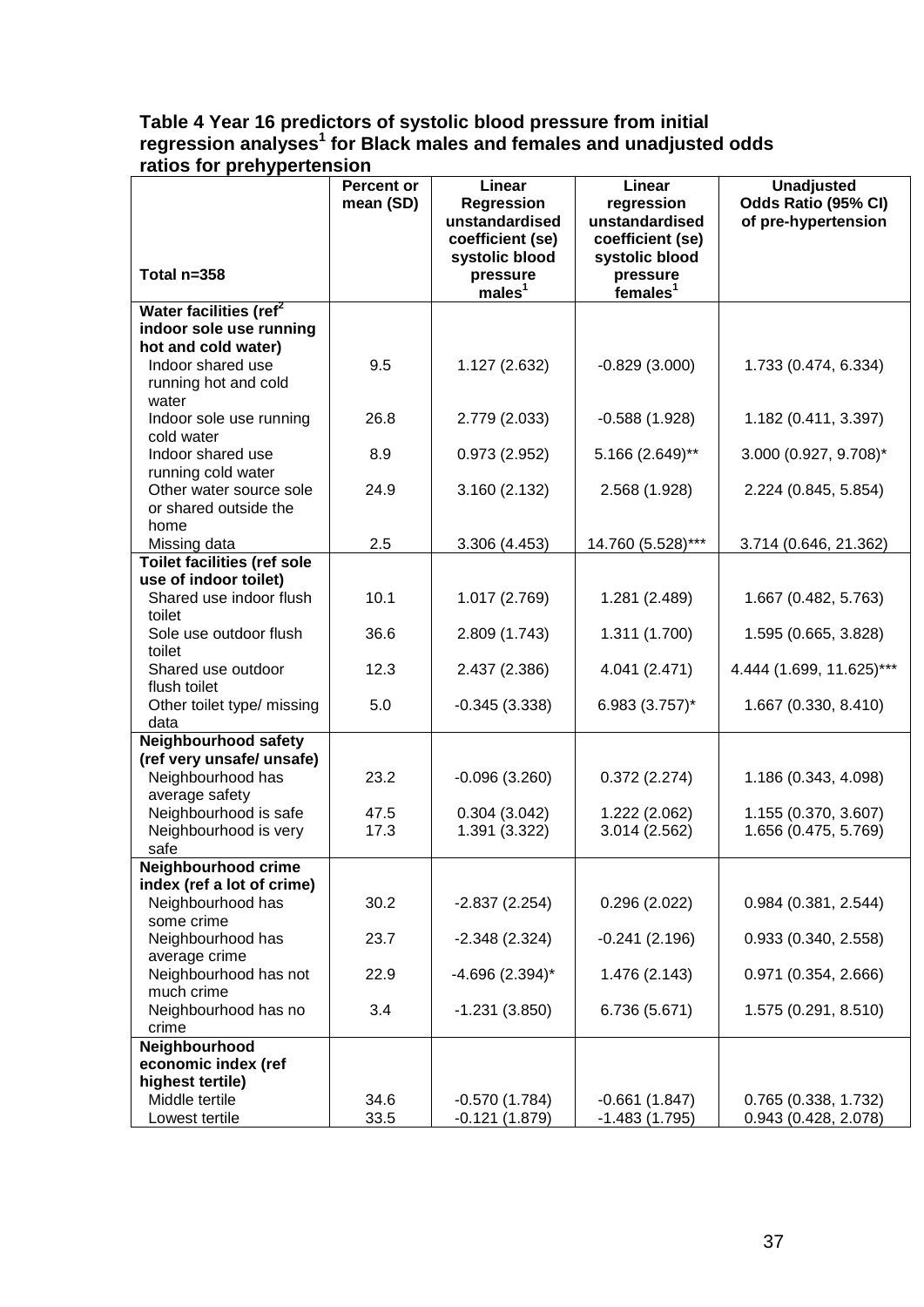| Neighbourhood index of           |             |                     |                    |                        |
|----------------------------------|-------------|---------------------|--------------------|------------------------|
| need for more services/          |             |                     |                    |                        |
| facilities (ref highest          |             |                     |                    |                        |
| tertile)                         |             |                     |                    |                        |
| Middle tertile                   | 33.0        | 0.364(1.805)        | $-3.830(1.808)$ ** | 0.742 (0.322, 1.710)   |
| Lowest tertile                   | 33.8        | 2.447 (1.797)       | $-0.805(1.805)$    | 0.944 (0.429, 2.078)   |
| Missing data                     | 1.1         | 14.757 (7.278)**    | 0.218(6.808)       | 2.405 (0.234, 24.745)  |
| Neighbourhood problem            |             |                     |                    |                        |
| index (ref highest tertile)      |             |                     |                    |                        |
| Middle tertile                   | 31.6        | 3.736 (1.704)**     | $-4.017(1.969)$ ** | 1.065 (0.490, 2.316)   |
| Lowest tertile                   | 32.7        | $-0.863(1.854)$     | $-2.559(1.860)$    | 0.782 (0.344, 1.778)   |
| Neighbourhood crime              |             |                     |                    |                        |
| index (ref highest tertile)      |             |                     |                    |                        |
| Middle tertile                   | 33.0        | $-0.920(1.900)$     | 2.479 (1.695)      | 1.645 (0.683, 3.964)   |
| Lowest tertile                   | 33.8        | 1.336 (1.761)       | 4.303 (1.844)**    | 1.998 (0.853, 4.680)   |
| Neighbourhood index of           |             |                     |                    |                        |
| social support and               |             |                     |                    |                        |
| happiness (ref highest           |             |                     |                    |                        |
| tertile)                         |             |                     |                    |                        |
| Middle tertile                   | 33.5        | 0.354(1.739)        | $-2.470(1.949)$    | 1.071 (0.493, 2.330)   |
| Lowest tertile                   | 33.2        | $-1.425(1.860)$     | $-1.556(1.835)$    | 0.764 (0.332, 1.759)   |
| Index of school                  |             |                     |                    |                        |
| environment (ref                 |             |                     |                    |                        |
| highest tertile)                 |             |                     |                    |                        |
| Middle tertile                   | 33.0        | $-2.284(1.864)$     | 1.470 (1.788)      | 0.796 (0.317, 1.998)   |
| Lowest tertile                   | 32.7        | 1.620 (1.884)       | 3.582 (1.753)**    | 1.752 (0.788, 3.894)   |
| Missing data                     | 1.7         | 3.377 (7.333)       | 5.915 (4.822)      | 4.818 (0.791, 29.364)* |
| Index of school                  |             |                     |                    |                        |
| problems (ref highest            |             |                     |                    |                        |
| tertile)                         |             |                     |                    |                        |
| Middle tertile                   | 31.3        | 0.191(1.909)        | 1.569 (1.728)      | 1.297 (0.563, 2.987)   |
| Lowest tertile                   | 33.2        | 003 (1.886)         | 3.086 (1.832)*     | 1.277 (0.547, 2.983)   |
| Missing data                     | 2.5         | $-1.235(4.824)$     | 5.757 (4.842)      | 2.779 (0.513, 15.055)  |
| Index of year 16                 |             |                     |                    |                        |
| consumer durables (ref           |             |                     |                    |                        |
| highest tertile)                 |             |                     |                    |                        |
| Middle tertile                   | 31.0        | 1.908 (1.820)       | 0.824(1.761)       | 0.731(0.304, 1.760)    |
| Lowest tertile                   | 28.2        | 0.617(1.868)        | 3.005 (1.802)*     | 1.224 (0.548, 2.735)   |
| Missing data                     | 4.5         | 4.287 (3.317)       | $8.363(4.430)^{*}$ | 2.762 (0.783, 9.738)   |
| Height (cms)                     | 163.9 (8.7) | $0.300(0.098)$ ***  | 0.121(0.125)       | 1.002 (0.965, 1.040)   |
| BMI (wt(Kg)/ht(m <sup>2</sup> )) | 21.8(4.2)   | $0.754(0.185)$ **** | $0.459(0.168)$ *** | 1.082 (1.014, 1.156)** |
| Weight status (ref               |             |                     |                    |                        |
| normal)                          |             |                     |                    |                        |
| Overweight <sup>3</sup>          | 13.7        | 2.997 (3.013)       | 2.508 (1.763)      | 0.737(0.248, 2.188)    |
| Obese $3$                        | 5.9         | 10.205 (3.876)***   | 6.937 (2.614)***   | 2.591 (0.888, 7.561)*  |
| <b>Smoking status (ref</b>       |             |                     |                    |                        |
| currently smoke)                 |             |                     |                    |                        |
| Previously smoked                | 30.4        | 0.809(1.917)        | 0.307(2.601)       | 0.849(0.301, 2.390)    |
| Never smoked                     | 45.3        | 2.146 (1.862)       | 1.841 (2.431)      | 1.404 (0.569, 3.468)   |
| Missing data                     | 3.9         | 1.677 (3.878)       | 7.934 (4.422)*     | 2.571 (0.576, 11.473)  |

\*p<0.1, \*\*p<0.05, \*\*\*p<0.01, \*\*\*\*p<0.001 (two tailed) <sup>1</sup>

'Adjusted for height at age 16 years.<br><sup>2</sup> Pef – reference estegen:

<sup>∠</sup>Ref = reference category.<br><sup>3</sup>Overweight and obesity are defined using Cole et al.'s (2000) age appropriate international cut-offs for children and adolescents.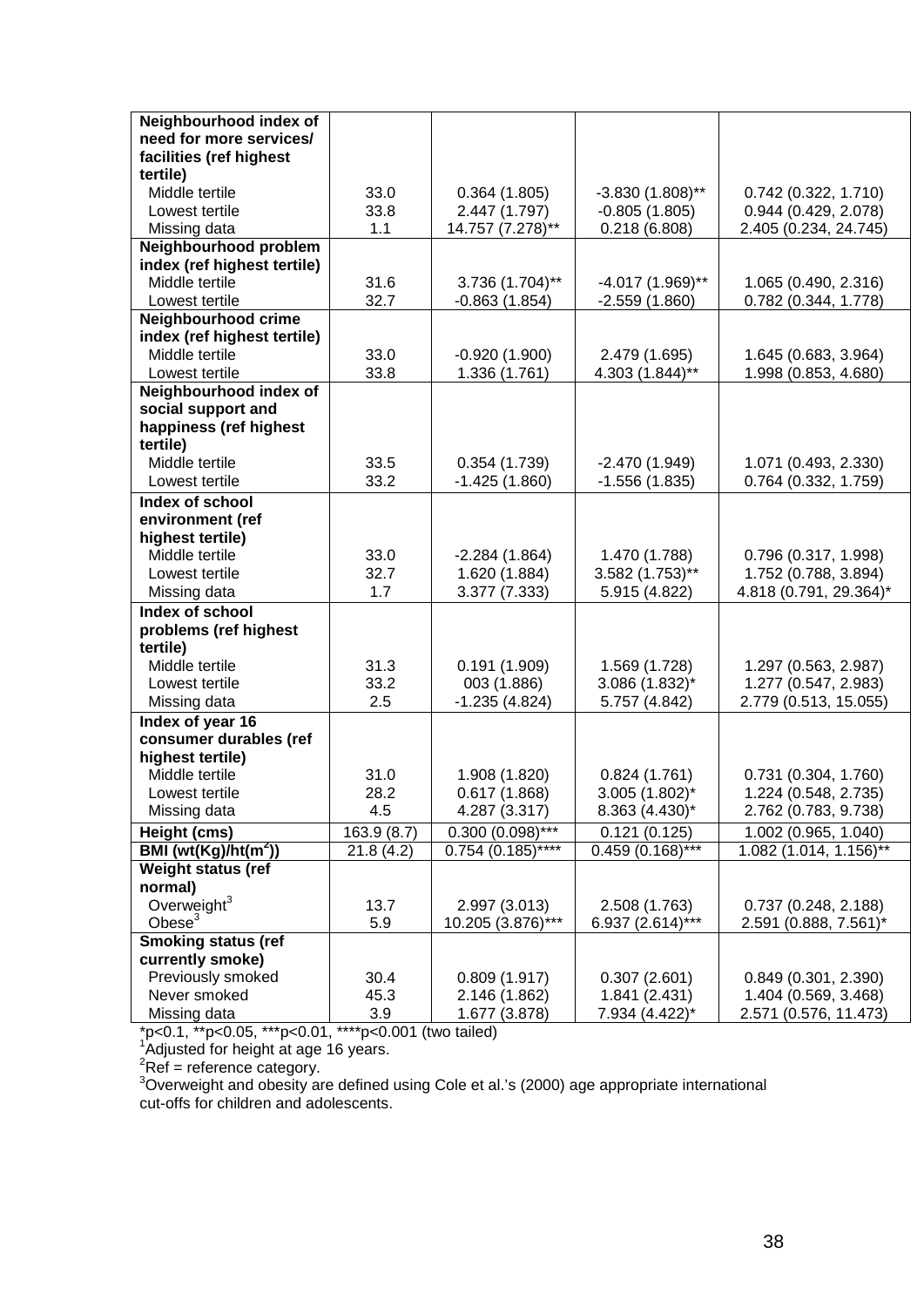# **Table 5 Adjusted unstandardised parameter estimates for systolic blood pressure in Black 16 year olds for variables that had a previous significant association with systolic blood pressure (adjusting for height only)**

|                                  | <b>Males</b> |                 |                 | <b>Females</b>  |     |                 |                 |                 |
|----------------------------------|--------------|-----------------|-----------------|-----------------|-----|-----------------|-----------------|-----------------|
|                                  | $\mathbf N$  | Step $1^1$      | Step 2          | Step 3          | n   | Step 1          | Step 2          | Step $3$        |
|                                  |              | <b>Adjusted</b> | <b>Adjusted</b> | <b>Adjusted</b> |     | <b>Adjusted</b> | <b>Adjusted</b> | <b>Adjusted</b> |
|                                  |              | parameter       | parameter       | parameter       |     | parameter       | parameter       | parameter       |
|                                  |              | estimate        | estimate        | estimate        |     | estimate        | estimate        | estimate        |
|                                  |              | (standard       | (standard       | (standard       |     | (standard       | (standard       | (standard       |
|                                  |              | error)          | error)          | error)          |     | error)          | error)          | error)          |
| <b>Constant</b>                  | 191          | 70.036          | 64.752          | 62.880          | 167 | 100.807         | 116.088         | 102.658         |
|                                  |              | (16.703)        | (16.786)        | (16.744)        |     | (20.631)        | (21.810)        | (20.091)        |
| <b>INFANCY</b>                   |              |                 |                 |                 |     |                 |                 |                 |
| <b>VARIABLES</b>                 |              |                 |                 |                 |     |                 |                 |                 |
| Maternal age at                  |              |                 |                 |                 | 12  |                 |                 |                 |
| birth (ref <sup>2</sup> 35 plus) |              |                 |                 |                 |     |                 |                 |                 |
| Maternal age 15-                 |              |                 |                 |                 | 35  | $-4.149$        | $-1.928$        | 1.423           |
| 19 yrs                           |              |                 |                 |                 |     | (3.143)         | (3.231)         | (3.043)         |
| Maternal age 20-                 |              |                 |                 |                 | 46  | $-5.499$        | $-3.257$        | $-0.664$        |
| 24 yrs                           |              |                 |                 |                 |     | (3.066)         | (3.144)         | (2.984)         |
| Maternal age 25-                 |              |                 |                 |                 | 42  | $-7.018$        | $-4.100$        | $-0.512$        |
| 29 yrs                           |              |                 |                 |                 |     | $(3.071)^*$     | (3.100)         | (2.918)         |
| Maternal age 30-                 |              |                 |                 |                 | 31  | $-4.572$        | $-1.966$        | 0.996           |
| 34 yrs                           |              |                 |                 |                 |     | (3.186)         | (3.343)         | (3.120)         |
| Missing data                     |              |                 |                 |                 | 1   | 0.773           | 6.857           | 0.996           |
|                                  |              |                 |                 |                 |     | (9.793)         | (10.186)        | (3.120)         |
| <b>House ownership</b>           |              |                 |                 |                 |     |                 |                 |                 |
| (ref owns property)              | 57           |                 |                 |                 |     |                 |                 |                 |
| Rented private                   | 31           | 4.082           | 5.066*          | 4.560           |     |                 |                 |                 |
|                                  |              | (2.290)         | (2.341)         | (2.319)         |     |                 |                 |                 |
| <b>Rented local</b>              | 95           | 1.131           | 1.685           | 1.699           |     |                 |                 |                 |
| authority                        |              | (1.701)         | (1.730)         | (1.760)         |     |                 |                 |                 |
| Provided by                      | 5            | $-0.137$        | 0.882           | 0.915           |     |                 |                 |                 |
| employer                         |              | (4.814)         | (4.860)         | (4.781)         |     |                 |                 |                 |
| Missing data                     | 3            | 2.197           | 3.427           | 9.181           |     |                 |                 |                 |
|                                  |              | (6.895)         | (6.956)         | (8.309)         |     |                 |                 |                 |
| <b>Toilet and water</b>          |              |                 |                 |                 |     |                 |                 |                 |
| facilities (ref all              |              |                 |                 |                 |     |                 |                 |                 |
| indoor)                          | 39           |                 |                 |                 |     |                 |                 |                 |
| Mixture of inside/               | 47           | 3.191           | 2.594           | 1.814           |     |                 |                 |                 |
|                                  |              |                 |                 |                 |     |                 |                 |                 |
| outside water and                |              | (2.264)         | (2.297)         | (2.295)         |     |                 |                 |                 |
| toilet facilities                |              |                 |                 |                 |     |                 |                 |                 |
| Outside only water               | 94           | 3.732           | 2.750           | 2.263           |     |                 |                 |                 |
| and toilet facilities            |              | (1.993)         | (2.057)         | (2.044)         |     |                 |                 |                 |
| Missing data                     | 11           | 9.073           | 7.922           | 6.301           |     |                 |                 |                 |
|                                  |              | $(3.955)^*$     | $(3.969)^*$     | (3.977)         |     |                 |                 |                 |
| <b>YR 16 SES</b>                 |              |                 |                 |                 |     |                 |                 |                 |
| <b>VARIABLES</b>                 |              |                 |                 |                 |     |                 |                 |                 |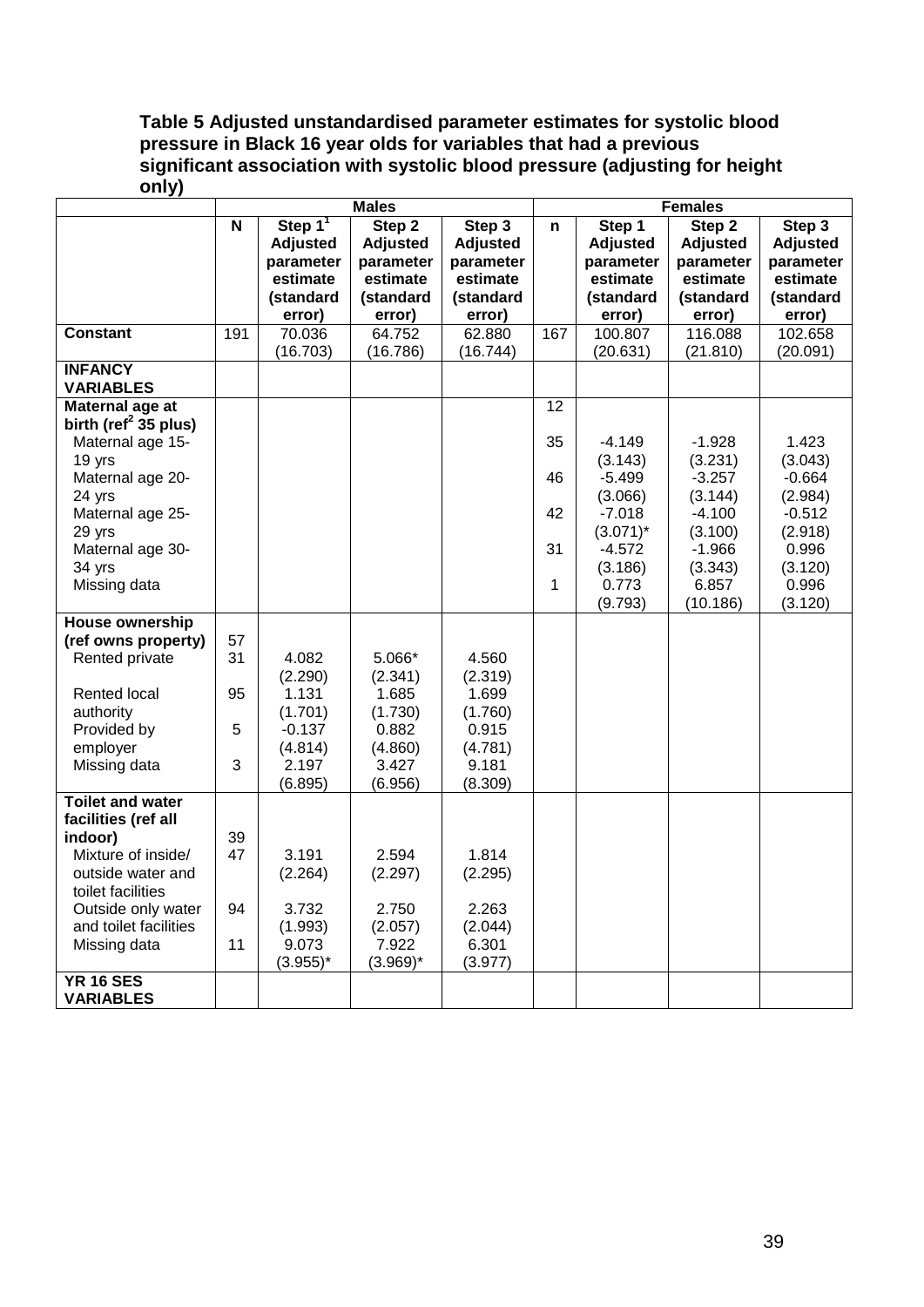| <b>Water facilities (ref</b><br>indoor sole use |    |                     |                     |                |                     |                       |
|-------------------------------------------------|----|---------------------|---------------------|----------------|---------------------|-----------------------|
| running hot and                                 |    |                     |                     |                |                     |                       |
| cold water)                                     |    |                     |                     | 48             |                     |                       |
| Indoor shared use                               |    |                     |                     | 12             | $-1.299$            | $-2.585$              |
| running hot and                                 |    |                     |                     |                | (3.342)             | (3.052)               |
| cold water                                      |    |                     |                     |                |                     |                       |
| Indoor sole use                                 |    |                     |                     | 43             | $-2.859$<br>(2.208) | $-3.468$              |
| running cold water<br>Indoor shared use         |    |                     |                     | 16             | 3.905               | (2.055)<br>4.666      |
| running cold water                              |    |                     |                     |                | (2.807)             | (2.624)               |
| Other water source                              |    |                     |                     | 45             | 0.179               | 0.073                 |
| sole or shared                                  |    |                     |                     |                | (2.283)             | (2.142)               |
| outside the home                                |    |                     |                     |                |                     |                       |
| Missing data                                    |    |                     |                     | 3              | 12.427<br>(8.947)   | 17.730<br>$(8.230)^*$ |
| Neighbourhood                                   |    |                     |                     |                |                     |                       |
| crime (ref a lot)                               | 32 |                     |                     |                |                     |                       |
| Neighbourhood                                   | 58 | $-2.953$            | $-2.633$            |                |                     |                       |
| has some crime                                  |    | (2.266)             | (2.246)             |                |                     |                       |
| Neighbourhood                                   | 49 | $-1.940$            | $-1.807$            |                |                     |                       |
| has average crime<br>Neighbourhood              | 43 | (2.352)<br>$-3.733$ | (2.330)<br>$-4.544$ |                |                     |                       |
| has not much                                    |    | (2.409)             | (2.381)             |                |                     |                       |
| crime                                           | 9  | $-0.701$            | $-0.865$            |                |                     |                       |
| Neighbourhood                                   |    | (3.871)             | (3.810)             |                |                     |                       |
| has no crime                                    |    |                     |                     |                |                     |                       |
| Neighbourhood                                   |    |                     |                     |                |                     |                       |
| index of need for<br>more services/             |    |                     |                     |                |                     |                       |
| facilities (ref                                 |    |                     |                     |                |                     |                       |
| highest tertile)                                |    |                     |                     | 53             |                     |                       |
| Middle tertile                                  |    |                     |                     | 56             | $-3.448$            | $-3.075$              |
|                                                 |    |                     |                     |                | (1.859)             | (1.696)               |
| Lowest tertile                                  |    |                     |                     | 58             | $-1.103$            | $-0.161$              |
|                                                 |    |                     |                     |                | (1.913)             | (1.744)               |
| Missing data                                    |    |                     |                     | $\overline{2}$ | 5.553<br>(7.465)    | 2.861<br>(6.863)      |
| Neighbourhood                                   |    |                     |                     |                |                     |                       |
| crime index (ref                                |    |                     |                     |                |                     |                       |
| highest tertile)<br>Middle tertile              |    |                     |                     |                |                     |                       |
|                                                 |    |                     |                     | 58<br>63       | 2.717               | 3.516                 |
| Lowest tertile                                  |    |                     |                     |                | (1.757)             | $(1.609)^*$           |
|                                                 |    |                     |                     | 46             | 3.390               | 1.924                 |
|                                                 |    |                     |                     |                | (1.916)             | (1.754)               |
| Neighbourhood                                   |    |                     |                     |                |                     |                       |
| problem index (ref                              |    |                     |                     |                |                     |                       |
| highest tertile)<br>Middle tertile              | 88 |                     |                     | 40             |                     |                       |
|                                                 | 58 | 3.072<br>(1.748)    | 3.230<br>(1.746)    | 55             | $-3.151$<br>(2.115) |                       |
| Lowest tertile                                  | 45 | $-1.705$            | $-1.975$            | 72             | $-1.800$            |                       |
|                                                 |    | (1.885)             | (1.931)             |                | (1.930)             |                       |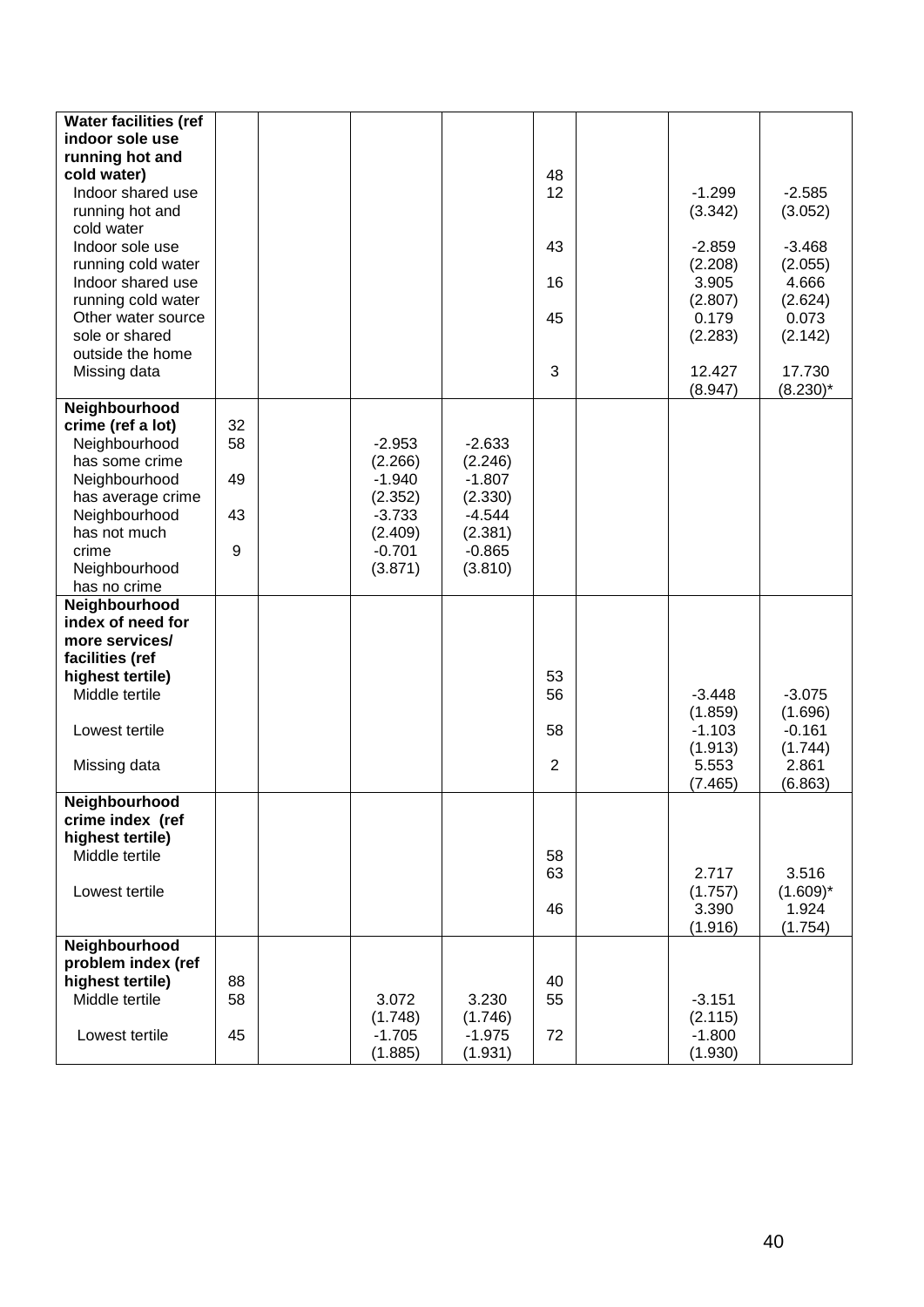| Index of school<br>environment (ref |                |             |              |              |                         |         |          |               |
|-------------------------------------|----------------|-------------|--------------|--------------|-------------------------|---------|----------|---------------|
| highest tertile) <sup>4</sup>       |                |             |              |              | 66                      |         |          |               |
| Middle tertile                      |                |             |              |              | 47                      |         |          |               |
|                                     |                |             |              |              |                         |         |          |               |
| Lowest tertile                      |                |             |              |              | 50                      |         |          |               |
| Missing data                        |                |             |              |              | $\overline{\mathbf{4}}$ |         |          |               |
| Index of school<br>problems (ref    |                |             |              |              |                         |         |          |               |
| highest tertile)                    |                |             |              |              | 62                      |         |          |               |
| Middle tertile                      |                |             |              |              | 46                      |         | 0.368    | 0.113         |
|                                     |                |             |              |              |                         |         | (1.915)  | (1.737)       |
| Lowest tertile                      |                |             |              |              | 47                      |         | 2.450    | 1.836         |
|                                     |                |             |              |              |                         |         | (2.005)  | (1.819)       |
| Missing data                        |                |             |              |              | 12                      |         | 3.396    | 1.918         |
|                                     |                |             |              |              |                         |         | (5.220)  | (4.744)       |
| Index of year 16                    |                |             |              |              |                         |         |          |               |
| consumer                            |                |             |              |              |                         |         |          |               |
| durables (ref                       |                |             |              |              |                         |         |          |               |
| highest tertile)                    |                |             |              |              | 61                      |         |          |               |
| Middle tertile                      |                |             |              |              | 53                      |         | 1.444    | 1.338         |
|                                     |                |             |              |              |                         |         | (1.978)  | (1.831)       |
| Lowest tertile                      |                |             |              |              | 48                      |         | 2.142    | 2.775         |
|                                     |                |             |              |              |                         |         | (2.154)  | (2.014)       |
| Missing data                        |                |             |              |              | 5                       |         | $-0.900$ | $-3.690$      |
|                                     |                |             |              |              |                         |         | (6.971)  | (6.431)       |
| <b>MEDIATING</b>                    |                |             |              |              |                         |         |          |               |
| <b>VARIABLES</b>                    |                |             |              |              |                         |         |          |               |
| Birth weight (g)                    | 189            |             |              | $-0.004$     |                         |         |          |               |
|                                     |                |             |              | $(0.002)^*$  |                         |         |          |               |
| Term birth (ref<br>term)            | 166            |             |              |              | 138                     |         |          |               |
| Preterm                             | 21             |             |              | $-1.633$     | 27                      |         |          | $-2.030$      |
|                                     |                |             |              | (2.639)      |                         |         |          | (1.836)       |
| Postterm                            | 3              |             |              | 12.711       | 1                       |         |          | 43.225        |
|                                     |                |             |              | (6.632)      |                         |         |          | $(9.180)$ *** |
| Missing data                        | 1              |             |              | 3.792        | 1                       |         |          |               |
|                                     |                |             |              | (15.044)     |                         |         |          |               |
| Weight status (ref                  |                |             |              |              |                         |         |          |               |
| normal)                             | 172            |             |              |              | 116                     |         |          |               |
| Overweight $3$                      | 12             |             |              | 3.195        | 37                      |         |          | 0.680         |
|                                     |                |             |              | (3.073)      |                         |         |          | (1.687)       |
| Obese <sup>3</sup>                  | $\overline{7}$ |             |              | 3.731        | 14                      |         |          | 8.232         |
|                                     |                |             |              | (4.513)      |                         |         |          | $(2.645)$ **  |
| Height (cms)                        | 191            | 0.248       | 0.281        | 0.373        | 167                     | 0.093   | $-0.021$ | 0.042         |
|                                     |                | $(0.099)^*$ | $(0.099)$ ** | $(0.103)$ ** |                         | (0.128) | (0.135)  | (0.123)       |
| Adjusted $R^2$                      |                | 0.068       | 0.085        | 0.131        |                         | 0.007   | 0.061    | 0.232         |

\*p<0.05, \*\*p<0.01, \*\*\*p<0.001 (two tailed) 1 Multivariable regression models were adjusted for year 16 height and were built in steps; 1) infancy variables with a p-value < 0.1 from the initial analysis entered, 2) added year 16 household/neighbourhood SES variables with a p-value < 0.1 from the initial analysis, and 3) added other year 16 variables with a p-value < 0.1 from the initial analysis.<br><sup>2</sup>ref = reference category.

<sup>3</sup>Overweight and obesity are defined using Cole et al's (2000) age appropriate international

cut-offs for children and adolescents.<br><sup>4</sup>This variable violates the colinearity assumptions for the female model and could therefore not be included in the multivariate model.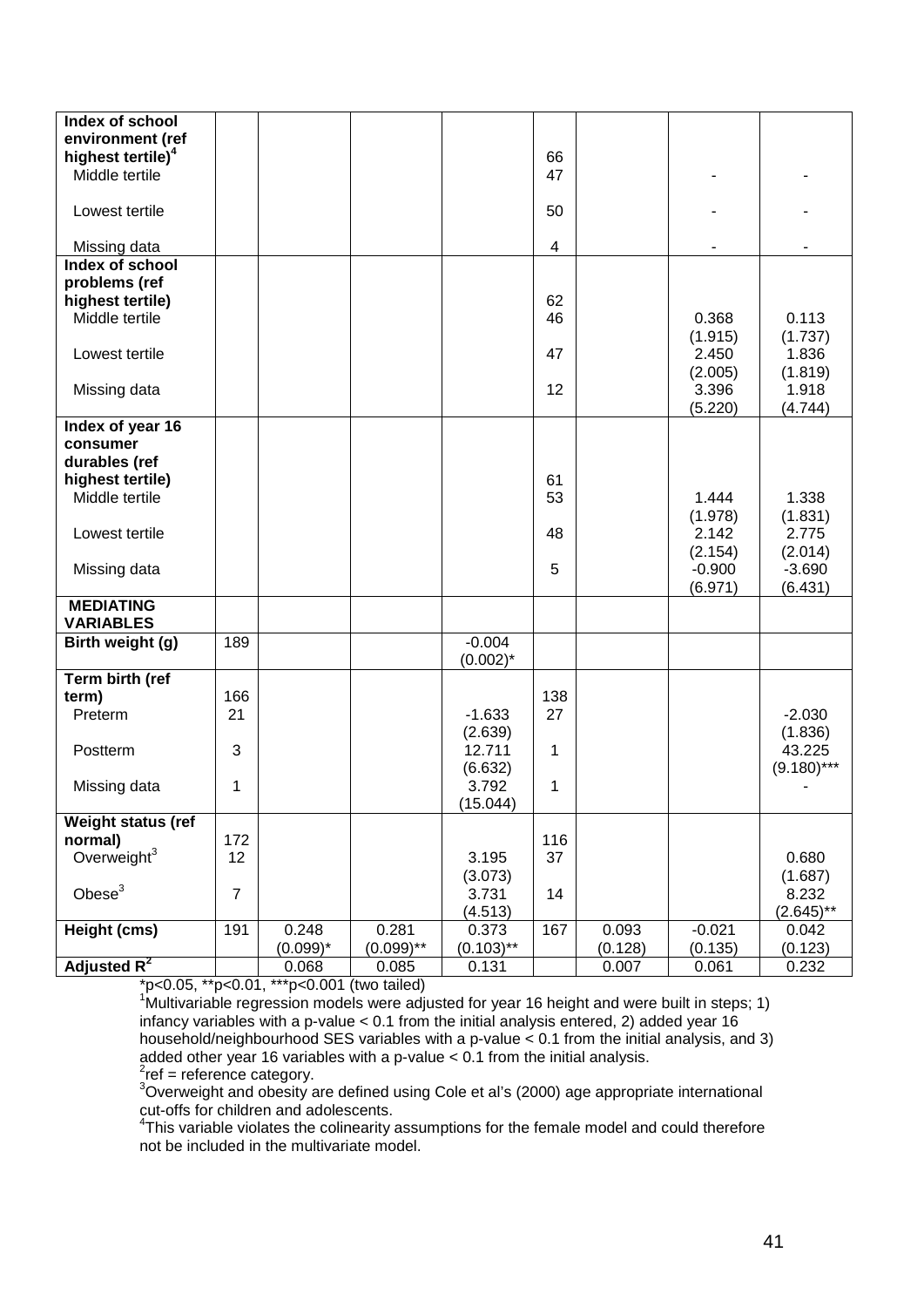# **Table 6 Adjusted odds ratios for risk of systolic pre-hypertension in Black 16 year olds for variables that had a significant unadjusted odds of prehypertension**

|                                                          | N              | Step 1 <sup>1</sup> Adjusted | <b>Step 2 Adjusted</b>  | <b>Step 3 Adjusted</b>   |
|----------------------------------------------------------|----------------|------------------------------|-------------------------|--------------------------|
|                                                          |                | parameter Odds ratio         | parameter Odds ratio    | parameter Odds ratio     |
|                                                          |                | estimate (95% CI)            | estimate (95% CI)       | estimate (95% CI)        |
| <b>INFANCY VARIABLES</b>                                 |                |                              |                         |                          |
| Maternal age at birth (ref <sup>2</sup>                  |                |                              |                         |                          |
| 35 plus)                                                 | 23             |                              |                         |                          |
| Maternal age 15-19 years                                 | 71             | 0.437(0.120, 1.584)          | 0.422(0.110, 1.626)     | 0.457(0.115, 1.815)      |
| Maternal age 20-24 years                                 | 106            | 0.603(0.190, 1.916)          | 0.619(0.180, 2.129)     | 0.547(0.153, 1.953)      |
| Maternal age 25-29 years                                 | 92             | $0.158$ (0.037, 0.671)*      | $0.148$ (0.033, 0.662)* | $0.144$ (0.031, 0.661)*  |
| Maternal age 30-34 years                                 | 64             | 0.559(0.156, 2.003)          | 0.635(0.166, 2.430)     | 0.606(0.153, 2.401)      |
| Missing data                                             | $\overline{2}$ | 2.499 (0.088, 70.716)        | 3.054 (0.095, 97.755)   | 2.311 (0.047,113.794)    |
| <b>Toilet and water facilities</b>                       |                |                              |                         |                          |
| (ref all indoor)                                         | 79             |                              |                         |                          |
| Mixture of inside/ outside                               | 87             | 3.059 (0.776, 12.053)        | 2.814 (0.659, 12.017)   | 2.912 (0.655, 12.939)    |
| water and toilet facilities                              |                |                              |                         |                          |
| Outside only water and                                   | 173            | 3.824 (1.086, 13.468)*       | 3.297 (0.876, 12.405)   | 3.829 (0.977, 15.014)    |
| toilet facilities                                        |                |                              |                         |                          |
| Missing data                                             | 19             | 4.860 (0.714, 33.064)        | 4.599 (0.639, 33.119)   | 3.541 (0.387, 32.420)    |
| <b>Toilet and water source</b>                           |                |                              |                         |                          |
| information (ref sole use                                |                |                              |                         |                          |
| of water and toilet                                      |                |                              |                         |                          |
| facilities)                                              | 275            |                              |                         |                          |
| Both sole and shared use                                 | 14             | 0.615(0.073, 5.160)          | 0.529(0.060, 4.682)     | 0.472(0.049, 4.512)      |
| of toilet and water facilities                           |                |                              |                         |                          |
| Shared use of toilet and                                 | 50             | 1.710 (0.701, 4.173)         | 1.694 (0.655, 4.385)    | 1.736 (0.671, 4.493)     |
| water facilities                                         |                |                              |                         |                          |
| Missing data                                             | 19             | No cases at risk             | No cases at risk        | No cases at risk         |
| YR 16 SES VARIABLES                                      |                |                              |                         |                          |
| Water facilities (ref indoor<br>sole use running hot and |                |                              |                         |                          |
| cold water)                                              | 98             |                              |                         |                          |
| Indoor shared use running                                | 34             |                              | 0.888 (0.095, 8.324)    | 0.436(0.046, 4.122)      |
| hot and cold water                                       |                |                              |                         |                          |
| Indoor sole use running                                  | 96             |                              | 0.991(0.230, 4.275)     | 0.584(0.142, 2.397)      |
| cold water                                               |                |                              |                         |                          |
| Indoor shared use running                                | 32             |                              | 1.624 (0.235, 11.212)   | 0.988(0.144, 6.788)      |
| cold water                                               |                |                              |                         |                          |
| Other water source sole or                               | 89             |                              | 1.280 (0.250, 6.552)    | 0.770(0.168, 3.541)      |
| shared outside the home                                  |                |                              |                         |                          |
| Missing data                                             | 9              |                              | No cases at risk        | No cases at risk         |
| <b>Toilet facilities (ref sole</b>                       |                |                              |                         |                          |
| use of indoor toilet)                                    | 129            |                              |                         |                          |
| Shared use indoor flush                                  | 36             |                              | 1.669 (0.198, 14.059)   | 2.648 (0.315, 22.251)    |
| toilet                                                   |                |                              |                         |                          |
| Sole use outdoor flush                                   | 131            |                              | 1.165 (0.287, 4.730)    | 1.412 (0.377, 5.283)     |
| toilet                                                   |                |                              |                         |                          |
| Shared use outdoor flush                                 | 44             |                              | 3.028 (0.567, 16.173)   | 4.707 (0.905, 24.479)    |
| toilet                                                   |                |                              |                         |                          |
| Other toilet type/ missing                               | 18             |                              | No cases at risk        | No cases at risk         |
| data                                                     |                |                              |                         |                          |
| <b>MEDIATING VARIABLES</b>                               |                |                              |                         |                          |
| Term birth (ref term)                                    | 304            |                              |                         |                          |
| Preterm                                                  | 48             |                              |                         | 1.098 (0.356, 3.386)     |
| Postterm                                                 | 4              |                              |                         | 18.189 (1.227, 269.591)* |
| Term missing                                             | 2              |                              |                         | Only one case at risk    |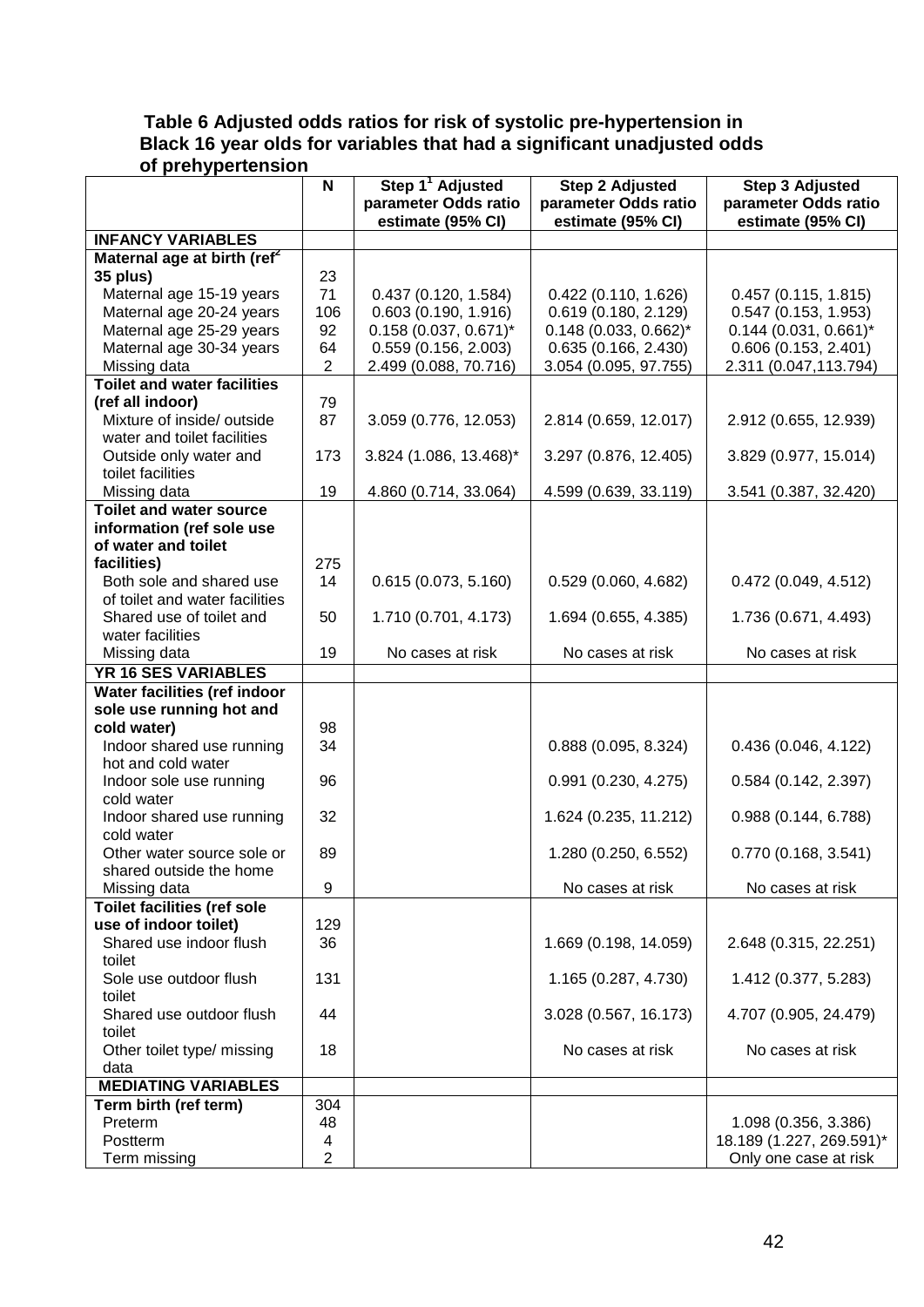| Weight status (ref normal)                         | 288 |              |              |                      |
|----------------------------------------------------|-----|--------------|--------------|----------------------|
| Overweight <sup>3</sup>                            | 49  |              |              | 0.481(0.149, 1.552)  |
| $Obese^3$                                          | 21  |              |              | 1.651 (0.388, 7.035) |
| <b>Cox/Snell and Nagelkerke</b><br>$R^2$ estimates |     | 0.053, 0.106 | 0.085, 0.168 | 0.096, 0.190         |

\*p<0.05, \*\*p<0.01, \*\*\*p<0.001 (two tailed)

<sup>1</sup>Multivariable regression models were built in steps; 1) infancy variables with a p-value < 0.1 from the initial analysis entered, 2) added year 16 household/neighbourhood SES variables with a p-value < 0.1 from the initial analysis, and 3) added other year 16 variables with a pvalue  $\lt 0.1$  from the initial analysis.

<sup>∠</sup>ref = reference category.<br><sup>3</sup>Overweight and obesity are defined using Cole et al.'s age appropriate international cut-offs for children and adolescents.